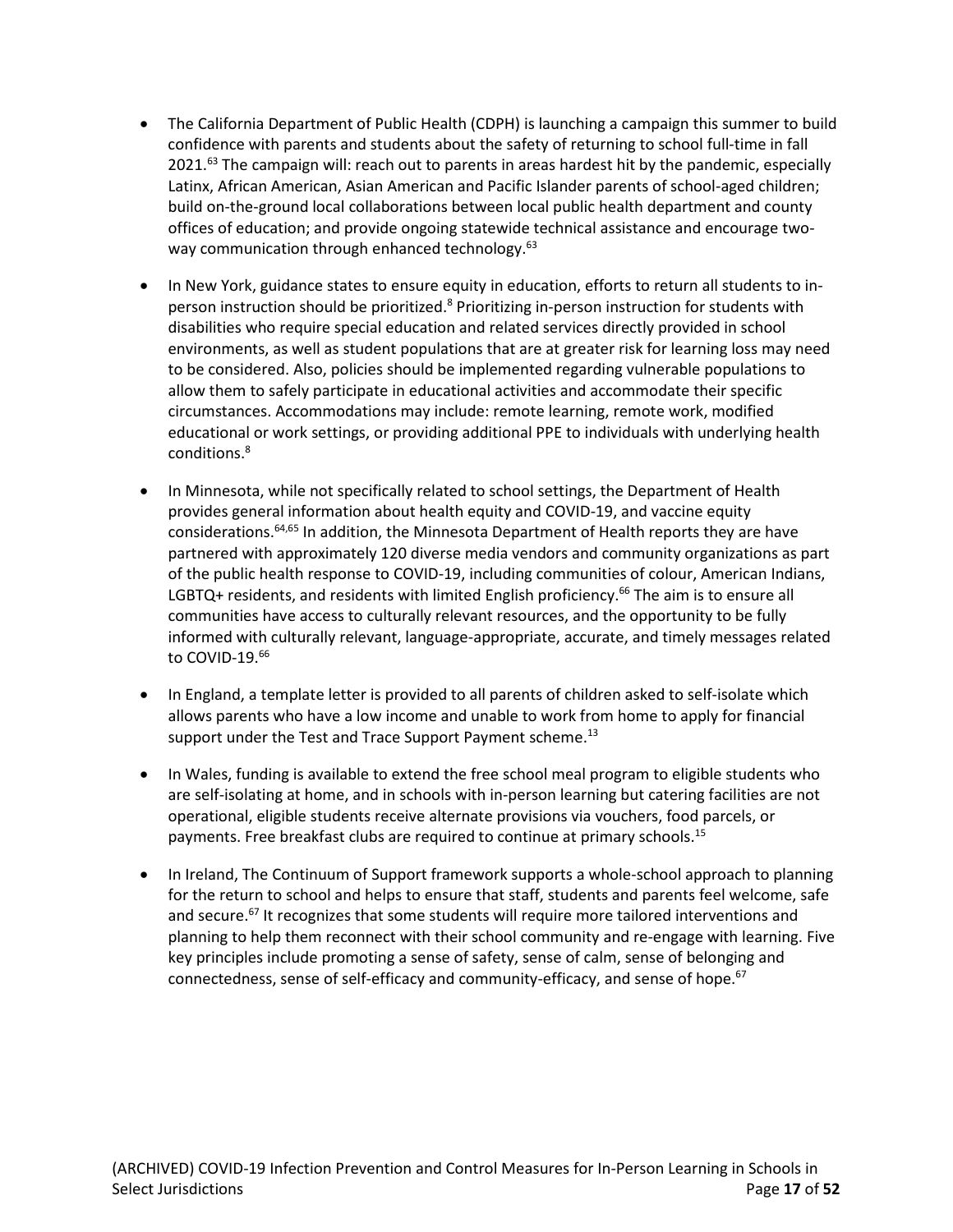## **Discussion**

- It is important to note that many jurisdictions reviewed have not yet made recommendations publicly available for the 2021-22 school year, and measures reported are limited to those available in spring 2021 guidance, which are likely under review and expected to be updated before fall 2021. This scan may not have identified all relevant guidance documents from the jurisdictions reviewed about some measures, including management of exposed contacts in schools, and this requires further consideration, as it will impact schools', students' and families' ability to plan for potential disruptions related to exposures to cases in schools. Finally, increases in the B.1.617.2 (Delta) VOC may impact jurisdictional or local school and other community IPAC measures not reflected in available school guidance.<sup>68</sup>
- For each jurisdiction included in this environmental scan, a combination of IPAC measures have been implemented or planned which align with multiple levels of the BCCDC hierarchy of control measures for community settings: public health measures (i.e., vaccination, screening, surveillance, contact tracing), environmental measures (i.e., cleaning/disinfection, ventilation, being outdoors), administrative measures (i.e., distancing, cohorting, gatherings and events, extra-curricular activities), and personal measures (i.e., PPE, masks, hand hygiene).
- Ongoing screening, encouraging vaccination for those eligible, supporting local public health organizations to conduct contact tracing, assessing and/or enhancing ventilation, and facilitating regular hand hygiene are reported in every jurisdiction for which comprehensive school IPAC measures were available (i.e., excluding Israel).
- Nearly all jurisdictions also highlight the need to provide equitable supports to all members of school communities, for example by reathing out to families who have been disproportionately impacted by the pandemic (e.g., Black and Indigenous communities, students with disabilities and diverse abilities, students from low-income families, and students in vulnerable positions or at risk of trauma) and ensuring students receive adequate and compassionate supports. ARCHIVE
- Of the Canadian jurisdictions which have announced less stringent IPAC measures in fall 2021, (i.e., BC and Quebec), the majority of restrictions being lifted align with the lower levels of the hierarchy of control measures: administrative and personal measures. For example, both jurisdictions plan to no longer require masks, physical distancing or cohorting, and will begin to allow gatherings, events, and extracurricular activities without restrictions. Routine cleaning will be continued. Most measures aligning with public health and administrative measures will be maintained: encouraging vaccination for ages 12 and up, screening, ongoing contact tracing, and enhanced ventilation.
- California has also made IPAC recommendations for the 2021-22 school year available. The key restrictions being lifted are at the administrative level: physical distancing and cohorting will no longer be required. IPAC guidance for schools in California continues to heavily emphasize public health measures by encouraging all who are eligible to get vaccinated, and facilitating a robust screening, surveillance, and contact tracing system to minimize COVID-19 introduction or transmission in schools. Environmental and personal IPAC measures include recommending daily cleaning, disinfecting when needed, ensuring ventilation is optimized, continuing to require all students and staff to wear masks at all times indoors, and promoting routine hand hygiene.
- The US jurisdictions of New York and Minnesota overall report similar IPAC guidance from the spring to early summer of 2021. Similar to the included Canadian jurisdictions, public health and environmental measures are strongly emphasized. Different from the Canadian jurisdictions,

(ARCHIVED) COVID-19 Infection Prevention and Control Measures for In-Person Learning in Schools in Select Jurisdictions **Page 18** of **52**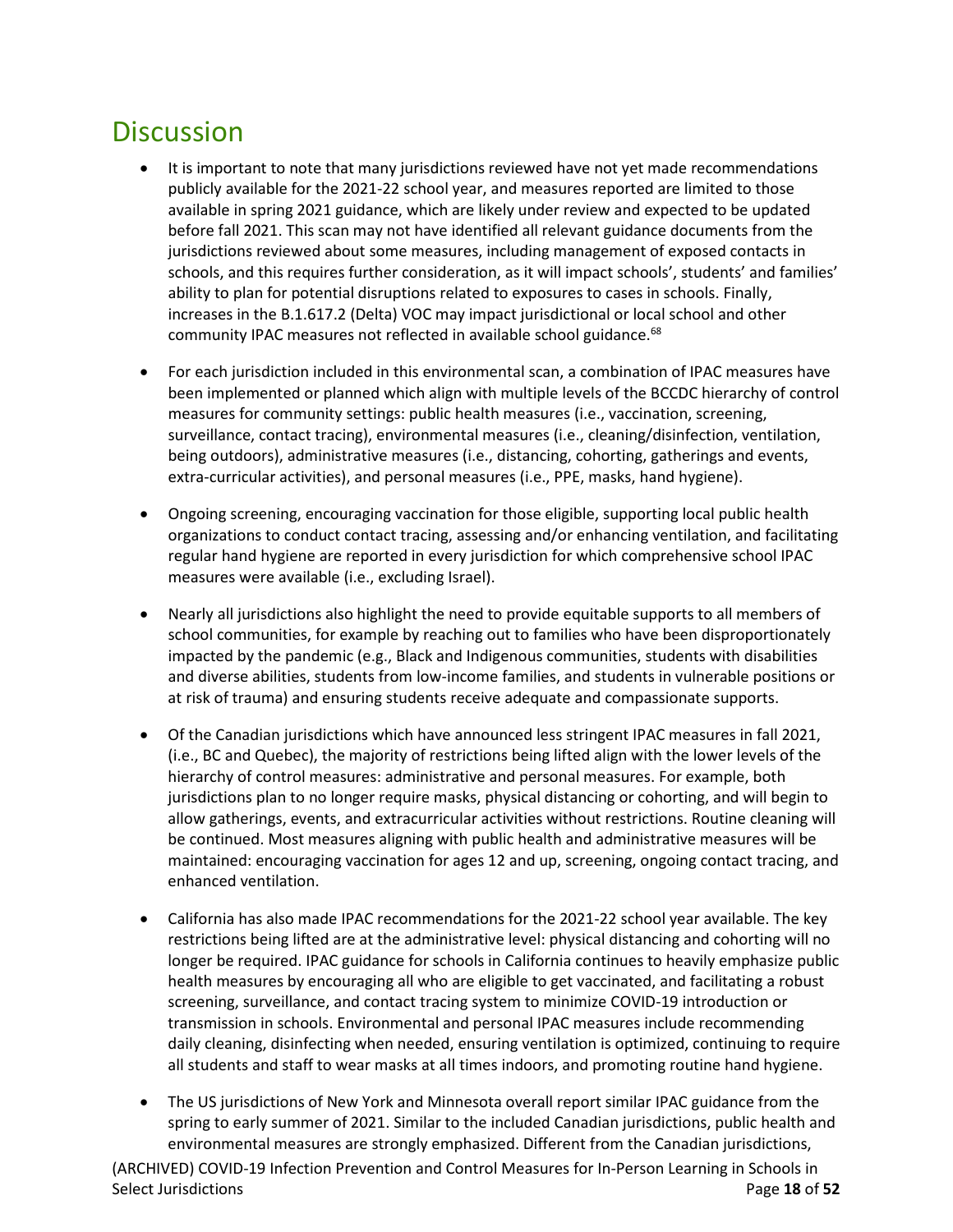New York and Minnesota also maintain many administrative and personal measures in their current IPAC measures. For example, masks are required for all staff and students, physical distancing and cohorting is encouraged as much as possible, and limiting or highlighting IPAC considerations for events and school-related extracurricular activities.

- Overall, the included European jurisdictions (i.e., England, Scotland, Wales, and Ireland) also maintain many administrative and personal IPAC measures on top of emphasizing public health and environmental measures. Available guidance for these jurisdictions is from the spring of 2021. Of note, in contrast to all other included jurisdictions, youth ages 12 to 17 are not yet eligible for vaccination in England, Scotland, Wales, or Ireland. Guidance around masks varies across these four jurisdictions, but all consistently require adults wear masks when physical distancing cannot be maintained, and most also encourage this for secondary school students. Physical distancing and cohorting are generally not mandated, but schools are encouraged to facilitate these measures as much as is feasible without interfering with student's learning and wellbeing. Allowances for gatherings, events, and extracurricular activities vary across these jurisdictions.
- Limited information was available to report school IPAC measures for Israel. Public health measures include encouraging vaccination for all who are eligible, including youth ages 12 to 17, and if a student tests positive for COVID-19, all classmates and the teacher must also be tested before returning to class. Details of environmental measures were not available. A spring 2021 press release indicates cohorting is no longer required, no further administrative measures were found. Finally, the requirement for masks indoors for all students and staff had been lifted, but was recently re-implemented on June 25, 2021, in the context of school outbreaks in Israel.

## Implications for Practice

- A return to in-person learning in Ontario in September 2021, after almost 26 weeks of remote learning during the pandemic, requires significant planning to ensure safety measures are commensurate with infection risk, which will then support the well-being of students, staff and the community. Vaccination has been the key turning point of the pandemic, and achieving highest possible rates of vaccination in the community (among all eligible age groups, which currently excludes children under 12 years of age) is a priority ahead of the 2021-22 school year.
- In addition to vaccination, and because vaccination is not available to a significant proportion of the school community, the maintenance of public health, environmental, administrative and personal measures is still likely required. Some relaxation of select measures may be considered if there is low community transmission, and considering the potential impact on more vulnerable individuals. For example, while masking is lower in the IPAC hierarchy as a personal measure, it has been adopted by most as a relative norm through the pandemic, and may remain a crucial measure in schools due to the anticipated mix of vaccinated and unvaccinated individuals at schools. Some measures that require advanced planning (e.g., ventilation upgrades, cohort scheduling) should also be prioritized ahead of the return to school. Planning should also account for how vaccination could be rapidly delivered to younger age cohorts as soon as they are approved for use by Health Canada, which is anticipated in the fall/winter of 2021-22.
- Current and emerging variants with increased transmissibility and potential for vaccine escape pose uncertainty to the future epidemiological state of COVID-19 in Ontario in the fall of 2021. Recognizing the need to consider both benefits and harms of prevention measures in schools,

(ARCHIVED) COVID-19 Infection Prevention and Control Measures for In-Person Learning in Schools in Select Jurisdictions **Page 19 of 52**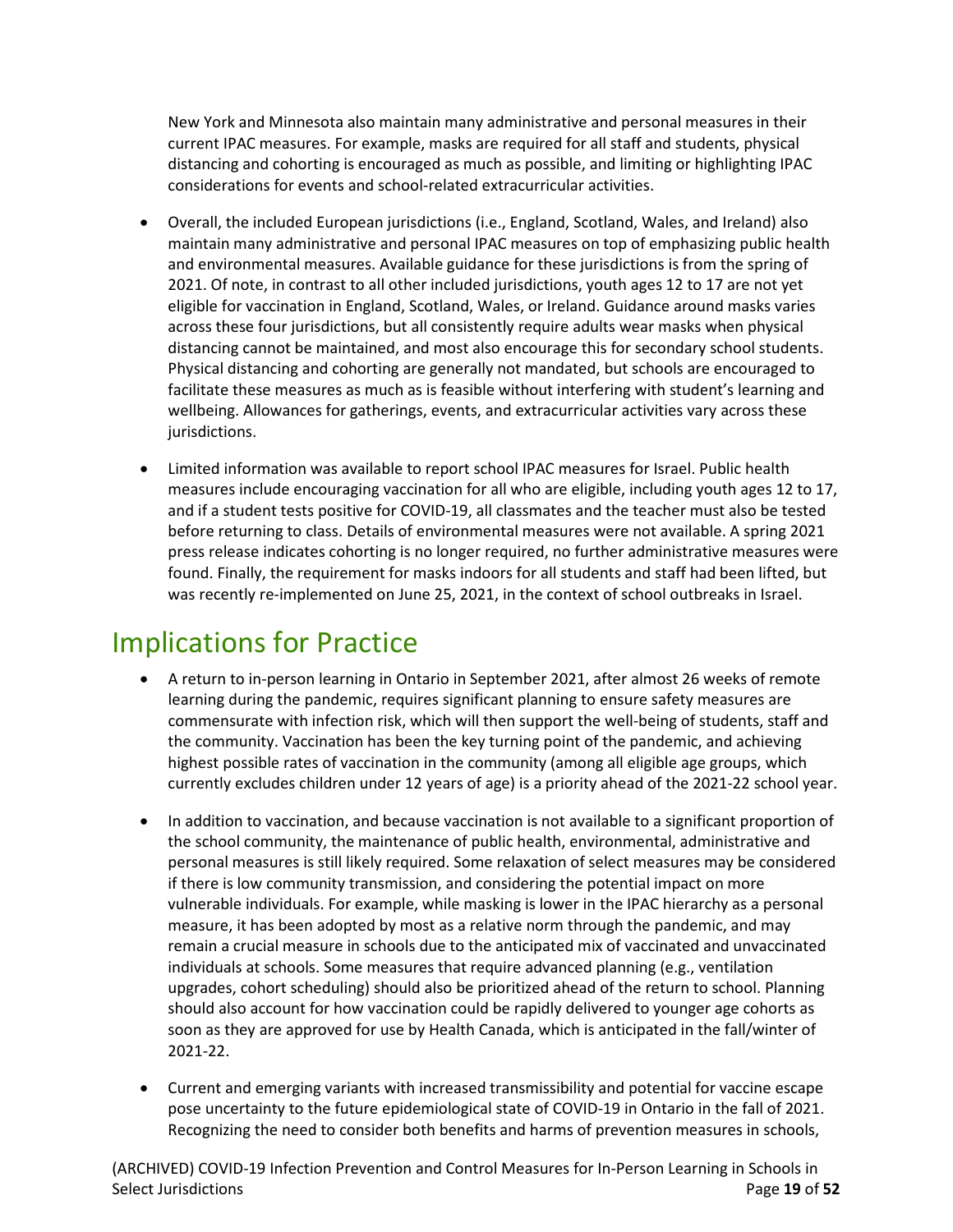cautious application of more levels of measures at the start of the school year with progressive relaxation of levels while closely monitoring school and broader community epidemiology and health system impacts (i.e., acute care and local public health capacity), may be preferred over having to re-implement more restrictive measures in the context of worsening epidemiology. Some measures that require significant lead-time planning may be more difficult to reimplement quickly in response to worsening epidemiological context (e.g., should rapid spread occur in unvaccinated/under-vaccinated groups, as has been observed in recent B.1.617.2 [Delta] variant outbreaks in Ontario and in schools in other jurisdictions).

• Measures that reduce the risk of introduction of cases and the need for classroom/school dismissals as a results of COVID-19 case exposures/outbreaks should be prioritized to maintain as much in-person learning as possible due to the many known harms for children and youth not attending in-personal learning at school.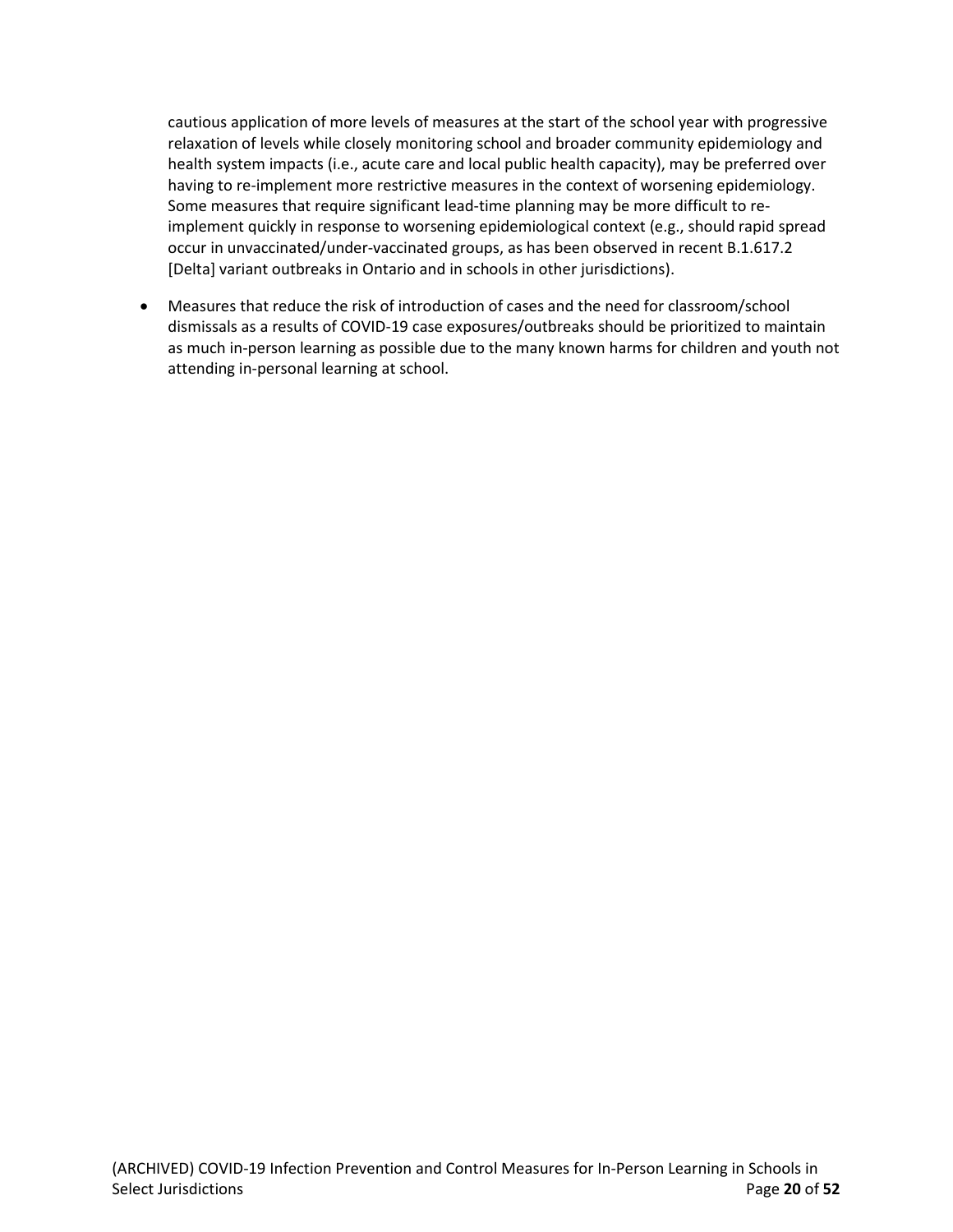## References

1. European Centre for Disease Prevention and Control. COVID-19 in children and the role of school settings in transmission - second update [Internet]. Stockholm: European Centre for Disease Prevention and Control; 2021 [cited 2021 Jul 09]. Available from: [https://www.ecdc.europa.eu/en/publications](https://www.ecdc.europa.eu/en/publications-data/children-and-school-settings-covid-19-transmission)[data/children-and-school-settings-covid-19-transmission](https://www.ecdc.europa.eu/en/publications-data/children-and-school-settings-covid-19-transmission)

2. National Collaborating Centre for Methods and Tools. Living rapid review update 16: what is the specific role of daycares and schools in COVID-19 transmission? [Internet]. Hamilton, ON: National Collaborating Centre for Methods and Tools; 2021 [cited 2021 Jul 15]. Available from: <https://www.nccmt.ca/covid-19/covid-19-rapid-evidence-service/19>

3. Centers for Disease Control and Prevention. Science brief: transmission of SARS-CoV-2 in K-12 schools and early care and education programs – updated [Internet]. Atlanta, GA: Centers for Disease Control and Prevention; 2021 [modified 2021 Jul 09; cited 2021 Jul 15]. Available from: [https://www.cdc.gov/coronavirus/2019-ncov/science/science](https://www.cdc.gov/coronavirus/2019-ncov/science/science-briefs/transmission_k_12_schools.html?CDC_AA_refVal=https%3A%2F%2Fwww.cdc.gov%2Fcoronavirus%2F2019-ncov%2Fmore%2Fscience-and-research%2Ftransmission_k_12_schools.html)[briefs/transmission\\_k\\_12\\_schools.html?CDC\\_AA\\_refVal=https%3A%2F%2Fwww.cdc.gov%2Fcoronavirus](https://www.cdc.gov/coronavirus/2019-ncov/science/science-briefs/transmission_k_12_schools.html?CDC_AA_refVal=https%3A%2F%2Fwww.cdc.gov%2Fcoronavirus%2F2019-ncov%2Fmore%2Fscience-and-research%2Ftransmission_k_12_schools.html) [%2F2019-ncov%2Fmore%2Fscience-and-research%2Ftransmission\\_k\\_12\\_schools.html](https://www.cdc.gov/coronavirus/2019-ncov/science/science-briefs/transmission_k_12_schools.html?CDC_AA_refVal=https%3A%2F%2Fwww.cdc.gov%2Fcoronavirus%2F2019-ncov%2Fmore%2Fscience-and-research%2Ftransmission_k_12_schools.html)

4. BC Centre for Disease Control; British Columbia Ministry of Health. COVID-19: infection prevention and control guidance for community-based allied health care providers in clinic settings [Internet]. Victoria, BC: Province of British Columbia; 2020 [cited 2021 Jul 15]. Available from: [http://www.bccdc.ca/Health-Professionals-](http://www.bccdc.ca/Health-Professionals-Site/Documents/COVID19_IPCGuidelinesCommunityBasedAlliedHCPsClinicSettings.pdf)[Site/Documents/COVID19\\_IPCGuidelinesCommunityBasedAlliedHCPsClinicSettings.pdf](http://www.bccdc.ca/Health-Professionals-Site/Documents/COVID19_IPCGuidelinesCommunityBasedAlliedHCPsClinicSettings.pdf)

5. Gouvernement du Québec. Back-to-school 2021-2022 – covid-19 [Internet]. Québec, QC: Gouvernement du Québec; 2021 [cited 2021 Jun 28]. Available from: <https://www.quebec.ca/en/education/back-to-school-2021>

6. BC Centre for Disease Control; British Columbia Ministry of Health. Public health guidance for K-12 schools: outlook for the 2021-22 school year [Internet]. Victoria, BC: Province of British Columbia; 2021 [modified 2021 Jun 17; cited 2021 Jun 28]. Available from: [http://www.bccdc.ca/Health-Info-](http://www.bccdc.ca/Health-Info-Site/Documents/COVID_public_guidance/Schools_Outlook.pdf)[Site/Documents/COVID\\_public\\_guidance/Schools\\_Outlook.pdf](http://www.bccdc.ca/Health-Info-Site/Documents/COVID_public_guidance/Schools_Outlook.pdf)

7. New York State. Reopening New York: guidelines for in-person instruction at pre-K to grade 12 schools [Internet]. Albany, NY: New York State; 2021 [cited 2021 Jul 05]. Available from: [https://www.governor.ny.gov/sites/default/files/atoms/files/P12\\_EDU\\_Summary\\_Guidelines.pdf](https://www.governor.ny.gov/sites/default/files/atoms/files/P12_EDU_Summary_Guidelines.pdf)

8. New York State, Department of Health. Interim guidance for in-person instruction at pre-K to grade 12 schools during the COVID-19 public health emergency [Internet]. Albany, NY: New York State; 2021 [cited 2021 Jul 05]. Available from: [https://www.governor.ny.gov/sites/default/files/atoms/files/Pre-](https://www.governor.ny.gov/sites/default/files/atoms/files/Pre-K_to_Grade_12_Schools_MasterGuidance.pdf)[K\\_to\\_Grade\\_12\\_Schools\\_MasterGuidance.pdf](https://www.governor.ny.gov/sites/default/files/atoms/files/Pre-K_to_Grade_12_Schools_MasterGuidance.pdf)

9. Minnesota Department of Health. COVID-19 prevention guidance for summer school [Internet]. St. Paul, MN: State of Minnesota; 2021 [cited 2021 Jul 09]. Available from: <https://www.health.state.mn.us/diseases/coronavirus/schools/summer.pdf>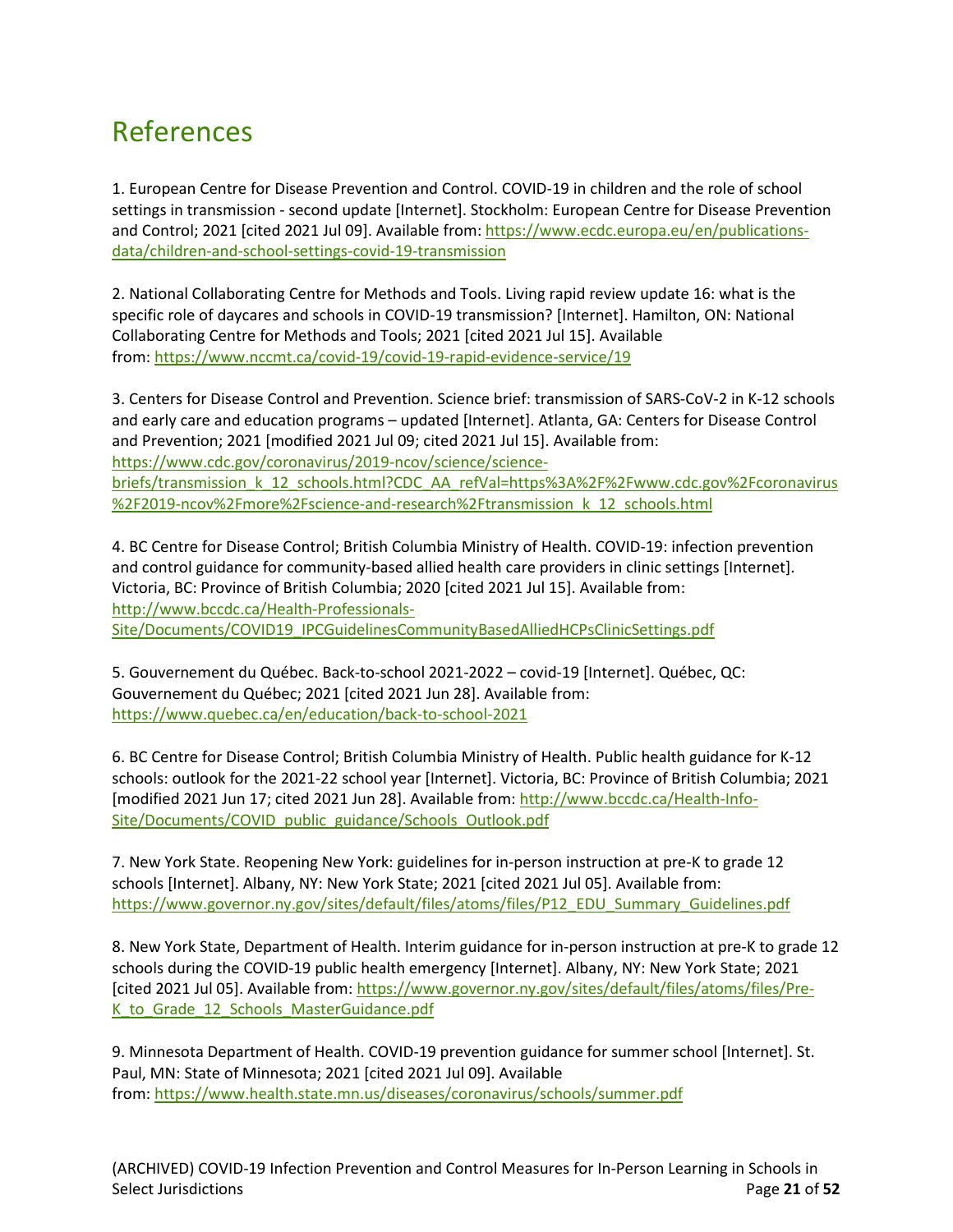10. California Department of Public Health. COVID-19 public health guidance for K-12 schools in California, 2021-22 school year [Internet]. Sacramento, CA: California Department of Public Health; 2021 [cited 2021 Jul 14]. Available from: [https://www.cdph.ca.gov/Programs/CID/DCDC/Pages/COVID-19/K-](https://www.cdph.ca.gov/Programs/CID/DCDC/Pages/COVID-19/K-12-Guidance-2021-22-School-Year.aspx)[12-Guidance-2021-22-School-Year.aspx](https://www.cdph.ca.gov/Programs/CID/DCDC/Pages/COVID-19/K-12-Guidance-2021-22-School-Year.aspx)

11. United Kingdom. National Health Service. Coronavirus (COVID-19) vaccines [Internet]. London: Crown Copyright; 2021 [cited 2021 Jul 05]. Available from: [https://www.nhs.uk/conditions/coronavirus](https://www.nhs.uk/conditions/coronavirus-covid-19/coronavirus-vaccination/coronavirus-vaccine/?gclid=CjwKCAjw_o-HBhAsEiwANqYhpyB61yqeP-RCDoW4t_FQuJkftA6WIE2hv5JQQOki2Zfww24xF7Y9MxoCQNwQAvD_BwE)[covid-19/coronavirus-vaccination/coronavirus-vaccine/?gclid=CjwKCAjw\\_o-HBhAsEiwANqYhpyB61yqeP-](https://www.nhs.uk/conditions/coronavirus-covid-19/coronavirus-vaccination/coronavirus-vaccine/?gclid=CjwKCAjw_o-HBhAsEiwANqYhpyB61yqeP-RCDoW4t_FQuJkftA6WIE2hv5JQQOki2Zfww24xF7Y9MxoCQNwQAvD_BwE)[RCDoW4t\\_FQuJkftA6WIE2hv5JQQOki2Zfww24xF7Y9MxoCQNwQAvD\\_BwE](https://www.nhs.uk/conditions/coronavirus-covid-19/coronavirus-vaccination/coronavirus-vaccine/?gclid=CjwKCAjw_o-HBhAsEiwANqYhpyB61yqeP-RCDoW4t_FQuJkftA6WIE2hv5JQQOki2Zfww24xF7Y9MxoCQNwQAvD_BwE)

12. Ireland. Health Service Executive. Getting your COVID-19 vaccine [Internet]. Dublin: Health Service Executive; 2021 Jul 6 [cited 2021 Jul 6]. Available from: [https://www2.hse.ie/screening-and](https://www2.hse.ie/screening-and-vaccinations/covid-19-vaccine/get-the-vaccine/getting-your-vaccine/)[vaccinations/covid-19-vaccine/get-the-vaccine/getting-your-vaccine/](https://www2.hse.ie/screening-and-vaccinations/covid-19-vaccine/get-the-vaccine/getting-your-vaccine/)

13. United Kingdom. Department for Education. Schools coronavirus (COVID-19) operational guidance [Internet]. London: Crown Copyright; 2021 [modified 2021 May 24; cited 2021 Jun 28]. Available from: [https://www.gov.uk/government/publications/actions-for-schools-during-the-coronavirus](https://www.gov.uk/government/publications/actions-for-schools-during-the-coronavirus-outbreak/schools-covid-19-operational-guidance)[outbreak/schools-covid-19-operational-guidance](https://www.gov.uk/government/publications/actions-for-schools-during-the-coronavirus-outbreak/schools-covid-19-operational-guidance)

14. Scottish Government. Coronavirus (COVID-19): guidance on reducing the risks in schools [Internet]. Edinburgh: Crown Copyright; 2021 [cited 2021 Jun 28]. Available from: <https://www.gov.scot/publications/coronavirus-covid-19-guidance-on-reducing-the-risks-in-schools/>

15. Welsh Government. Operational guidance for schools and settings (until 31 August 2021) [Internet]. Cardiff: Welsh Government; 2021 [cited 2021 Jun 28]. Available from: [https://gov.wales/operational](https://gov.wales/operational-guidance-schools-and-settings-html)[guidance-schools-and-settings-html](https://gov.wales/operational-guidance-schools-and-settings-html)

16. Ireland. Department of Education. COVID-19 response plan for the safe and sustainable operation of primary and special schools [Internet]. Dublin: Government of Ireland; 2021 [cited 2021 Jul 05]. Available from: [https://www.gov.ie/en/publication/e1141-covid-19-response-plan-for-the-safe-and](https://www.gov.ie/en/publication/e1141-covid-19-response-plan-for-the-safe-and-sustainable-operation-of-primary-and-special-schools/)[sustainable-operation-of-primary-and-special-schools/](https://www.gov.ie/en/publication/e1141-covid-19-response-plan-for-the-safe-and-sustainable-operation-of-primary-and-special-schools/)

17. Ireland. Department of Education. COVID-19 response plan for safe and sustainable operation of post primary schools [Internet]. Version 4. Dublin: Government of Ireland; 2021 [cited 2021 Jul 05]. Available from: <https://assets.gov.ie/83312/6c36aaac-22fc-44fd-a4be-88cea4db82d6.pdf>

18. United Kingdom. Department for Education. Coronavirus (COVID-19) asymptomatic testing in schools and colleges [Internet]. London: Crown Copyright; 2021 [modified 2021 Mar 30; cited 2021 Jun 28]. Available from: [https://www.gov.uk/government/publications/coronavirus-covid-19-asymptomatic](https://www.gov.uk/government/publications/coronavirus-covid-19-asymptomatic-testing-in-schools-and-colleges/coronavirus-covid-19-asymptomatic-testing-in-schools-and-colleges)[testing-in-schools-and-colleges/coronavirus-covid-19-asymptomatic-testing-in-schools-and-colleges](https://www.gov.uk/government/publications/coronavirus-covid-19-asymptomatic-testing-in-schools-and-colleges/coronavirus-covid-19-asymptomatic-testing-in-schools-and-colleges)

19. United Kingdom. Department for Education. Rapid asymptomatic coronavirus (COVID-19) testing for staff in primary schools, school-based nurseries and maintained nursery schools [Internet]. London: Crown Copyright; 2021 [modified 2021 Mar 24; cited 2021 Jun 28]. Available from: [https://www.gov.uk/government/publications/coronavirus-covid-19-asymptomatic-testing-for-staff-in](https://www.gov.uk/government/publications/coronavirus-covid-19-asymptomatic-testing-for-staff-in-primary-schools-and-nurseries/rapid-asymptomatic-coronavirus-covid-19-testing-for-staff-in-primary-schools-school-based-nurseries-and-maintained-nursery-schoo)[primary-schools-and-nurseries/rapid-asymptomatic-coronavirus-covid-19-testing-for-staff-in-primary](https://www.gov.uk/government/publications/coronavirus-covid-19-asymptomatic-testing-for-staff-in-primary-schools-and-nurseries/rapid-asymptomatic-coronavirus-covid-19-testing-for-staff-in-primary-schools-school-based-nurseries-and-maintained-nursery-schoo)[schools-school-based-nurseries-and-maintained-nursery-schools](https://www.gov.uk/government/publications/coronavirus-covid-19-asymptomatic-testing-for-staff-in-primary-schools-and-nurseries/rapid-asymptomatic-coronavirus-covid-19-testing-for-staff-in-primary-schools-school-based-nurseries-and-maintained-nursery-schoo)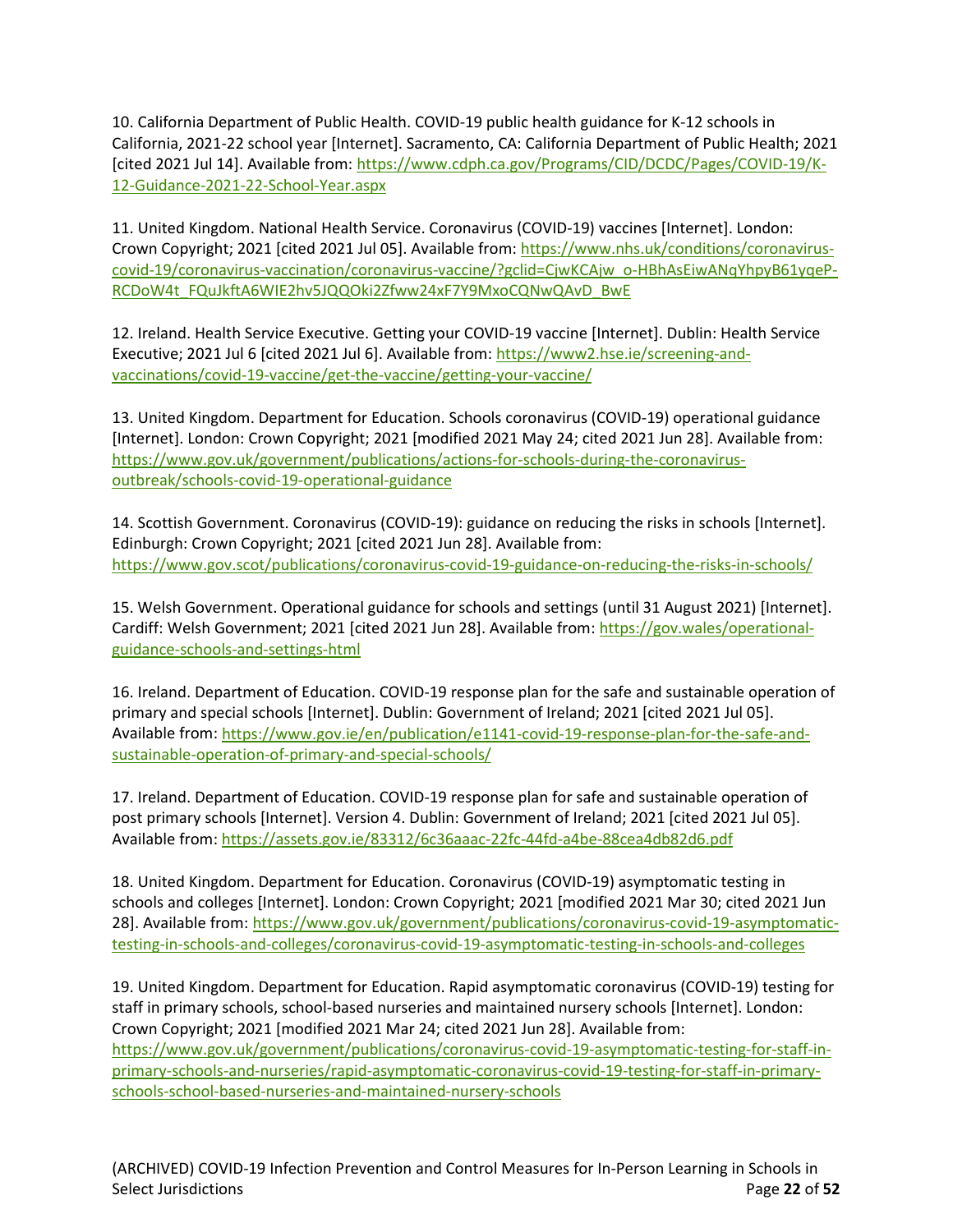20. Parent Club. FAQs on Scottish schools reopening [Internet]. Edinburgh: Scottish Government; 2021 [cited 2021 Jun 28]. Available from: [https://www.parentclub.scot/articles/faqs-on-scottish-schools](https://www.parentclub.scot/articles/faqs-on-scottish-schools-reopening)[reopening](https://www.parentclub.scot/articles/faqs-on-scottish-schools-reopening)

21. Ontario Agency for Health Protection and Promotion (Public Health Ontario). Evidence on school reopening in the context of variants of concern and select approaches in England and Ireland [Internet]. Toronto, ON: Queen's Printer for Ontario; 2021 [cited 2021 Jul 15]. Available from: [https://www.publichealthontario.ca/-/media/documents/ncov/phm/2021/05/covid-19-school](https://www.publichealthontario.ca/-/media/documents/ncov/phm/2021/05/covid-19-school-reopening-evidence-approaches.pdf?sc_lang=en)[reopening-evidence-approaches.pdf?sc\\_lang=en](https://www.publichealthontario.ca/-/media/documents/ncov/phm/2021/05/covid-19-school-reopening-evidence-approaches.pdf?sc_lang=en)

22. Gallagher-Mackay K, Srivastava P, Underwood K, Dhuey E, McCready L, Born KB, et al. COVID-19 and education disruption in Ontario: emerging evidence on impacts. Science Briefs of the Ontario COVID-19 Science Advisory Table. 2021;2(34):1-36. Available from:<https://doi.org/10.47326/ocsat.2021.02.34.1.0>

23. Ontario Agency for Health Protection and Promotion (Public Health Ontario). Negative impacts of community-based public health measures during a pandemic (e.g., COVID-19) on children and families [Internet]. Toronto, ON: Queen's Printer for Ontario; 2020 [cited 2021 Jun 28]. Available from: [https://www.publichealthontario.ca/-/media/documents/ncov/cong/2020/06/covid-19-negative](https://www.publichealthontario.ca/-/media/documents/ncov/cong/2020/06/covid-19-negative-impacts-public-health-pandemic-families.pdf?la=en%20)[impacts-public-health-pandemic-families.pdf?la=en](https://www.publichealthontario.ca/-/media/documents/ncov/cong/2020/06/covid-19-negative-impacts-public-health-pandemic-families.pdf?la=en%20)

24. Ontario Agency for Health Protection and Promotion (Public Health Ontario). Negative impacts of community-based public health measures on children, adolescents and families during the COVID-19 pandemic: update [Internet]. Toronto, ON: Queen's Printer for Ontario; 2021 [cited 2021 Jun 28]. Available from: [https://www.publichealthontario.ca/-/media/documents/ncov/he/2021/01/rapid](https://www.publichealthontario.ca/-/media/documents/ncov/he/2021/01/rapid-review-neg-impacts-children-youth-families.pdf?la=en)[review-neg-impacts-children-youth-families.pdf?la=en](https://www.publichealthontario.ca/-/media/documents/ncov/he/2021/01/rapid-review-neg-impacts-children-youth-families.pdf?la=en)

25. Centers for Disease Control and Prevention. Guidance for COVID-19 prevention in K-12 schools [Internet]. Atlanta, GA: Centers for Disease Control and Prevention; 2021 [modified 2021 Jul 09; cited 2021 Jul 14]. Available from: [https://www.cdc.gov/coronavirus/2019-ncov/community/schools](https://www.cdc.gov/coronavirus/2019-ncov/community/schools-childcare/k-12-guidance.html)[childcare/k-12-guidance.html](https://www.cdc.gov/coronavirus/2019-ncov/community/schools-childcare/k-12-guidance.html)

26. World Health Organization, Regional Office for Europe. Schooling during COVID-19: recommendations from the European Technical Advisory Group for schooling during COVID-19 [Internet]. Copenhagen: WHO Regional Office for Europe; 2021 [cited 2021 Jul 12]. Available from: [https://apps.who.int/iris/bitstream/handle/10665/342075/WHO-EURO-2021-2151-41906-59077](https://apps.who.int/iris/bitstream/handle/10665/342075/WHO-EURO-2021-2151-41906-59077-eng.pdf?sequence=1&isAllowed=y) [eng.pdf?sequence=1&isAllowed=y](https://apps.who.int/iris/bitstream/handle/10665/342075/WHO-EURO-2021-2151-41906-59077-eng.pdf?sequence=1&isAllowed=y)

27. Government of Ontario. COVID-19 vaccines for youth [Internet]. Toronto, ON: Queen's Printer for Ontario; 2021 [modified 2021 Jul 02; cited 2021 Jul 05]. Available from: [https://covid-](https://covid-19.ontario.ca/covid-19-vaccines-youth#:%7E:text=Health%20Canada%20has%20approved%20the,to%20fight%20against%20COVID%2D19)[19.ontario.ca/covid-19-vaccines](https://covid-19.ontario.ca/covid-19-vaccines-youth#:%7E:text=Health%20Canada%20has%20approved%20the,to%20fight%20against%20COVID%2D19)[youth#:~:text=Health%20Canada%20has%20approved%20the,to%20fight%20against%20COVID%2D19](https://covid-19.ontario.ca/covid-19-vaccines-youth#:%7E:text=Health%20Canada%20has%20approved%20the,to%20fight%20against%20COVID%2D19)

28. New York State. COVID-19 vaccine: safe, effective, free [Internet]. Albany, NY: New York State; 2021 [cited 2021 Jul 05]. Available from: <https://covid19vaccine.health.ny.gov/>

29. Israel. Ministry of Health. Very high response rates for the call for vaccination among the youth [Internet]. Jerusalem: State of Israel; 2021 [cited 2021 Jul 06]. Available from: <https://www.gov.il/en/departments/news/03072021-01>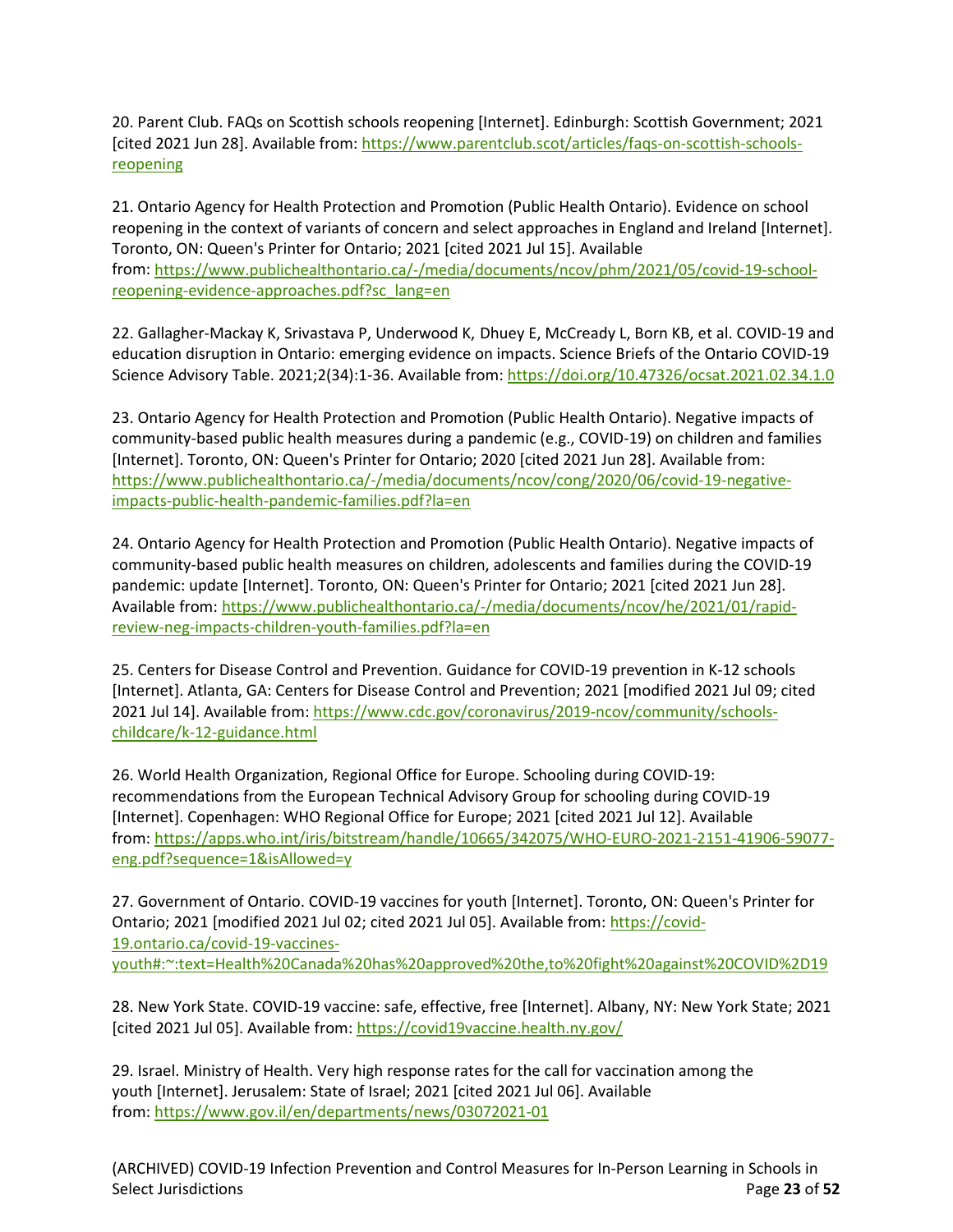30. Roxby P, Triggle N. Covid: children aged 12-17 unlikely to be offered vaccine in UK. BBC News [Internet], 2021 Jun 16 [cited 2021 Jul 05]; Coronavirus. Available from: <https://www.bbc.com/news/health-57496074>

31. Erman M, Banerjee A. Pfizer to test COVID-19 vaccine in larger group of children below 12. Reuters [Internet], 2021 Jun 08 [cited 2021 Jul 08]; Healthcare & Pharmaceuticals. Available from: [https://www.reuters.com/business/healthcare-pharmaceuticals/pfizer-start-large-study-test-covid-19](https://www.reuters.com/business/healthcare-pharmaceuticals/pfizer-start-large-study-test-covid-19-vaccine-children-below-12-2021-06-08/) [vaccine-children-below-12-2021-06-08/](https://www.reuters.com/business/healthcare-pharmaceuticals/pfizer-start-large-study-test-covid-19-vaccine-children-below-12-2021-06-08/)

32. Government of Ontario. COVID-19 school and child care screening [Internet]. Toronto, ON: Queen's Printer for Ontario; 2021 [cited 2021 Jul 06]. Available from: [https://covid-19.ontario.ca/school](https://covid-19.ontario.ca/school-screening/)[screening/](https://covid-19.ontario.ca/school-screening/)

33. Minnesota Department of Health. Recommended COVID-19 decision tree for people in schools, youth programs, and child care programs [Internet]. St. Paul, MN: State of Minnesota; 2021 [cited 2021 Jul 12]. Available from[: https://www.health.state.mn.us/diseases/coronavirus/schools/exguide.pdf](https://www.health.state.mn.us/diseases/coronavirus/schools/exguide.pdf)

34. Government of Ontario. Guide to reopening Ontario's schools [Internet]. Toronto, ON: Queen's Printer for Ontario; 2020 [cited 2021 Jul 05]. Available from: [https://www.ontario.ca/page/guide](https://www.ontario.ca/page/guide-reopening-ontarios-schools)[reopening-ontarios-schools](https://www.ontario.ca/page/guide-reopening-ontarios-schools)

35. Government of Ontario. COVID-19: data for asymptomatic testing of students and school staff [Internet]. Toronto, ON: Queen's Printer for Ontario; 2021 [cited 2021 Jul 08]. Available from: <https://www.ontario.ca/page/covid-19-data-asymptomatic-testing-students-and-school-staff>

36. California Department of Public Health. K-12 school-based COVID-19 testing strategies for school year 2021-22 [Internet]. Sacramento, CA: California Department of Public Health; 2021 [cited 2021 Jul 14]. Available from: [https://testing.covid19.ca.gov/wp-content/uploads/sites/332/2021/07/School-](https://testing.covid19.ca.gov/wp-content/uploads/sites/332/2021/07/School-Testing-Considerations.pdf)[Testing-Considerations.pdf](https://testing.covid19.ca.gov/wp-content/uploads/sites/332/2021/07/School-Testing-Considerations.pdf)

37. BC Centre for Disease Control; British Columbia Ministry of Health. COVID-19 public health guidance for K-12 schools [Internet]. Victoria, BC: Province of British Columbia; 2021 [modified 2021 Feb 04; cited 2021 Jul 06]. Available from: [http://www.bccdc.ca/Health-Info-](http://www.bccdc.ca/Health-Info-Site/Documents/COVID_public_guidance/Guidance-k-12-schools.pdf)[Site/Documents/COVID\\_public\\_guidance/Guidance-k-12-schools.pdf](http://www.bccdc.ca/Health-Info-Site/Documents/COVID_public_guidance/Guidance-k-12-schools.pdf)

38. Gouvernement du Québec. COVID-19 procedure to follow in educational institutions [Internet]. Québec, QC: Gouvernement du Québec; 2021 [cited 2021 Jul 08]. Available from: [https://cdn](https://cdn-contenu.quebec.ca/cdn-contenu/adm/min/education/publications-adm/covid-19/COVID-19_Procedure_to_follow.pdf?1611770685)[contenu.quebec.ca/cdn-contenu/adm/min/education/publications-adm/covid-19/COVID-](https://cdn-contenu.quebec.ca/cdn-contenu/adm/min/education/publications-adm/covid-19/COVID-19_Procedure_to_follow.pdf?1611770685)19 Procedure to follow.pdf?1611770685

39. Minnesota Department of Health. Recommendations for handling a confirmed case of COVID-19 [Internet]. St. Paul, MN: State of Minnesota; 2021 [cited 2021 Jul 09]. Available from: <https://www.health.state.mn.us/diseases/coronavirus/schools/casehandle.pdf>

40. Scottish Government. Coronavirus (COVID-19): test and protect [Internet]. Edinburgh: Crown Copyright; 2021 [cited 2021 Jun 18]. Available from: [https://www.gov.scot/publications/coronavirus](https://www.gov.scot/publications/coronavirus-covid-19-test-and-protect/)[covid-19-test-and-protect/](https://www.gov.scot/publications/coronavirus-covid-19-test-and-protect/)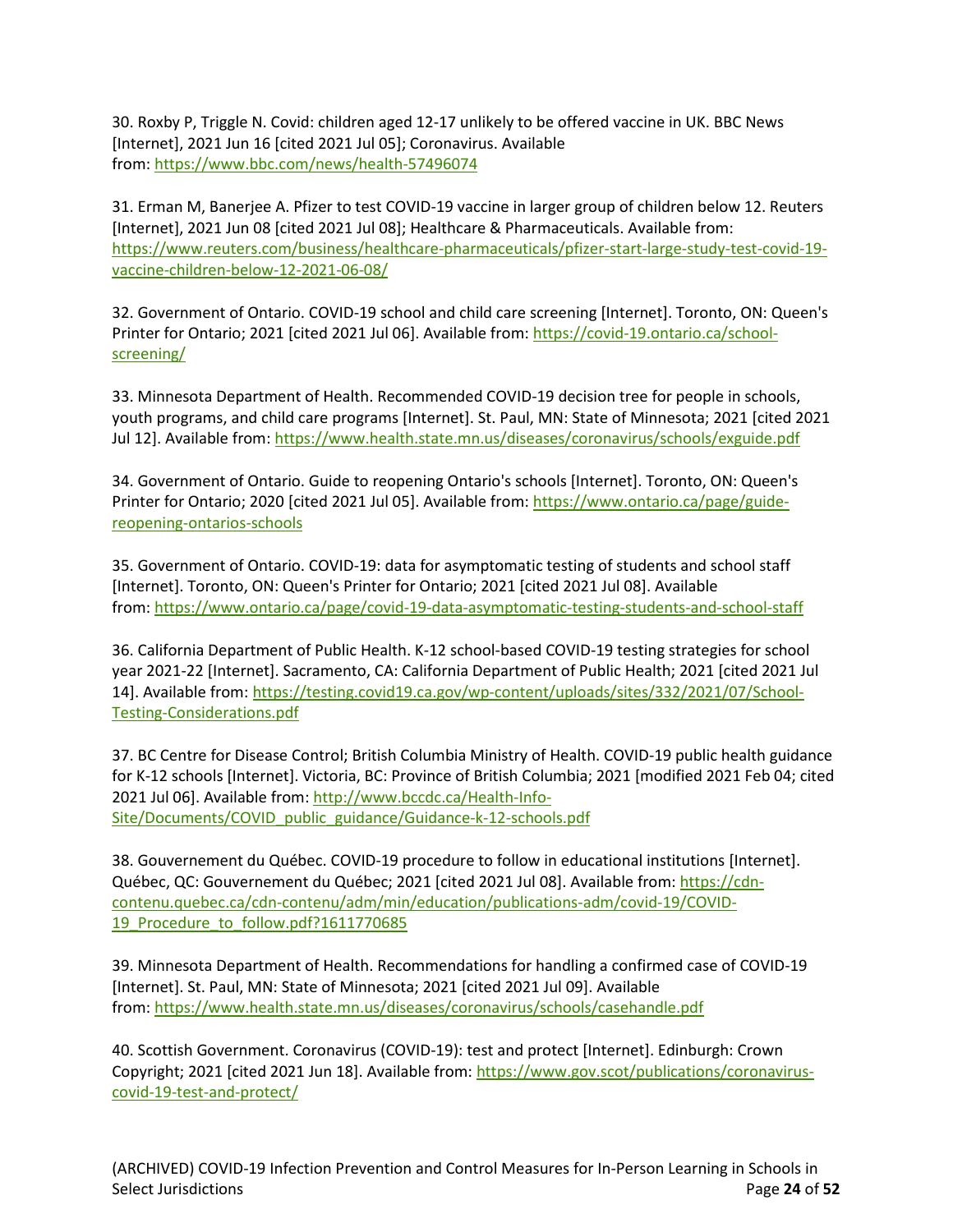41. Welsh Government. Test trace protect: our strategy for testing the general public and tracing the spread of coronavirus in Wales [Internet]. Cardiff: Welsh Government; 2021 [cited 2021 Jun 29]. Available from: <https://gov.wales/test-trace-protect-html>

42. United Kingdom. Department of Health and Social Care. NHS test and trace: what to do if you are contacted [Internet]. London: Crown Copyright; 2021 [cited 2021 Jul 15]. Available from: <https://www.gov.uk/guidance/nhs-test-and-trace-how-it-works#how-nhs-test-and-trace-works>

43. Times of Israel Staff. Ministers vote to fully reopen schools, scrapping pods, starting Sunday. Times of Israel [Internet], 2021 Apr 12 [cited 2021 Jul 05]. Available from: <https://www.timesofisrael.com/ministers-set-to-vote-on-fully-reopening-schools-scrapping-pods/>

44. Ontario Agency for Health Protection and Promotion (Public Health Ontario). Checklist: COVID-19 preparedness and prevention in elementary and secondary (K-12) schools [Internet]. Toronto, ON: Queen's Printer for Ontario; 2021 [cited 2021 Jul 05]. Available

from: [https://www.publichealthontario.ca/-/media/documents/nCoV/sch/2020/09/covid-19-checklist](https://www.publichealthontario.ca/-/media/documents/nCoV/sch/2020/09/covid-19-checklist-preparedness-schools.pdf?la=en)[preparedness-schools.pdf?la=en](https://www.publichealthontario.ca/-/media/documents/nCoV/sch/2020/09/covid-19-checklist-preparedness-schools.pdf?la=en)

45. Ontario Agency for Health Protection and Promotion (Public Health Ontario). Heating, ventilation and air conditioning (HVAC) systems in buildings and COVID-19 [Internet]. Toronto, ON: Queen's Printer for Ontario; 2021 [cited 2021 Jul 09]. Available from: [https://www.publichealthontario.ca/-](https://www.publichealthontario.ca/-/media/documents/ncov/ipac/2020/09/covid-19-hvac-systems-in-buildings.pdf?la=en) [/media/documents/ncov/ipac/2020/09/covid-19-hvac-systems-in-buildings.pdf?la=en](https://www.publichealthontario.ca/-/media/documents/ncov/ipac/2020/09/covid-19-hvac-systems-in-buildings.pdf?la=en)

46. Ontario Agency for Health Protection and Promotion (Public Health Ontario). Use of portable air cleaners and transmission of COVID-19 [Internet]. Toronto, ON: Queen's Printer for Ontario; 2020 [cited 2021 Jul 09]. Available from: [https://www.publichealthontario.ca/-](https://www.publichealthontario.ca/-/media/documents/ncov/ipac/2021/01/faq-covid-19-portable-air-cleaners.pdf?la=en) [/media/documents/ncov/ipac/2021/01/faq-covid-19-portable-air-cleaners.pdf?la=en](https://www.publichealthontario.ca/-/media/documents/ncov/ipac/2021/01/faq-covid-19-portable-air-cleaners.pdf?la=en)

47. Institut nationale de santé publique du Québec. Support document intended for the Advisory Committee on the transmission of COVID-19 in schools and healthcare settings and on the role of ventilation. Québec, QC: Gouvernment du Québec; 2021. Available from: [https://www.inspq.qc.ca/publications/3097-transmission-covid-19-milieux-scolaires-soins](https://www.inspq.qc.ca/publications/3097-transmission-covid-19-milieux-scolaires-soins-ventilation-covid19)[ventilation-covid19](https://www.inspq.qc.ca/publications/3097-transmission-covid-19-milieux-scolaires-soins-ventilation-covid19)

48. California Department of Public Health. Indoor air quality (IAQ) section: airborne diseases [Internet]. Sacramento, CA: California Department of Public Health; 2020 [cited 2021 Jul 14]. Available from:<https://www.cdph.ca.gov/Programs/CCDPHP/DEODC/EHLB/IAQ/Pages/Airborne-Diseases.aspx>

49. Minnesota Department of Health. Ventilation guidance for schools: COVID-19 [Internet]. St. Paul, MN: State of Minnesota; [cited 2021 Jul 09]. Available from: <https://www.health.state.mn.us/diseases/coronavirus/schools/vent.html>

50. Salhotra P, Zimmer A. All classrooms to have 2 air purifiers next year, New York City officials pledge. Chalkbeat New York [Internet], 2021 Jun 23 [cited 2021 Jul 06]; Coronavirus New York. Available from: [https://ny.chalkbeat.org/2021/6/23/22547814/all-classrooms-to-have-2-air-purifiers-next-year](https://ny.chalkbeat.org/2021/6/23/22547814/all-classrooms-to-have-2-air-purifiers-next-year-new-york-city-officials-pledge)[new-york-city-officials-pledge](https://ny.chalkbeat.org/2021/6/23/22547814/all-classrooms-to-have-2-air-purifiers-next-year-new-york-city-officials-pledge)

51. British Columbia Ministry of Education. Provincial COVID-19 health & safety guidelines for K-12 settings [Internet]. Victoria, BC: Province of British Columbia; 2021 [modified 2021 Apr 16; cited 2021

(ARCHIVED) COVID-19 Infection Prevention and Control Measures for In-Person Learning in Schools in Select Jurisdictions **Page 25** of 52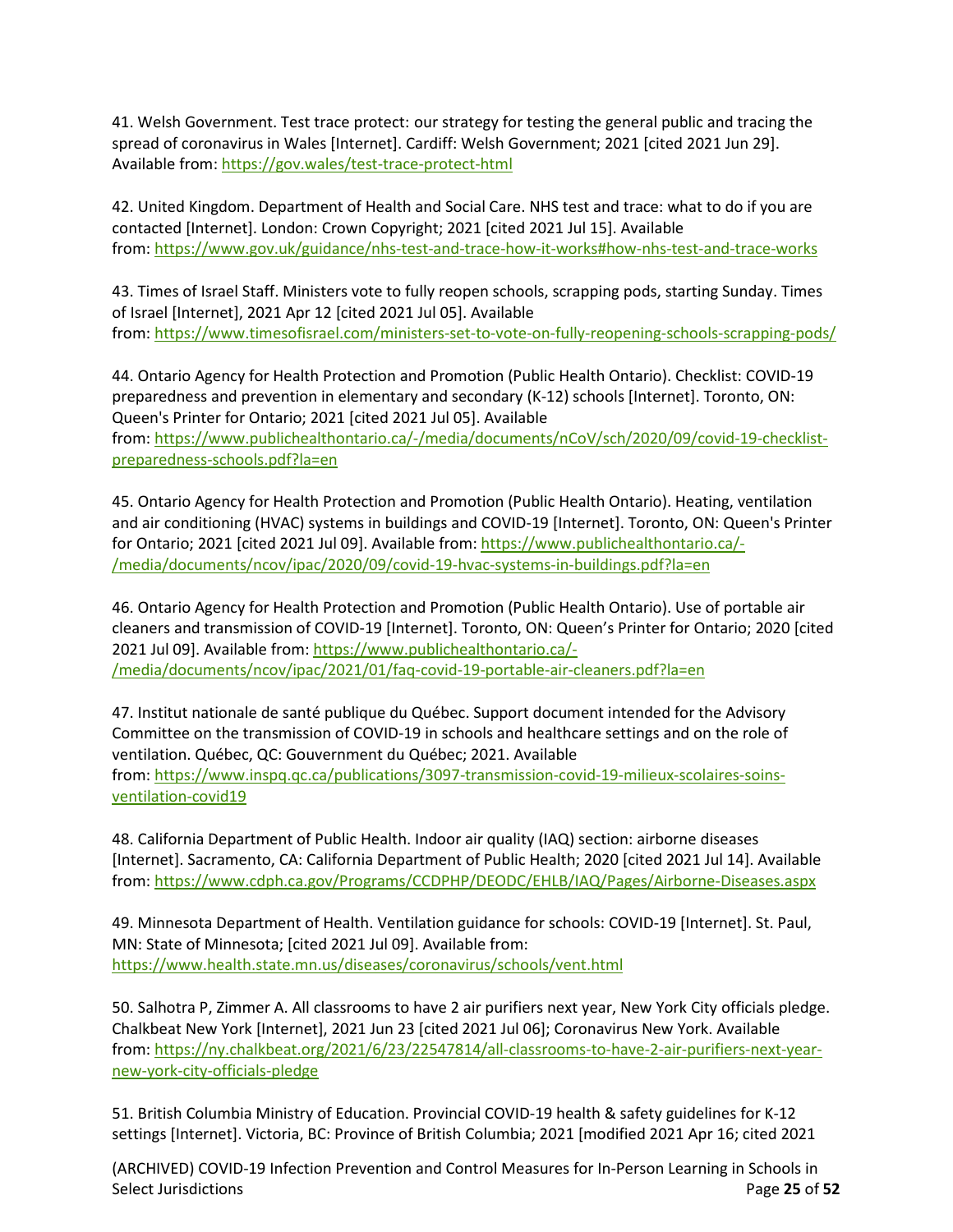Jun 28]. Available from[: https://www2.gov.bc.ca/assets/gov/education/administration/kindergarten-to](https://www2.gov.bc.ca/assets/gov/education/administration/kindergarten-to-grade-12/safe-caring-orderly/k-12-covid-19-health-safety-guidlines.pdf)[grade-12/safe-caring-orderly/k-12-covid-19-health-safety-guidlines.pdf](https://www2.gov.bc.ca/assets/gov/education/administration/kindergarten-to-grade-12/safe-caring-orderly/k-12-covid-19-health-safety-guidlines.pdf)

52. Israel. Ministry of Health. The government has approved the extension of the current restrictions and the extensive reopening of the education system [Internet]. Jerusalem: State of Israel; 2021 [cited 2021 Jul 06]. Available from:<https://www.gov.il/en/departments/news/13042021-01>

53. California Department of Public Health. COVID-19 and reopening in-person instruction framework & public health guidance for K-12 schools in California, 2020-2021 school year [Internet]. Sacramento, CA: California Department of Public Health; 2021 [cited 2021 Jun 28]. Available from: [https://www.cdph.ca.gov/Programs/CID/DCDC/Pages/COVID-19/COVID19-K12-Schools-InPerson-](https://www.cdph.ca.gov/Programs/CID/DCDC/Pages/COVID-19/COVID19-K12-Schools-InPerson-Instruction.aspx)[Instruction.aspx](https://www.cdph.ca.gov/Programs/CID/DCDC/Pages/COVID-19/COVID19-K12-Schools-InPerson-Instruction.aspx)

54. Province of British Columbia. COVID-19 safe schools [Internet]. Victoria, BC: Province of British Columbia; 2021 [modified 2021 Jun 17; cited 2021 Jun 28]. Available from: <https://www2.gov.bc.ca/gov/content/education-training/k-12/covid-19-safe-schools>

55. Lemay G, Peters V. Preliminary report on solutions for teaching music in schools following the impact of COVID-19 in Quebec [Internet]. Québec City, QC: Laval University; 2020 [cited 2021 Jul 15]. Available from:

[https://corpus.ulaval.ca/jspui/bitstream/20.500.11794/67178/1/Preliminary%20Report%20on%20Soluti](https://corpus.ulaval.ca/jspui/bitstream/20.500.11794/67178/1/Preliminary%20Report%20on%20Solutions%20for%20Teaching%20Music%20in%20Schools%20Following%20the%20Impact%20of%20COVID-19%20in%20Quebec.pdf) [ons%20for%20Teaching%20Music%20in%20Schools%20Following%20the%20Impact%20of%20COVID-](https://corpus.ulaval.ca/jspui/bitstream/20.500.11794/67178/1/Preliminary%20Report%20on%20Solutions%20for%20Teaching%20Music%20in%20Schools%20Following%20the%20Impact%20of%20COVID-19%20in%20Quebec.pdf)[19%20in%20Quebec.pdf](https://corpus.ulaval.ca/jspui/bitstream/20.500.11794/67178/1/Preliminary%20Report%20on%20Solutions%20for%20Teaching%20Music%20in%20Schools%20Following%20the%20Impact%20of%20COVID-19%20in%20Quebec.pdf)

56. Minnesota Department of Health. Recommendations for music activities and performances during COVID-19 [Internet]. St. Paul, MN: State of Minnesota; 2021 [cited 2021 Jul 12]. Available from: <https://www.health.state.mn.us/diseases/coronavirus/musicguide.pdf>

57. Centers for Disease Control and Prevention. Considerations for youth sports administrators [Internet]. Atlanta, GA: Centers for Disease Control and Prevention; 2020 [modified 2021 Dec 31; cited 2021 Jul 12]. Available from: [https://www.cdc.gov/coronavirus/2019-ncov/community/schools](https://www.cdc.gov/coronavirus/2019-ncov/community/schools-childcare/youth-sports.html)[childcare/youth-sports.html](https://www.cdc.gov/coronavirus/2019-ncov/community/schools-childcare/youth-sports.html)

58. Centers for Disease Control and Prevention. Sports programs FAQs [Internet]. Atlanta, GA: Centers for Disease Control and Prevention; 2021 [archived; modified 2021 May 12; cited 2021 Jul 12]. Available from: [https://www.cdc.gov/coronavirus/2019-ncov/community/schools-childcare/youth-sports](https://www.cdc.gov/coronavirus/2019-ncov/community/schools-childcare/youth-sports-faq.html)[faq.html](https://www.cdc.gov/coronavirus/2019-ncov/community/schools-childcare/youth-sports-faq.html)

59. Spiro A. Health Ministry weighs returning indoor mask mandate amid school outbreaks. Times of Israel [Internet], 2021 Jun 20 [cited 2021 Jul 05]. Available from: [https://www.timesofisrael.com/health](https://www.timesofisrael.com/health-ministry-weighs-returning-indoor-mask-mandate-amid-school-outbreaks/)[ministry-weighs-returning-indoor-mask-mandate-amid-school-outbreaks/](https://www.timesofisrael.com/health-ministry-weighs-returning-indoor-mask-mandate-amid-school-outbreaks/)

60. Israel. Ministry of Health. Effective today (25.6) at 12:00: masking is required anywhere except outdoors [Internet]. Jerusalem: State of Israel; 2021 [cited 2021 Jul 06]. Available from: <https://www.gov.il/en/departments/news/25062021-01>

61. Government of Ontario. COVID-19: support for students and parents [Internet]. Toronto, ON: Queen's Printer for Ontario; 2021 [cited 2021 Jul 08]. Available from: <https://www.ontario.ca/page/covid-19-support-students-and-parents>

(ARCHIVED) COVID-19 Infection Prevention and Control Measures for In-Person Learning in Schools in Select Jurisdictions **Page 26** of 52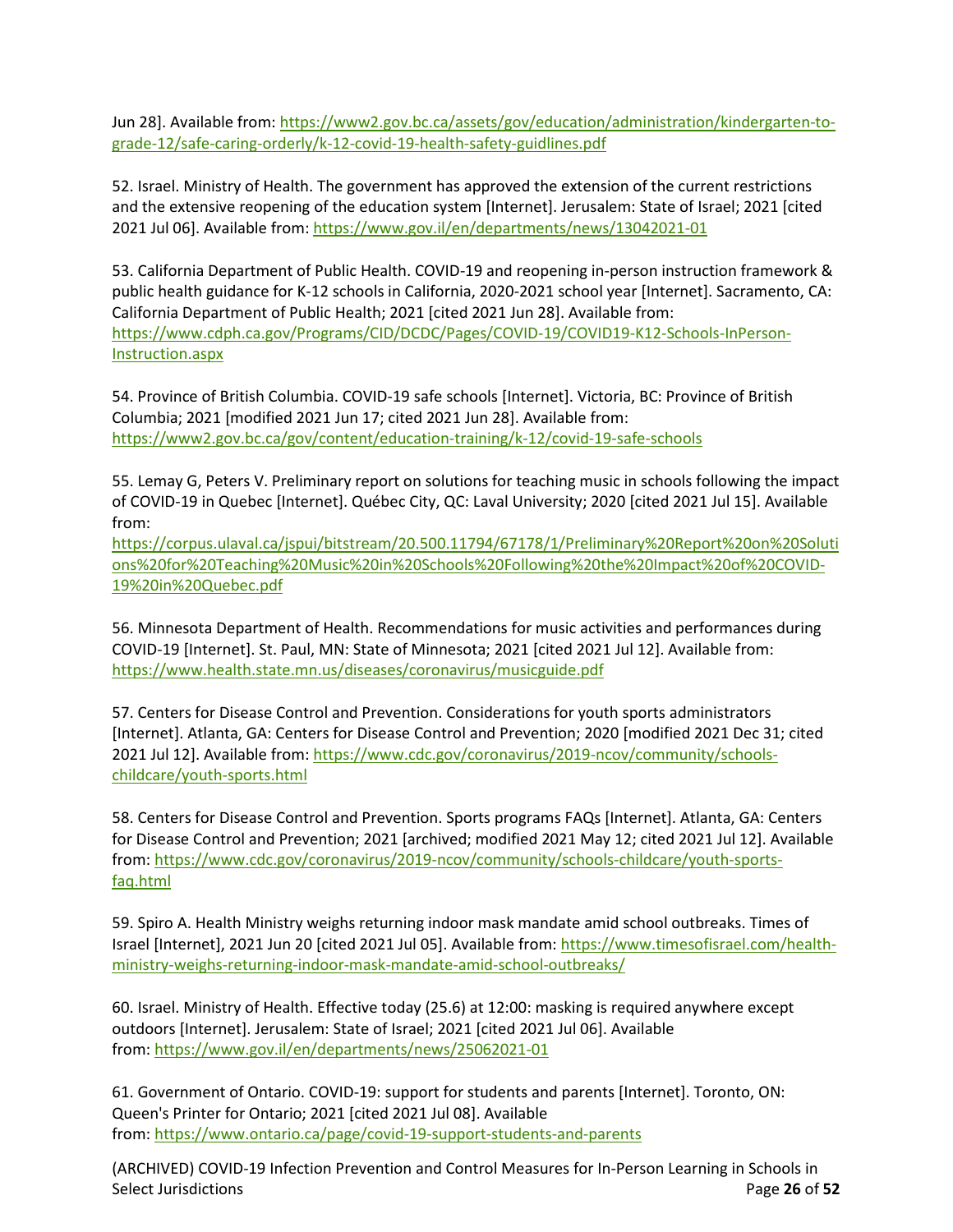62. British Columbia Ministry of Education. K-12 education recovery plan: guidelines for boards of education and independent school authorities for the 2021/22 school year [Internet]. Victoria, BC: Province of British Columbia; 2021 [cited 2021 Jun 28]. Available from:

[https://www2.gov.bc.ca/assets/gov/education/administration/kindergarten-to-grade-12/safe-caring](https://www2.gov.bc.ca/assets/gov/education/administration/kindergarten-to-grade-12/safe-caring-orderly/k-12-education-recovery-plan.pdf)[orderly/k-12-education-recovery-plan.pdf](https://www2.gov.bc.ca/assets/gov/education/administration/kindergarten-to-grade-12/safe-caring-orderly/k-12-education-recovery-plan.pdf)

63. California. Office of Governor. California releases new summer programming and school reopening data, launches parental engagement campaign [Internet]. Sacramento, CA: State of California; 2021 [cited 2021 Jul 06]. Availble from: [https://www.gov.ca.gov/2021/06/07/california-releases-new](https://www.gov.ca.gov/2021/06/07/california-releases-new-summer-programming-and-school-reopening-data-launches-parental-engagement-campaign/)[summer-programming-and-school-reopening-data-launches-parental-engagement-campaign/](https://www.gov.ca.gov/2021/06/07/california-releases-new-summer-programming-and-school-reopening-data-launches-parental-engagement-campaign/)

64. Minnesota Department of Health. Health equity and COVID-19 [Internet]. St. Paul, MN: State of Minnesota; [cited 2021 Jul 12]. Available from: <https://www.health.state.mn.us/communities/equity/about/covid19.html>

65. Minnesota Department of Health. COVID-19 vaccine equity in Minnesota [Internet]. St. Paul, MN: State of Minnesota; 2021 [cited 2021 Jul 12]. Available from: <https://www.health.state.mn.us/diseases/coronavirus/vaccine/mnsvi.html>

66. Minnesota Department of Health. COVID-19 contracts for diverse media messaging and community outreach [Internet]. St. Paul, MN: State of Minnesota; 2021 [cited 2021 Jul 12]. Available from: <https://www.health.state.mn.us/communities/equity/funding/covidcontracts.html>

67. Ireland. Department of Education, National Educational Psychological Service (NEPS). Spring back to school: supporting the wellbeing of school communities: guidance for schools: returning to school: spring 2021 [Internet]. Dublin: Government of Ireland; 2021 [cited 2021 Jul 06]. Available from: <https://assets.gov.ie/127164/ccbfacda-1865-413b-9856-108700238367.pdf>

68. Ontario Agency for Health Protection and Promotion (Public Health Ontario). COVID-19 public health measures related to the COVID-19 Delta variant [Internet]. Toronto, ON: Queen's Printer for Ontario; 2021 [cited 2021 Jul 08]. Available from: [https://www.publichealthontario.ca/-](https://www.publichealthontario.ca/-/media/documents/ncov/voc/2021/07/covid-19-public-health-measures-delta-variant.pdf?sc_lang=en) [/media/documents/ncov/voc/2021/07/covid-19-public-health-measures-delta-variant.pdf?sc\\_lang=en](https://www.publichealthontario.ca/-/media/documents/ncov/voc/2021/07/covid-19-public-health-measures-delta-variant.pdf?sc_lang=en)

69. Government of Ontario. COVID-19 guidance: school case, contact and outbreak management [Internet]. Toronto, ON: Queen's Printer for Ontario; 2021 [cited 2021 Jul 06]. Available from: <https://www.ontario.ca/page/covid-19-guidance-school-case-contact-and-outbreak-management>

70. Centers for Disease Control and Prevention. Cleaning and disinfecting your facility: every day and when someone is sick [Internet]. Atlanta, GA: Centers for Disease Control and Prevention; 2021 [modified 2021 Jul 15; cited 2021 Jul 15]. Available from: [https://www.cdc.gov/coronavirus/2019](https://www.cdc.gov/coronavirus/2019-ncov/community/disinfecting-building-facility.html) [ncov/community/disinfecting-building-facility.html](https://www.cdc.gov/coronavirus/2019-ncov/community/disinfecting-building-facility.html)

71. Centers for Disease Control and Prevention. Cleaning, disinfection, and hand hygiene in schools – a toolkit for school administrators [Internet]. Atlanta, GA: Centers for Disease Control and Prevention; 2021 [archived; modified 2021 Apr 16; cited 2021 Jul 15]. Available from: [https://www.cdc.gov/coronavirus/2019-ncov/community/schools-childcare/clean-disinfect](https://www.cdc.gov/coronavirus/2019-ncov/community/schools-childcare/clean-disinfect-hygiene.html)[hygiene.html](https://www.cdc.gov/coronavirus/2019-ncov/community/schools-childcare/clean-disinfect-hygiene.html)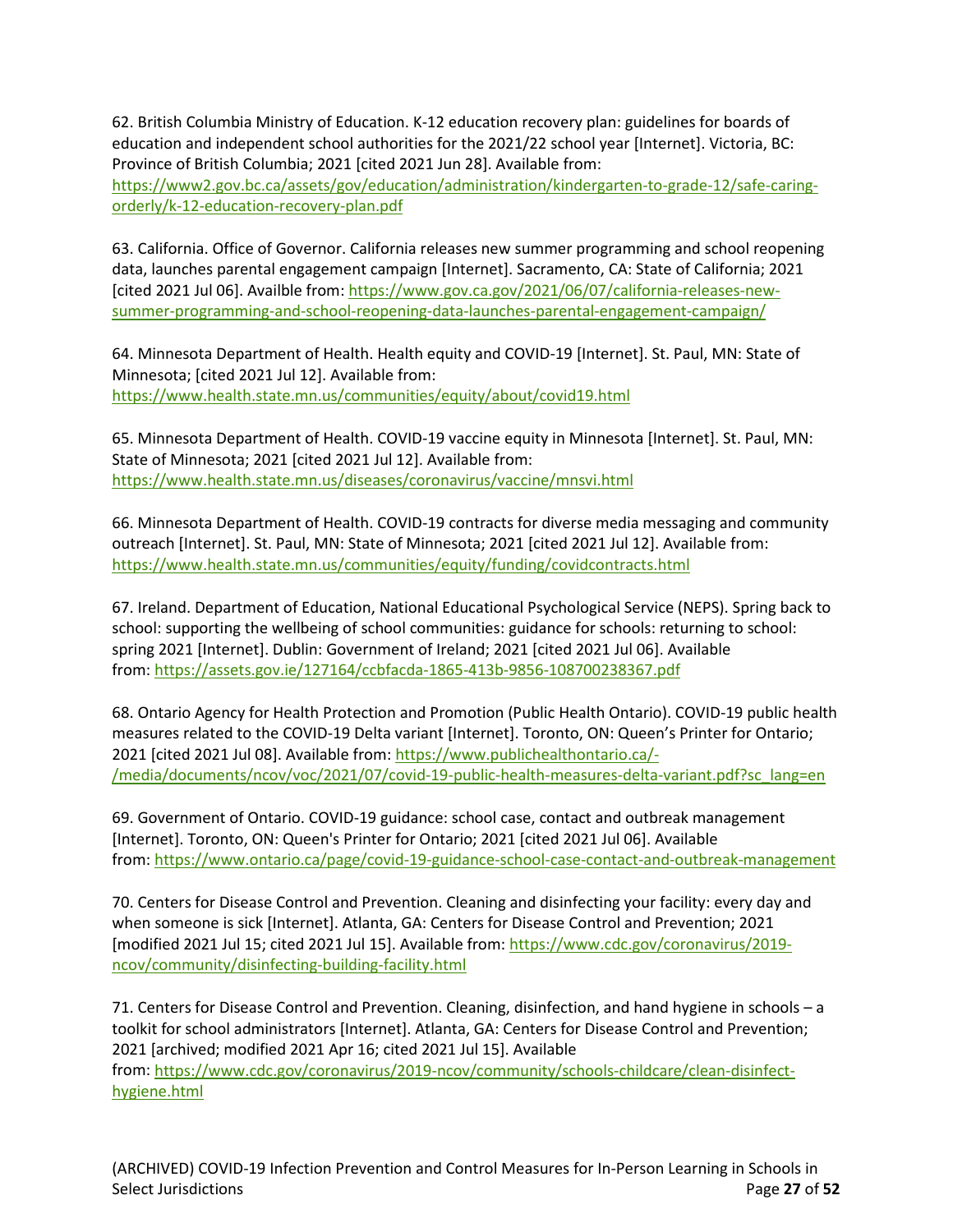72. United States Environmental Protection Agency. About list N: disinfectants for coronavirus (COVID-19) [Internet]. Washington, DC: United States Environmental Protection Agency; 2021 [cited 2021 Jul 15]. Available from: <https://www.epa.gov/coronavirus/about-list-n-disinfectants-coronavirus-covid-19-0>

73. Scottish Government. Coronavirus (COVID-19): ventilation guidance [Internet]. Edinburgh: Crown Copyright; 2021 [cited 2021 Jun 28]. Available from: [https://www.gov.scot/publications/coronavirus](https://www.gov.scot/publications/coronavirus-covid-19-ventilation-guidance/)[covid-19-ventilation-guidance/](https://www.gov.scot/publications/coronavirus-covid-19-ventilation-guidance/)

74. United Kingdom. Department for Business, Energy & Industrial Strategy; Department for Digital, Culture, Media & Sport. Working safely during coronavirus (COVID-19) [Internet]. London: Crown Copyright; 2021 [cited 2021 Jul 15]. Available from: [https://www.gov.uk/guidance/working-safely](https://www.gov.uk/guidance/working-safely-during-coronavirus-covid-19/performing-arts)[during-coronavirus-covid-19/performing-arts](https://www.gov.uk/guidance/working-safely-during-coronavirus-covid-19/performing-arts)

75. Education Scotland, National Improvement Hub. Practical activities guidelines [Internet]. Livingston: Education Scotland; 2021 [cited 2021 Jun 29]. Available from: [https://education.gov.scot/improvement/covid-19-education-recovery/covid-19-return-to](https://education.gov.scot/improvement/covid-19-education-recovery/covid-19-return-to-educational-establishments/)[educational-establishments/](https://education.gov.scot/improvement/covid-19-education-recovery/covid-19-return-to-educational-establishments/)

76. Ontario Agency for Health Protection and Promotion (Public Health Ontario). Coronavirus disease 2019 (COVID-19): how to wash your hands / how to use hand sanitizer [Internet]. Toronto, ON: Queen's Printer for Ontario; 2020 [cited 2021 Jul 15]. Available from: [https://www.publichealthontario.ca/-](https://www.publichealthontario.ca/-/media/documents/ncov/factsheet/factsheet-covid-19-hand-hygiene.pdf?la=en) [/media/documents/ncov/factsheet/factsheet-covid-19-hand-hygiene.pdf?la=en](https://www.publichealthontario.ca/-/media/documents/ncov/factsheet/factsheet-covid-19-hand-hygiene.pdf?la=en)

77. Ontario Agency for Health Protection and Promotion (Public Health Ontario). How to hand wash [video recording on the Internet]. Toronto, ON: Queen's Printer for Ontario; 2018 [cited 2021 Jul 15]. 2 min. Available from: <https://www.publichealthontario.ca/en/videos/ipac-handwash>

78. Ontario Agency for Health Protection and Promotion (Public Health Ontario). How to hand rub [video recording on the Internet]. Toronto, ON: Queen's Printer for Ontario; 2021 [cited 2021 Jul 15]. 1 min. Available from: <https://www.publichealthontario.ca/en/videos/ipac-handrub>

79. Health Canada. Hard-surface disinfectants and hand sanitizers (COVID-19): list of hand sanitizers authorized by Health Canada [Internet]. Ottawa, ON: Government of Canada; 2021 [modified 2021 Jul 13; cited 2021 Jul 15]. Available from: [https://www.canada.ca/en/health-canada/services/drugs-health](https://www.canada.ca/en/health-canada/services/drugs-health-products/disinfectants/covid-19/hand-sanitizer.html)[products/disinfectants/covid-19/hand-sanitizer.html](https://www.canada.ca/en/health-canada/services/drugs-health-products/disinfectants/covid-19/hand-sanitizer.html)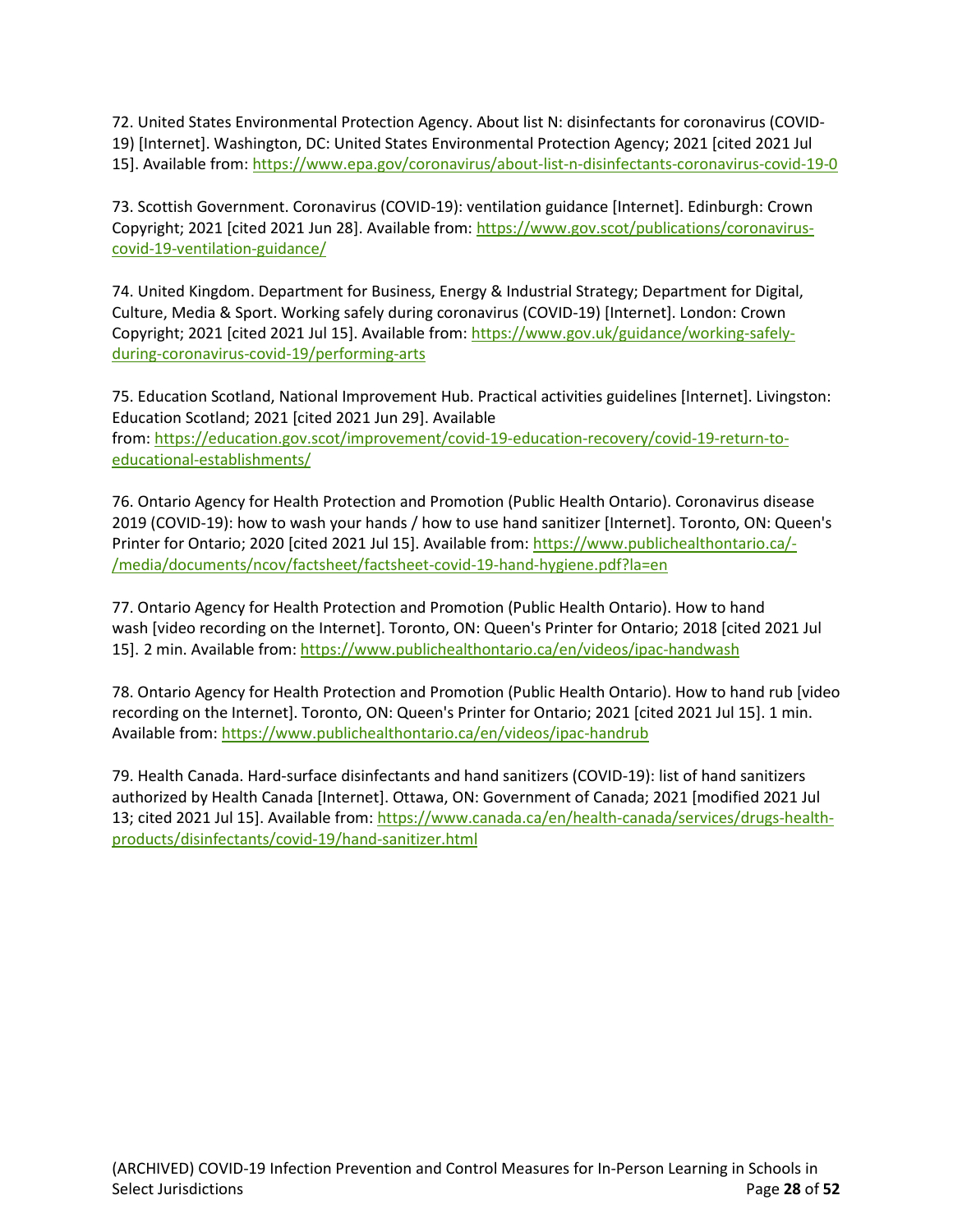# Public<br>
Health Bublique<br>
Ontario Ontario

## Appendix A: COVID-19 Infection Prevention and Control Measures for In-Person

### Learning in Schools

The British Columbia Centre for Disease Control's (BCCDC) hierarchy for infection prevention and control guidance for communicable disease in communitybased allied health settings documents practices to mitigate the impact of COVID-19.4 The BCCDC's hierarchy of control measures is as follows: public health measures (i.e., vaccination, screening, surveillance testing, contact tracing), environmental measures (i.e., cleaning/disinfection, ventilation), administrative measures (i.e., distancing, cohorting, gatherings and events, extra-curricular activities), and personal measures (i.e., PPE, masks, hand hygiene).4 The implementation of control measures helps create a safe environment, and the control measures at the top of the hierarchy are more effective and protective than those at the bottom. By implementing a combination of measures at each level, the risk of COVID-19 is substantially reduced.

Table 1 summarizes information from an environmental scan of planned or implemented IPAC practices to mitigate the impact of COVID-19 in schools. Public health, environmental, administrative, and personal measures have been implemented in jurisdictions that have reopened schools to in-person learning in spring 2021, and guidance for fall 2021 also plan for the implementation of these measures. Table 1 includes Ontario's current school IPAC measures as a Reference. Ontario IPAC measures are informed by Ontario Ministry of Health and Public Health Ontario (PHO) resources. Key results of the scan of select Canadian provinces (British Columbia [BC], Quebec), select jurisdictions from the US (New York, California, Minnesota), select European jurisdictions (England, Wales, Scotland, Wales, Ireland), and Israel are presented alongside Ontario's existing IPAC measures for comparison.

Important to note, existing guidance for Ontario, New York, Minnesota, all European jurisdictions, and Israel are from spring 2021 and are expected to be reviewed and updated before the 2021-22 school year. BC, Quebec, and California have available guidance for fall 2021.

| <b>Hierarchy of IPAC</b><br>Measures $4$                | <b>Current Ontario IPAC Measures</b>                                                                                                                                                                                                                                          | <b>IPAC Measures Implemented or Planned in Select Jurisdictions</b>                                                                                                                                                                                                                                              |
|---------------------------------------------------------|-------------------------------------------------------------------------------------------------------------------------------------------------------------------------------------------------------------------------------------------------------------------------------|------------------------------------------------------------------------------------------------------------------------------------------------------------------------------------------------------------------------------------------------------------------------------------------------------------------|
| <b>Public Health</b><br><b>Measures:</b><br>Vaccination | Recommend vaccination for all who are eligible (ages 12+;<br>students, staff, teachers, families). Accelerated second doses are<br>available for youth ages 12 to 17 beginning July 5, 2021. <sup>27</sup>                                                                    | BC, <sup>6</sup> Quebec, <sup>5</sup> New York, <sup>8,28</sup> California, <sup>10</sup> Minnesota, <sup>9</sup> Israel: <sup>29</sup><br>Recommend vaccination with both doses for all those who are<br>eligible, including those aged 12 to 17.                                                               |
|                                                         | It is anticipated that data from Pfizer-BioNTech vaccine trials in<br>children ages 5 to 11 will be available in September 2021, and if<br>emergency use is authorized this age group may also be eligible<br>for vaccination early in the 2021-22 school year. <sup>31</sup> | England, Scotland, Wales: As per the National Health Service (NHS)<br>in the UK, adults over the age of 18 are eligible for the COVID-19<br>vaccine. <sup>11</sup> The Joint Committee on Vaccination and Immunisation<br>(JVCI) in the UK has not yet expanded vaccine eligibility to youth<br>ages 12 to 17.30 |

#### **Table 1. School COVID-19 IPAC measures in Ontario and select jurisdictions**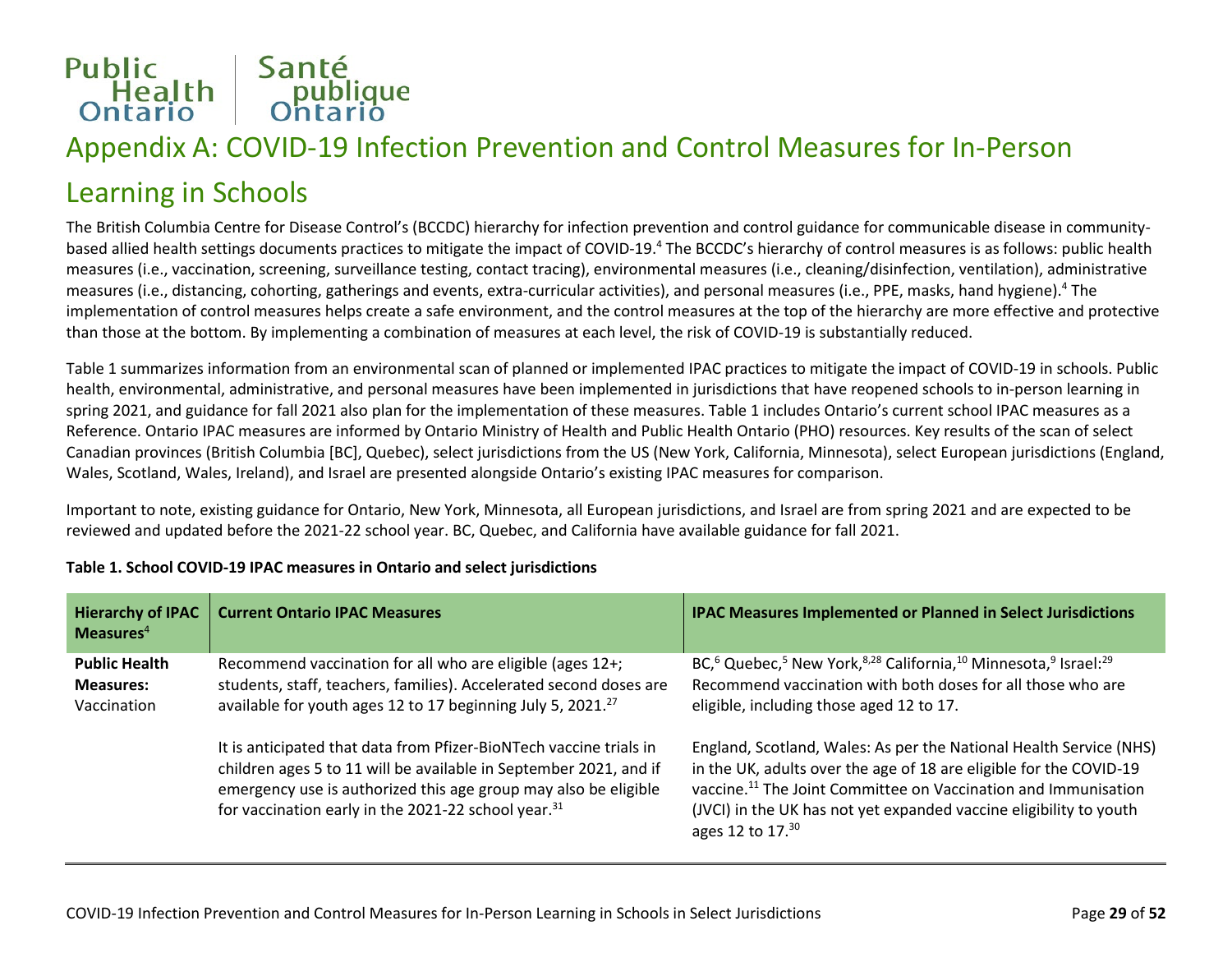| <b>Hierarchy of IPAC</b><br>Measures $4$                         | <b>Current Ontario IPAC Measures</b>                                                                                                                                                                                                                                                                                                                                                                                | <b>IPAC Measures Implemented or Planned in Select Jurisdictions</b>                                                                                                                                                                                                                                                                                                                                                                                                                                                                                                                                                                                                                                                                                                                    |
|------------------------------------------------------------------|---------------------------------------------------------------------------------------------------------------------------------------------------------------------------------------------------------------------------------------------------------------------------------------------------------------------------------------------------------------------------------------------------------------------|----------------------------------------------------------------------------------------------------------------------------------------------------------------------------------------------------------------------------------------------------------------------------------------------------------------------------------------------------------------------------------------------------------------------------------------------------------------------------------------------------------------------------------------------------------------------------------------------------------------------------------------------------------------------------------------------------------------------------------------------------------------------------------------|
|                                                                  |                                                                                                                                                                                                                                                                                                                                                                                                                     | Ireland: <sup>12</sup> Current vaccine eligibility is limited to adults age 18 and<br>older.                                                                                                                                                                                                                                                                                                                                                                                                                                                                                                                                                                                                                                                                                           |
| <b>Public Health</b><br><b>Measures:</b><br>Symptom<br>screening | Students and staff must screen for COVID-19 every day before<br>going to school using the Ministry of Health screening tools. <sup>32</sup> An<br>answer of "Yes" to one or more symptoms or questions on the<br>screening tool means the individual must stay home, isolate for                                                                                                                                    | BC: <sup>6</sup> All students and staff must complete a daily COVID-19<br>screening health check (available as a website and app) and stay<br>home when sick.                                                                                                                                                                                                                                                                                                                                                                                                                                                                                                                                                                                                                          |
|                                                                  | 14 days, and arrange for an assessment/COVID-19 test. <sup>32</sup>                                                                                                                                                                                                                                                                                                                                                 | Quebec: <sup>5</sup> Plans include to continue to evaluate children with<br>symptoms and isolate them, if necessary.                                                                                                                                                                                                                                                                                                                                                                                                                                                                                                                                                                                                                                                                   |
|                                                                  | Schools will conduct daily on-site confirmation of self-screening<br>for secondary students, staff and visitors before entering school<br>or at the start of the school day. <sup>34</sup>                                                                                                                                                                                                                          | California: <sup>10</sup> Any students or staff with symptoms of COVID-19 are<br>directed not to attend school, and to get tested for COVID-19.<br>They may not return to school until they have met all of the                                                                                                                                                                                                                                                                                                                                                                                                                                                                                                                                                                        |
|                                                                  | Always refer to provincial screening requirements and local<br>requirements, which may vary. <sup>44</sup> If active on-site symptom<br>screening for COVID-19 is being implemented a process must be<br>in place to manage a student, staff, or visitor who screens<br>positive for symptoms (i.e., separated from others until next<br>steps determined), in a supportive and non-stigmatizing way. <sup>44</sup> | following criteria: at least 24 hours with no fever without the use<br>of fever-reducing medications; other symptoms have resolved;<br>and a negative COVID-19 test, or documentation from a<br>healthcare provider that symptoms are typical of an underlying<br>condition, or a healthcare provider confirmed an alternate<br>diagnosis, or at least 10 days have passed since symptom onset.                                                                                                                                                                                                                                                                                                                                                                                        |
|                                                                  |                                                                                                                                                                                                                                                                                                                                                                                                                     | New York: <sup>8</sup> Requires a temperature check and daily COVID-19<br>screening questionnaire for staff, students, and any other<br>individual entering the school. The questionnaire should<br>determine whether the individual has: been a contact in the last<br>14 days, tested positive in the last 14 days, experienced symptoms<br>in the last 14 days, or travelled in the past 14 days (according to<br>the state's travel advisories). Any individual who screens positive<br>for COVID-19 exposure or symptoms, or who presents with a<br>temperature greater than 100.0°F, must not be allowed to enter<br>the school if screened outside, and must be immediately sent<br>home with instructions to contact their health care provider for<br>assessment and testing. |
|                                                                  |                                                                                                                                                                                                                                                                                                                                                                                                                     | Minnesota: <sup>9,33</sup> All members of schools communities (staff,<br>students, families, visitors) should monitor for COVID-19<br>symptoms. It is strongly recommended schools follow the COVID-<br>19 Decision Tree provided by the Minnesota Department of Health                                                                                                                                                                                                                                                                                                                                                                                                                                                                                                                |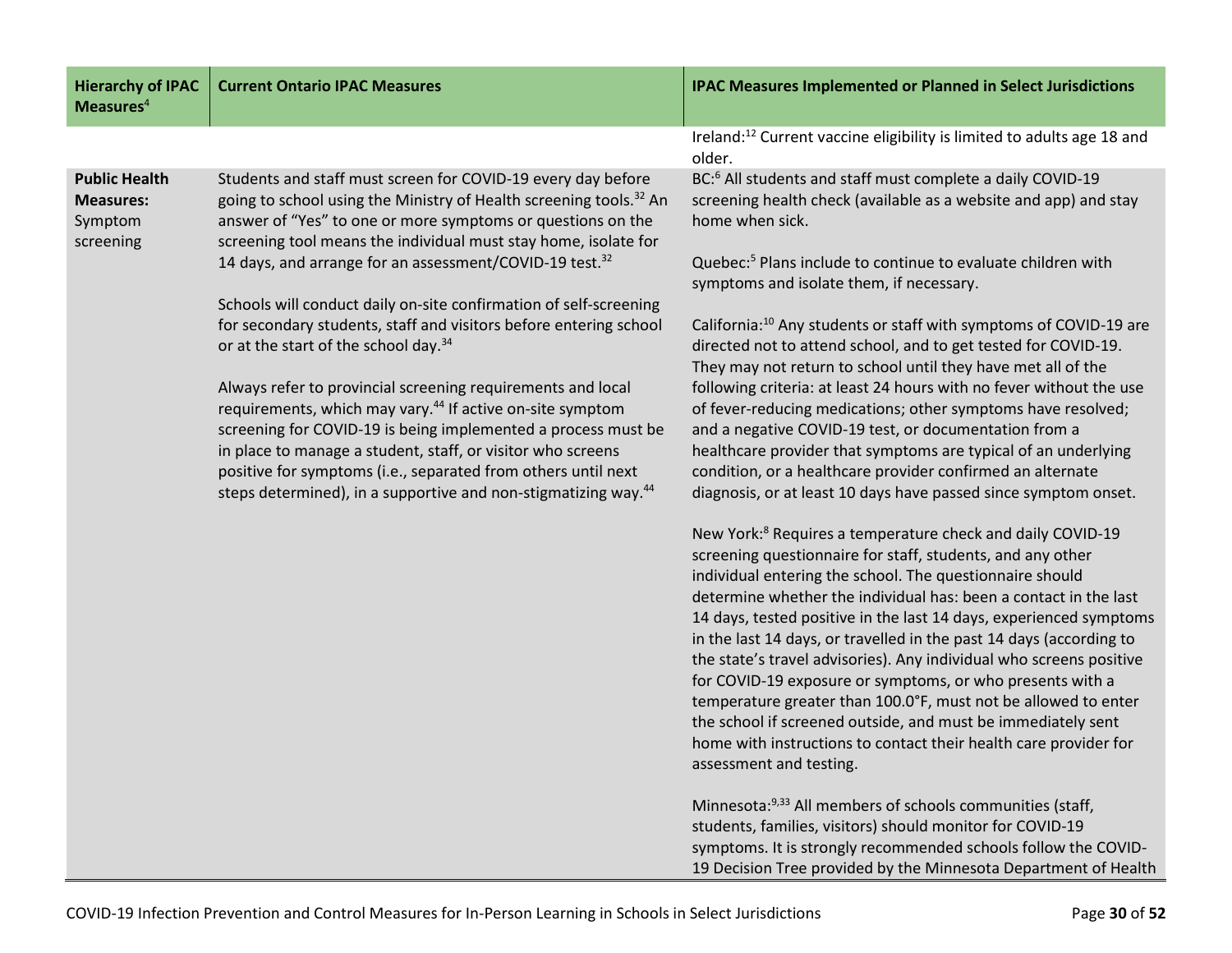| <b>Hierarchy of IPAC</b><br>Measures $4$                 | <b>Current Ontario IPAC Measures</b>                                                                                                                                                                                                                 | <b>IPAC Measures Implemented or Planned in Select Jurisdictions</b>                                                                                                                                                                                                                                                                                                                                                                                                                                                                                                                                                                                                                                                                                                                                                                            |
|----------------------------------------------------------|------------------------------------------------------------------------------------------------------------------------------------------------------------------------------------------------------------------------------------------------------|------------------------------------------------------------------------------------------------------------------------------------------------------------------------------------------------------------------------------------------------------------------------------------------------------------------------------------------------------------------------------------------------------------------------------------------------------------------------------------------------------------------------------------------------------------------------------------------------------------------------------------------------------------------------------------------------------------------------------------------------------------------------------------------------------------------------------------------------|
|                                                          |                                                                                                                                                                                                                                                      | to determine who must stay home or be sent home from school<br>based on screening. Schools should develop policies to prevent the<br>spread of disease, including: staff and students staying home if<br>they have tested positive for COVID-19, have symptoms of COVID-<br>19, or are ill and waiting for a COVID-19 test result; and staff and<br>students staying home when they have had recent close contact<br>with a person with COVID-19.                                                                                                                                                                                                                                                                                                                                                                                              |
|                                                          |                                                                                                                                                                                                                                                      | England, <sup>13</sup> Scotland, <sup>14</sup> Wales: <sup>15</sup> Routinely taking the temperature<br>of students is not recommended as this is an unreliable method to<br>identify COVID-19. Students, staff and other adults must screen for<br>COVID-19 every day before going to school, and must not come<br>into the school (and not attend for at least 10 days) if they fail any<br>screening questions (any COVID-19 symptom, member of the<br>household with symptoms, have had a positive COVID-19 test,<br>close contact with COVID-19 case, or required to isolate due to<br>travel or public health direction). Those with symptoms are<br>expected to arrange to have a COVID-19 test. All school staff and<br>secondary school students are encouraged to participate in the<br>twice weekly asymptomatic testing programme. |
|                                                          |                                                                                                                                                                                                                                                      | Ireland: <sup>16,17</sup> All students and staff must screen for COVID-19 every<br>day before going to school and must stay home if they fail any<br>screening questions (any symptom of COVID-19, close contact or<br>household member of confirmed COVID-19 case, travelled outside<br>of Ireland, isolating per public health direction). Staff must receive<br>a COVID-19 test before returning to work and complete a return to<br>work form.                                                                                                                                                                                                                                                                                                                                                                                             |
| <b>Public Health</b><br><b>Measures:</b><br>Surveillance | Surveillance is the responsibility of the local Public Health Unit,<br>who: $34,69$<br>• Monitor and assess local epidemiology related to the burden of<br>COVID-19 cases, transmission risks in the local community, and<br>absenteeism in schools. | Israel: Screening not reported in available school IPAC measures.<br>California: <sup>36</sup> Robust funding has been provided for the Department<br>of Health to provide schools with multiple resources depending on<br>their needs and community transmission status in the 2021-22<br>school year, including subject matter experts, and free testing<br>resources to support screening testing (e.g., software, test kits,<br>shipping, testing, etc.). Testing options include:                                                                                                                                                                                                                                                                                                                                                         |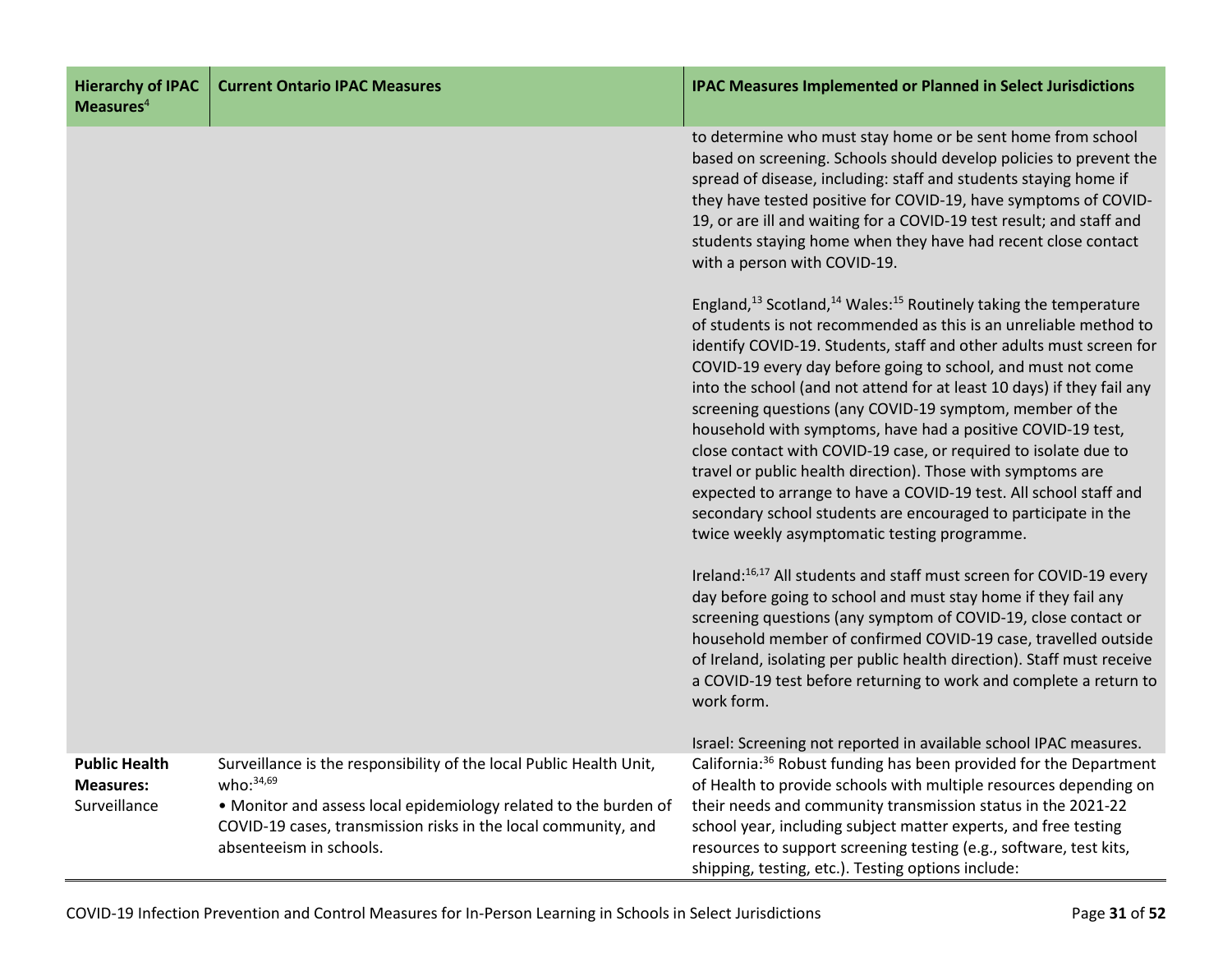| <b>Hierarchy of IPAC</b><br>Measures $4$                           | <b>Current Ontario IPAC Measures</b>                                                                                                                                                                                                                                                                                                                                                                                                                                                                                                                                                    | <b>IPAC Measures Implemented or Planned in Select Jurisdictions</b>                                                                                                                                                                                                                                                                                                                                                                                                                                                                                                                                                                                                                                                                                                                                                                                                                                                                                                                                                                                                                                                                                                                                                                                                                                                                                      |
|--------------------------------------------------------------------|-----------------------------------------------------------------------------------------------------------------------------------------------------------------------------------------------------------------------------------------------------------------------------------------------------------------------------------------------------------------------------------------------------------------------------------------------------------------------------------------------------------------------------------------------------------------------------------------|----------------------------------------------------------------------------------------------------------------------------------------------------------------------------------------------------------------------------------------------------------------------------------------------------------------------------------------------------------------------------------------------------------------------------------------------------------------------------------------------------------------------------------------------------------------------------------------------------------------------------------------------------------------------------------------------------------------------------------------------------------------------------------------------------------------------------------------------------------------------------------------------------------------------------------------------------------------------------------------------------------------------------------------------------------------------------------------------------------------------------------------------------------------------------------------------------------------------------------------------------------------------------------------------------------------------------------------------------------|
|                                                                    | • Enter cases, outbreaks, and school exposures in the provincial<br>surveillance system, in accordance with data entry guidance<br>provided by PHO.<br>Ontario school boards have the option to partner with public<br>health and offer voluntary asymptomatic testing to students and<br>school staff, data is published weekly. <sup>35</sup>                                                                                                                                                                                                                                         | • Periodic testing of a portion of unvaccinated asymptomatic staff<br>and students to understand school rates of COVID-19 when<br>community transmission is low.<br>• Frequent testing of all unvaccinated students and staff to<br>prevent in-school transmission and outbreaks, especially when<br>community transmission is higher.<br>. In the context of a school outbreak, testing of all unvaccinated<br>close contacts aims to identify any asymptomatic cases who need<br>to isolate at home.<br>• Testing students and staff with symptoms, and testing to modify<br>quarantine for unvaccinated close contacts (described under<br>Contact Tracing below), to help keep students in school and<br>minimize time spent isolating at home.<br>• Universal testing of unvaccinated individuals prior to starting<br>school only provides a snapshot, but may provide an<br>understanding of baseline rates and avoid introduction of COVID-<br>19 at the beginning of the school year.<br>Scotland: <sup>14</sup> Several public health COVID-19 surveillance programs<br>are in place which allow regular reporting on overall incidence and<br>swab positivity in Scotland, in school-age children and school staff,<br>clusters and outbreaks in educational settings, and asymptomatic<br>transmission among older student and school staff. |
|                                                                    |                                                                                                                                                                                                                                                                                                                                                                                                                                                                                                                                                                                         | Ireland, Israel, BC, Quebec, New York, Minnesota: Surveillance not<br>reported in available school IPAC measures.                                                                                                                                                                                                                                                                                                                                                                                                                                                                                                                                                                                                                                                                                                                                                                                                                                                                                                                                                                                                                                                                                                                                                                                                                                        |
| <b>Public Health</b><br><b>Measures:</b><br><b>Contact Tracing</b> | Schools must immediately report any suspected or confirmed<br>cases of COVID-19 within the school to the local public health<br>unit and provide any materials (e.g., daily attendance and<br>transportation records) to public health officials to support case<br>management and contact tracing and other activities in<br>accordance with all applicable legislation. <sup>34</sup> Public health officials<br>will determine any additional steps required, including but not<br>limited to the declaration of an outbreak and closure of classes<br>and/or schools. <sup>34</sup> | BC: <sup>6</sup> , <sup>29</sup> Public health will continue to monitor cases of COVID-19<br>and determine if actions should be taken to prevent or control<br>spread. Schools should continue to maintain accurate attendance<br>records and class and bus lists to assist with contact tracing. In the<br>event of a COVID-19 cluster or outbreak, the Medical Health<br>Officer determines any required measures to prevent further<br>transmission, such as requiring testing of all potentially exposed<br>individuals, or ordering closure of the school for a period of time.                                                                                                                                                                                                                                                                                                                                                                                                                                                                                                                                                                                                                                                                                                                                                                     |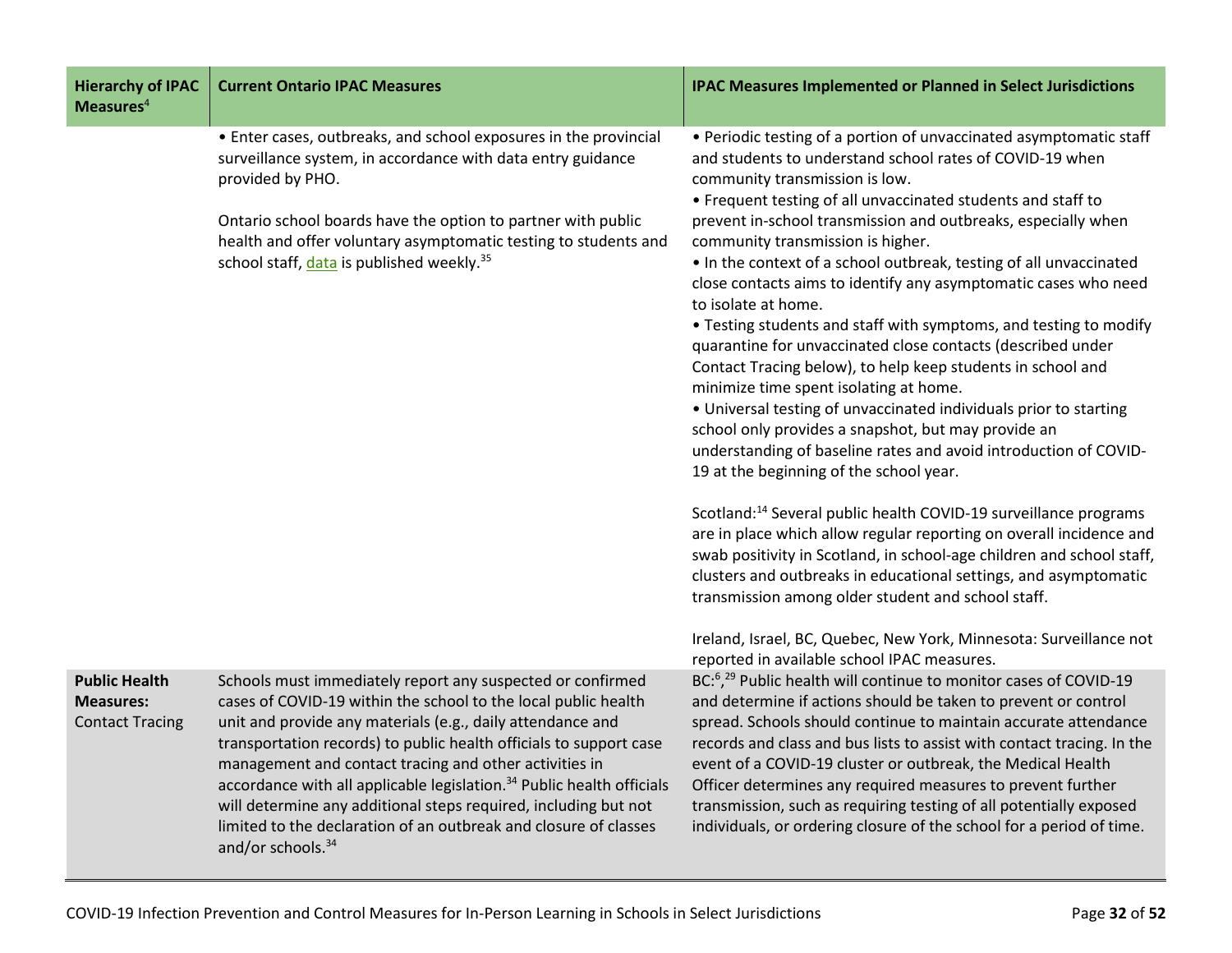| <b>Hierarchy of IPAC</b><br>Measures $4$ | <b>Current Ontario IPAC Measures</b>                                                                                                                                    | <b>IPAC Measures Implemented or Planned in Select Jurisdictions</b>                                                                                                                                                                                                                                                                                                                                                                                                                                                                                                                                                                                                                                                                                                                                                                                                                                                                                                                                                                                                                                                                                                                      |
|------------------------------------------|-------------------------------------------------------------------------------------------------------------------------------------------------------------------------|------------------------------------------------------------------------------------------------------------------------------------------------------------------------------------------------------------------------------------------------------------------------------------------------------------------------------------------------------------------------------------------------------------------------------------------------------------------------------------------------------------------------------------------------------------------------------------------------------------------------------------------------------------------------------------------------------------------------------------------------------------------------------------------------------------------------------------------------------------------------------------------------------------------------------------------------------------------------------------------------------------------------------------------------------------------------------------------------------------------------------------------------------------------------------------------|
|                                          | Guidance for local public health units on how to investigate<br>COVID-19 cases, outbreaks and suspected outbreaks in<br>elementary and secondary schools. <sup>34</sup> | Quebec: <sup>38</sup> A COVID-19 procedure to follow in educational<br>institutions is available, outlining directions for: if a student shows<br>one or more symptoms while in class; if a student shows one or<br>more symptom while at home; if a student in the same school<br>tests positive for COVID-19; and when there are several cases of<br>COVID-19 in the same class or an outbreak involved several<br>classes. When any student tests positive, all parents and staff of<br>the school are notified, public health follows up with contact<br>tracing and anyone considered moderate to high risk must be<br>isolated and tested, and those who are low risk can continue<br>attending school and monitor for symptoms. In the event of<br>several cases or outbreaks, public health authorities will<br>determine if additional measures need to be taken (e.g., classroom<br>or school closure).                                                                                                                                                                                                                                                                        |
|                                          |                                                                                                                                                                         | California: <sup>10</sup> Schools are required to report COVID-19 cases to the<br>local public health department, and schools should have a COVID-<br>19 liaison to assist the local health department with contact<br>tracing and investigation. Quarantine recommendations for<br>unvaccinated students exposed when both parties were wearing a<br>mask in an indoor classroom setting:<br>Unvaccinated students who are close contacts (more than 15<br>minutes over a 24-hour period within 0-6 feet indoors) may<br>undergo a modified 10-day quarantine. They may continue to<br>attend school in-person if they:<br>• Are asymptomatic;<br>• Continue to appropriately mask, as required;<br>• Undergo at least twice weekly testing during the 10-day<br>quarantine; and<br>• Continue to quarantine for all extracurricular activities at school,<br>including sports, and activities within the community setting.<br>Quarantine recommendations for unvaccinated close contacts<br>who were not wearing masks or for whom the infected individual<br>was not wearing a mask during the indoor exposure; or<br>unvaccinated students as described above. For those who remain |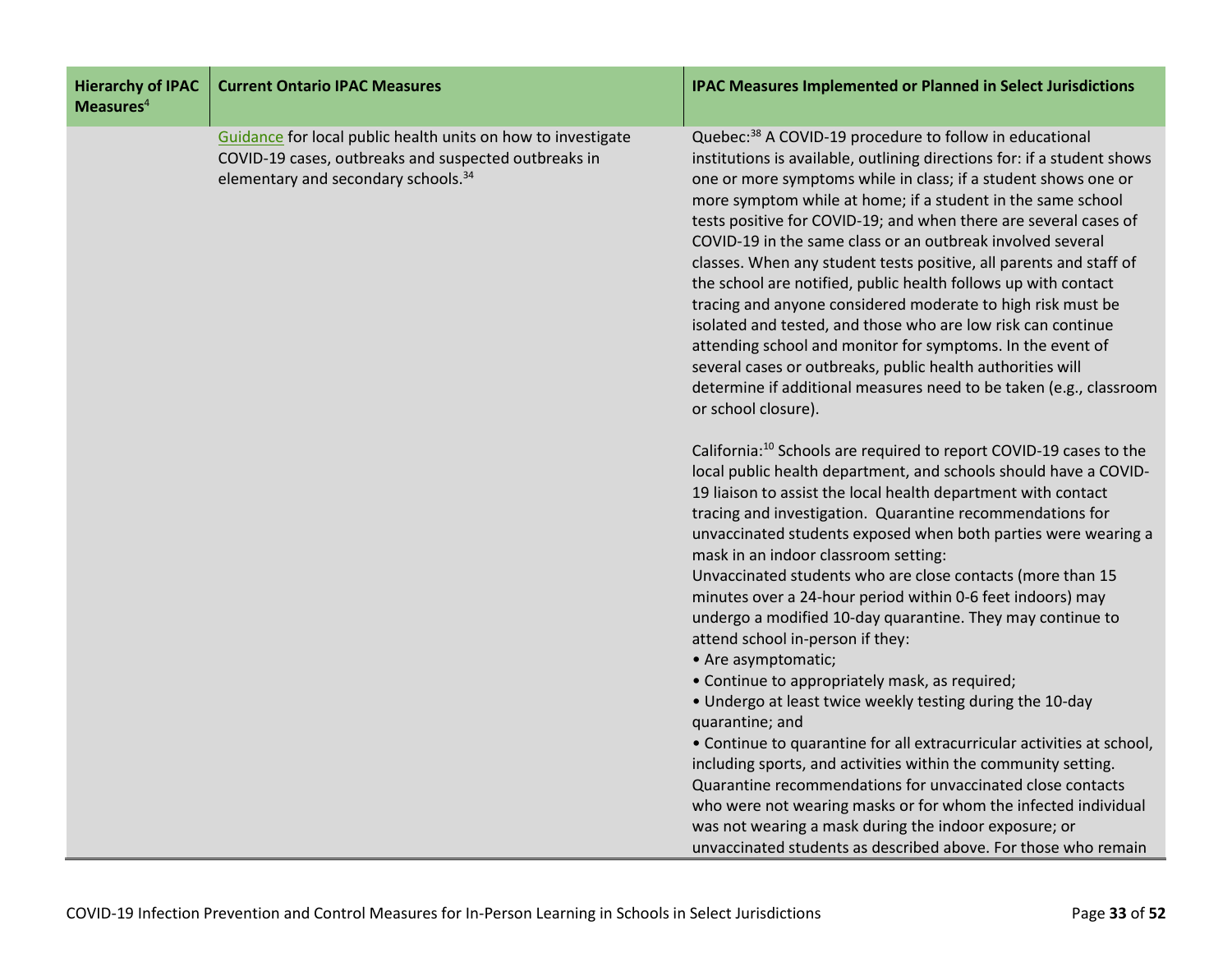| <b>Hierarchy of IPAC</b><br>Measures $4$ | <b>Current Ontario IPAC Measures</b> | <b>IPAC Measures Implemented or Planned in Select Jurisdictions</b>                     |
|------------------------------------------|--------------------------------------|-----------------------------------------------------------------------------------------|
|                                          |                                      | asymptomatic may discontinue self-quarantine under the                                  |
|                                          |                                      | following conditions:                                                                   |
|                                          |                                      | . Quarantine can end after Day 10 from the date of last exposure<br>without testing; OR |
|                                          |                                      | • Quarantine can end after Day 7 if a diagnostic specimen is                            |
|                                          |                                      | collected after Day 5 from the date of last exposure and tests<br>negative.             |
|                                          |                                      | To discontinue quarantine before 14 days following last known                           |
|                                          |                                      | exposure, asymptomatic close contacts must:                                             |
|                                          |                                      | • Continue daily self-monitoring for symptoms through Day 14                            |
|                                          |                                      | from last known exposure; AND                                                           |
|                                          |                                      | · Follow all recommended non-pharmaceutical interventions (e.g.,                        |
|                                          |                                      | wearing a mask when around others, hand washing, avoiding                               |
|                                          |                                      | crowds) through Day 14 from last known exposure.                                        |
|                                          |                                      | • If any symptoms develop during this 14-day period, the exposed                        |
|                                          |                                      | person must immediately isolate, get tested and contact their                           |
|                                          |                                      | healthcare provider with any questions regarding their care.                            |
|                                          |                                      | New York: <sup>8</sup> Notify the state and local health department                     |
|                                          |                                      | immediately upon being informed of any positive COVID-19                                |
|                                          |                                      | diagnostic test result by an individual within school facilities;                       |
|                                          |                                      | develop and maintain plans to support local health departments in                       |
|                                          |                                      | tracing all contacts of the individual. School must continue to                         |
|                                          |                                      | make reports to the New York State Department of Health COVID-                          |
|                                          |                                      | 19 School Report Card Dashboard every day that school is in                             |
|                                          |                                      | session, regardless of whether any new tests have been reported                         |
|                                          |                                      | or whether the school was completely remote on that day.                                |
|                                          |                                      | Minnesota: 9,39 The Department of Health has produced                                   |
|                                          |                                      | recommendations for handling a confirmed case of COVID-19 in                            |
|                                          |                                      | school settings. Schools are strongly recommended: to complete                          |
|                                          |                                      | daily documentation of student seating to support contact                               |
|                                          |                                      | notification in the event of an exposures; to develop policies to                       |
|                                          |                                      | manage case follow-up and notification of exposed people;                               |
|                                          |                                      | develop systems to allow staff and students/families to self-report                     |
|                                          |                                      | COVID-19 symptoms, close contact, or positive test; and to                              |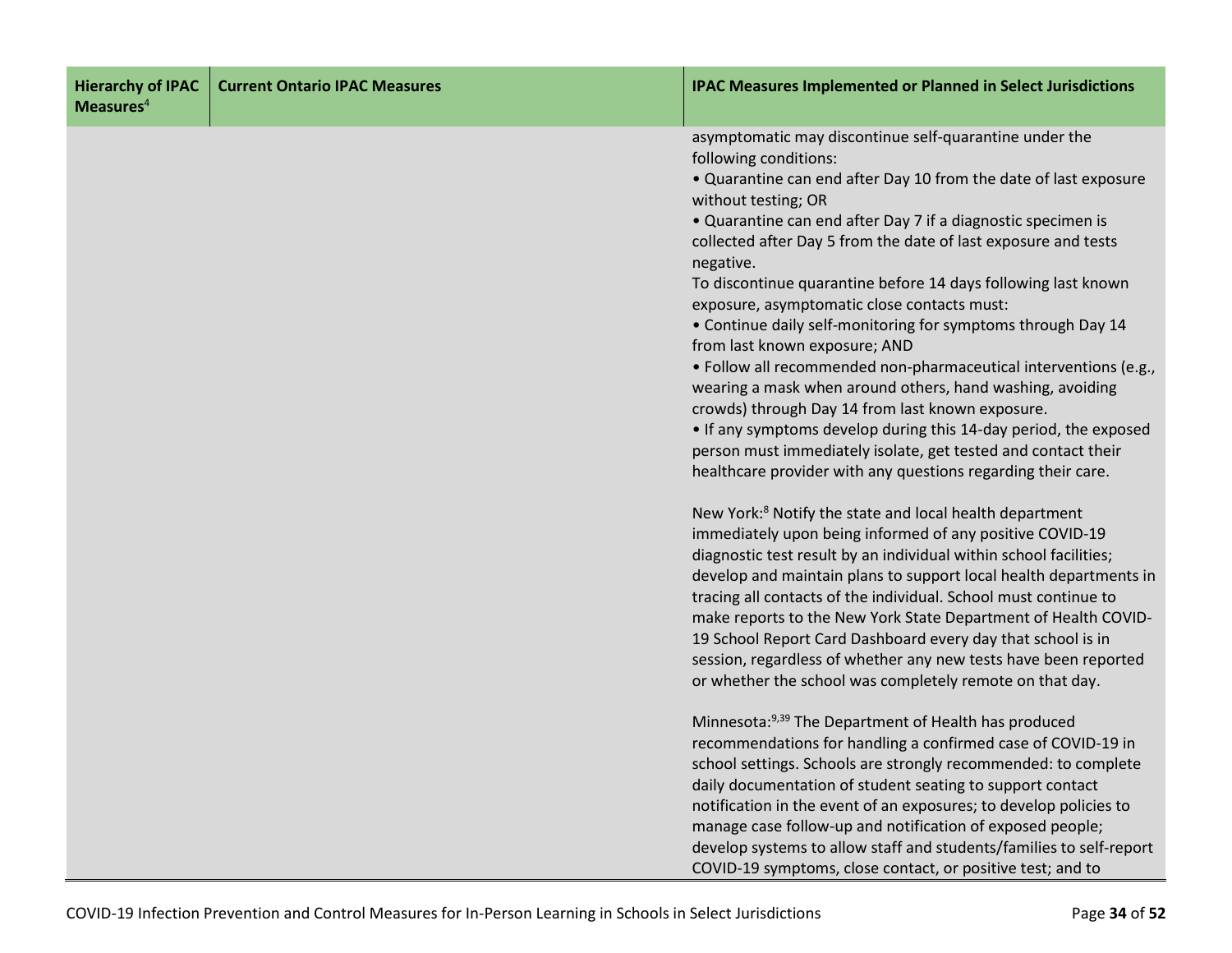| <b>Hierarchy of IPAC</b><br>Measures <sup>4</sup> | <b>Current Ontario IPAC Measures</b> | <b>IPAC Measures Implemented or Planned in Select Jurisdictions</b>                                                                                                                                                                                                                                                                                                                                                                                                                                                                                                                                                                                                                                                                                    |
|---------------------------------------------------|--------------------------------------|--------------------------------------------------------------------------------------------------------------------------------------------------------------------------------------------------------------------------------------------------------------------------------------------------------------------------------------------------------------------------------------------------------------------------------------------------------------------------------------------------------------------------------------------------------------------------------------------------------------------------------------------------------------------------------------------------------------------------------------------------------|
|                                                   |                                      | designate a staff member to respond to any school COVID-19<br>concerns and coordinate with local health authorities. Anyone<br>who tests positive for COVID-19 should stay home until all three of<br>the following are true: they feel better; their cough, shortness of<br>breath, or other symptoms are better and it has been 10 days<br>since they first felt sick or tested positive; and, they have had no<br>fever for at least 24 hours, without using medicine that lowers<br>fever. To identify close contacts, gather and review the student's<br>or staff member's activity. This review should look back two days<br>prior to the date symptoms started, or two days prior to the date<br>of the positive test if there are no symptoms. |
|                                                   |                                      | England: <sup>13</sup> Schools should promote and engage with the NHS Test<br>and Trace <sup>42</sup> process. A record should be kept of all visitors with<br>sufficient detail to support rapid contact tracing if required.                                                                                                                                                                                                                                                                                                                                                                                                                                                                                                                         |
|                                                   |                                      | Scotland: <sup>14</sup> Schools must effectively apply Test and Protect <sup>40</sup> in the<br>school environment, led by their local Health Protection Team.<br>Schools are defined as complex settings for contact tracing<br>purposes, meaning any positive case who has spent time in a<br>school during the infectious period will be escalated to the local<br><b>Health Protection Team.</b>                                                                                                                                                                                                                                                                                                                                                   |
|                                                   |                                      | Wales: <sup>15</sup> Schools must engage with the Test Trace Protect <sup>41</sup><br>strategy to manage confirmed cases of COVID-19 among the<br>school community and contain any outbreak by following local<br>health protection team advice.                                                                                                                                                                                                                                                                                                                                                                                                                                                                                                       |
|                                                   |                                      | Ireland: <sup>16,17</sup> Detailed sign in/out records must be maintained, and a<br>log of staff and student contacts in order to promptly identify and<br>isolate potentially infectious individuals.                                                                                                                                                                                                                                                                                                                                                                                                                                                                                                                                                 |
|                                                   |                                      | Israel: <sup>43</sup> If a child tests positive for the coronavirus, all students<br>and teaching staff in that grade will be tested before returning to<br>the classroom.                                                                                                                                                                                                                                                                                                                                                                                                                                                                                                                                                                             |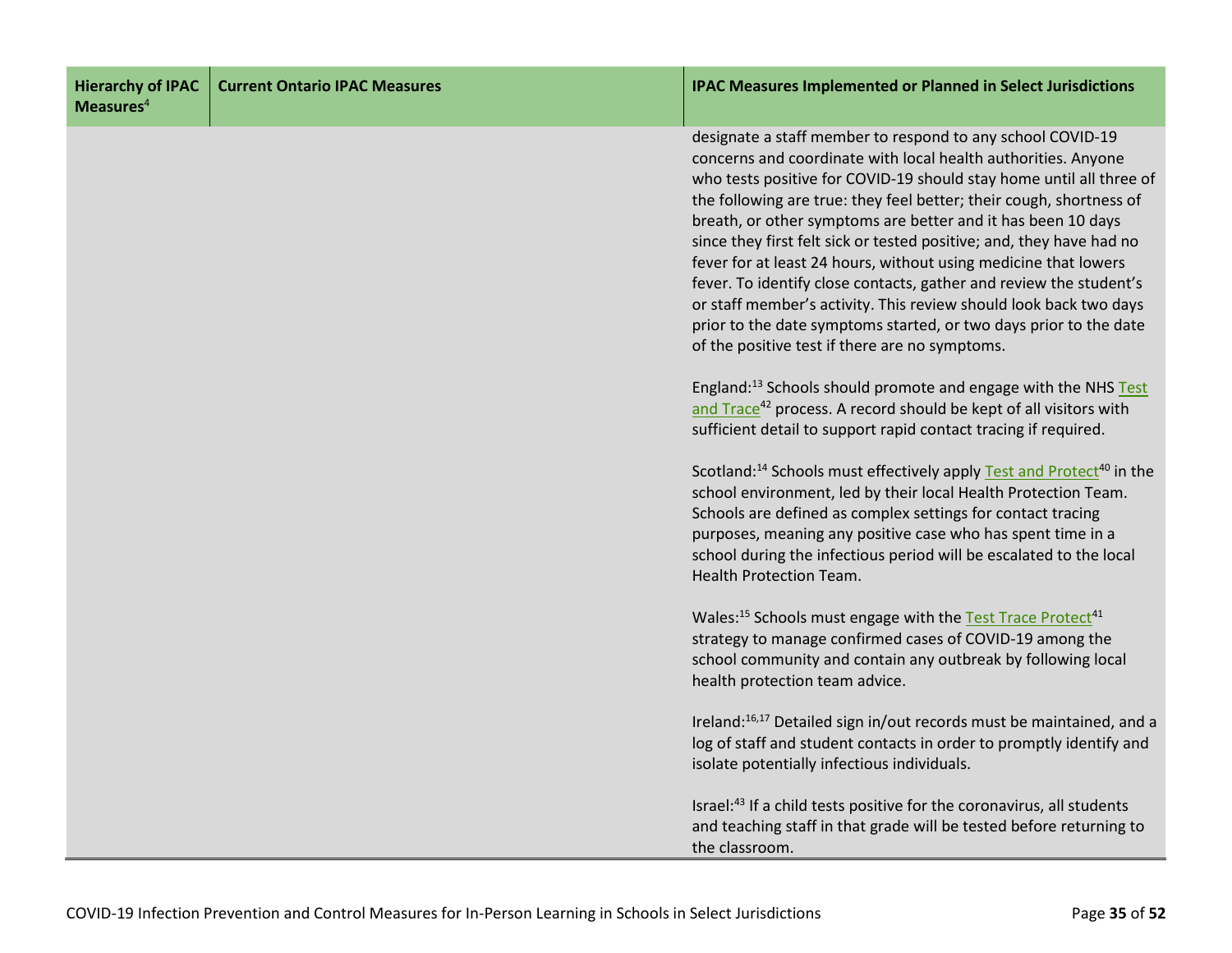| <b>Hierarchy of IPAC</b><br>Measures $4$                       | <b>Current Ontario IPAC Measures</b>                                                                                                                                                                                                                                                                                                              | <b>IPAC Measures Implemented or Planned in Select Jurisdictions</b>                                                                                                                                                                                                                                                                                                                  |
|----------------------------------------------------------------|---------------------------------------------------------------------------------------------------------------------------------------------------------------------------------------------------------------------------------------------------------------------------------------------------------------------------------------------------|--------------------------------------------------------------------------------------------------------------------------------------------------------------------------------------------------------------------------------------------------------------------------------------------------------------------------------------------------------------------------------------|
| Environmental<br><b>Measures:</b><br>Cleaning/<br>disinfection | Ontario's existing guidance for schools recommends school<br>boards should review their cleaning protocols and reinforce them<br>if needed to meet current public health requirements. <sup>34</sup> It is<br>anticipated new guidance will be updated for fall 2021.                                                                             | BC: <sup>6</sup> Since the risk of COVID-19 transmission from surfaces is low,<br>it is anticipated that transitioning to sector-specific cleaning<br>practices will be recommended for the 2022-21 school year.                                                                                                                                                                     |
|                                                                | Recommendation and options have been developed outlining the<br>timing and frequency (i.e., at least twice daily and more<br>frequently if needed) for cleaning and disinfecting washrooms,                                                                                                                                                       | Quebec: <sup>5</sup> Continue with cleaning and disinfection measures,<br>particularly with regard to frequently touched surfaces in the<br>2021-22 school year.                                                                                                                                                                                                                     |
|                                                                | eating areas, and other high-touch surfaces, as well as shared<br>objects between uses. <sup>44</sup>                                                                                                                                                                                                                                             | California: <sup>10</sup> In general, cleaning once a day is usually enough to<br>sufficiently remove potential virus that may be on surfaces.<br>Disinfecting removes any remaining germs on surfaces, which                                                                                                                                                                        |
|                                                                | Items that are difficult to clean or cannot be adequately cleaned<br>and disinfected (e.g., toys, stuffed animals, sand, water (if not<br>single use/dedicated per student)) have been removed from<br>classrooms and/or other commonly shared spaces. If items are<br>used they should be quarantined for a minimum of three days. <sup>44</sup> | further reduces any risk of spreading infection. If a person with<br>COVID-19 has been present in a school building within the last 24<br>hours, clean AND disinfect the spaces occupied by that person<br>during that time. Additional resources are available to schools:<br>Cleaning and Disinfecting Your Facility. <sup>70</sup>                                                |
|                                                                |                                                                                                                                                                                                                                                                                                                                                   | New York: <sup>8</sup> Two scenarios that require cleaning and disinfecting<br>multiple times per day:                                                                                                                                                                                                                                                                               |
|                                                                |                                                                                                                                                                                                                                                                                                                                                   | • High risk areas including health offices, classrooms,<br>lunchrooms/dining rooms, athletic rooms, bathrooms, and high<br>traffic areas. Responsible parties must establish procedures for<br>surfaces that must be sanitized after use, such as gym mats, health<br>office cots, and lunch/dining tables.<br>• High touch surfaces including lunch tables, desks and chairs, light |

 $\mathfrak h$  touch surfaces including lunch tables, desks and chairs, light switches, handrails, door handles/push plates, faucets, equipment handles and buttons, shared equipment and electronics, bus seats, and handrails.

Minnesota:9 It is recommended that school develop a daily schedule for routine cleaning and disinfection of high-touch surfaces in classrooms and common spaces, and to schedule routine environmental cleaning when students and staff are not occupying the space. Additional detailed guidance recommended for review: [CDC,](https://www.cdc.gov/coronavirus/2019-ncov/community/schools-childcare/clean-disinfect-hygiene.html) <sup>71</sup> [EPA.](https://www.epa.gov/coronavirus/about-list-n-disinfectants-coronavirus-covid-19-0) 72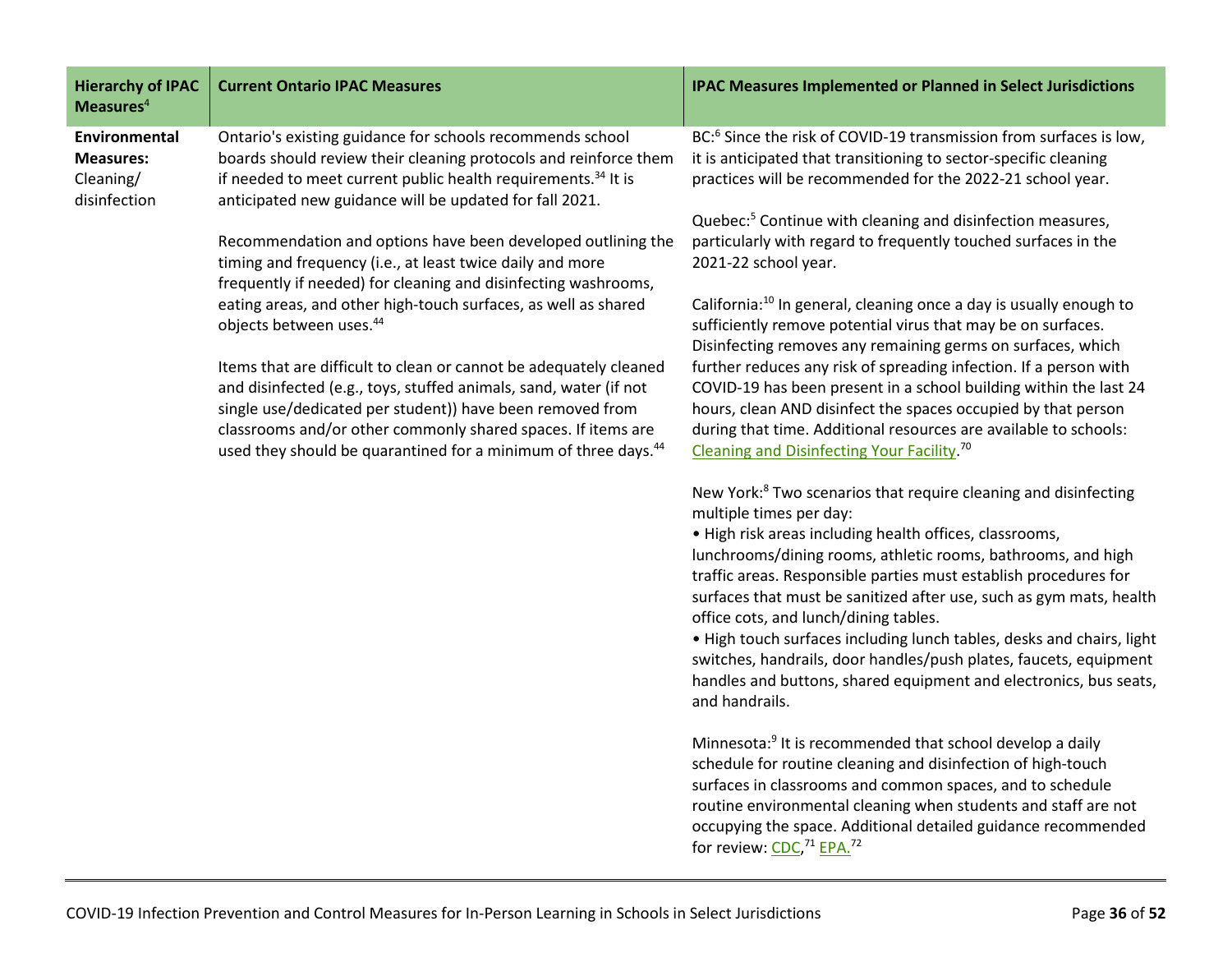| <b>Hierarchy of IPAC</b><br>Measures <sup>4</sup> | <b>Current Ontario IPAC Measures</b>                                                                                                                                             | <b>IPAC Measures Implemented or Planned in Select Jurisdictions</b>                                                                                                                                                                                                                                                                                                                                                                                                                                                                    |
|---------------------------------------------------|----------------------------------------------------------------------------------------------------------------------------------------------------------------------------------|----------------------------------------------------------------------------------------------------------------------------------------------------------------------------------------------------------------------------------------------------------------------------------------------------------------------------------------------------------------------------------------------------------------------------------------------------------------------------------------------------------------------------------------|
|                                                   |                                                                                                                                                                                  | England, <sup>13</sup> Scotland, <sup>14</sup> Wales, <sup>15</sup> Ireland: <sup>16,17</sup> Maintain an enhanced<br>cleaning schedule, including more frequent cleaning of shared<br>spaces and items, frequently touched surfaces, and bathrooms. If<br>possible, allocate groups to dedicated spaces, bathrooms or items,<br>and minimize movement of people between rooms and sharing of<br>items.                                                                                                                                |
|                                                   |                                                                                                                                                                                  | Ireland: <sup>16,17</sup> Clean and disinfect rooms where any person with<br>suspected COVID-19 was present.                                                                                                                                                                                                                                                                                                                                                                                                                           |
|                                                   |                                                                                                                                                                                  | Israel: Cleaning/disinfection not reported in available school IPAC<br>measures.                                                                                                                                                                                                                                                                                                                                                                                                                                                       |
| Environmental<br><b>Measures:</b><br>Ventilation  | The heating, ventilation and air conditioning (HVAC) system is<br>regularly maintained (e.g., by the HVAC contractor). <sup>44</sup>                                             | BC: <sup>6,37</sup> Continue to ensure all mechanical heating, ventilation and<br>air conditioning (HVAC) systems are working properly. Open<br>windows when the weather permits.                                                                                                                                                                                                                                                                                                                                                      |
|                                                   | Weather permitting, windows and doors are kept open if this can<br>be done safely (ventilation with outdoor air is preferred).                                                   | Quebec: <sup>5,47</sup> An expert in industrial ventilation from the Ministère-<br>network technical committee will guide the Ministère to                                                                                                                                                                                                                                                                                                                                                                                             |
|                                                   | Where possible, air from portable fans or air conditioners is not<br>blowing at typical breathing height (i.e., at head level); e.g.,<br>airflow directed upwards. <sup>44</sup> | implement enhance ventilation in schools. Ventilation is one of the<br>measures to be applied among a series of complementary<br>measures to control the transmission of SARS-CoV-2 in indoor<br>areas.                                                                                                                                                                                                                                                                                                                                |
|                                                   | General considerations for ventilation and filtration (not specific                                                                                                              |                                                                                                                                                                                                                                                                                                                                                                                                                                                                                                                                        |
|                                                   | to schools) include professional assessment, maintenance and<br>optimization for mechanical ventilation systems and appropriate                                                  | California: For indoor spaces, ventilation should be optimized,<br>which can be done by following CDPH Guidance: 10,48                                                                                                                                                                                                                                                                                                                                                                                                                 |
|                                                   | selection, sizing, placement and maintenance of portable air<br>cleaning units where used. <sup>45,46</sup>                                                                      | Outdoor air ventilation: The system should provide at least the<br>code-required minimum ventilation rate. In classrooms with no<br>ventilation and no filtration, the risk of long-range airborne<br>infection would be over six times as high as that for classrooms<br>with code-required ventilation and a MERV 8 filter.<br>Filtration: Ventilation system filters should be MERV-rated at<br>MERV 13 or better. They should also be properly installed (i.e., no<br>gaps that would allow air to bypass the filter) and properly |
|                                                   |                                                                                                                                                                                  | maintained (i.e., replaced as often as recommended). MERV-rated<br>filters can provide substantial protection from long-range airborne<br>infection, especially if ventilation is poor.                                                                                                                                                                                                                                                                                                                                                |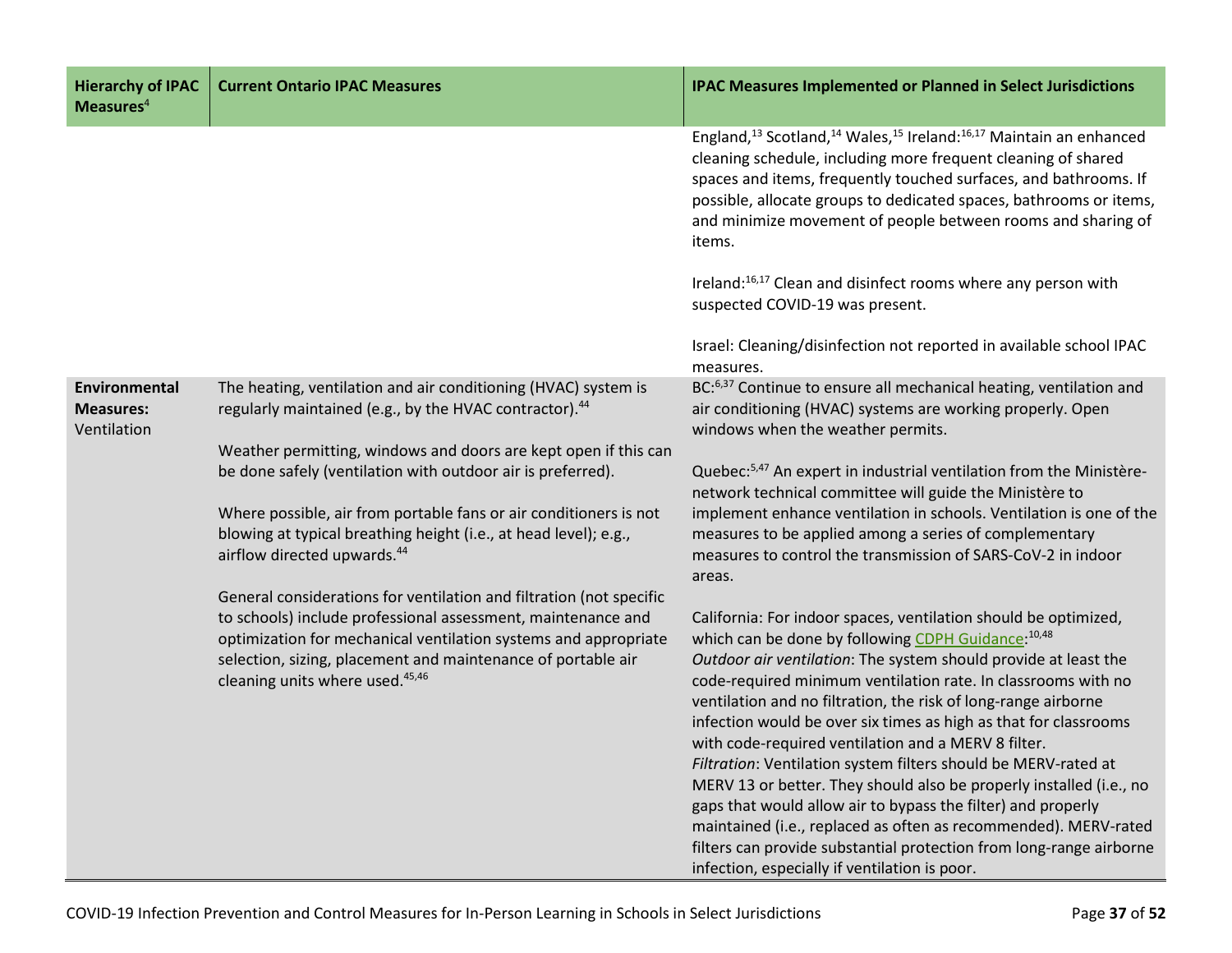| <b>Hierarchy of IPAC</b><br>Measures <sup>4</sup> | <b>Current Ontario IPAC Measures</b> | <b>IPAC Measures Implemented or Planned in Select Jurisdictions</b>                                                                                                                                                                                                                                                                                                                                                                                                                                                                                                                                                                                                                                                                                                                                       |
|---------------------------------------------------|--------------------------------------|-----------------------------------------------------------------------------------------------------------------------------------------------------------------------------------------------------------------------------------------------------------------------------------------------------------------------------------------------------------------------------------------------------------------------------------------------------------------------------------------------------------------------------------------------------------------------------------------------------------------------------------------------------------------------------------------------------------------------------------------------------------------------------------------------------------|
|                                                   |                                      | In-room (portable) air cleaners: Air cleaners used to reduce the risk<br>of long-range airborne transmission should provide high-efficiency<br>filtration and a sufficient "clean air delivery rate" (CADR) (i.e., at<br>least 2/3 of the floor area). Such air cleaners can provide<br>substantial additional protection, especially in naturally ventilated<br>classrooms (in which air is supplied only through open windows or<br>doors) or in classrooms with non-functioning or poorly functioning<br>ventilation systems. Multiple devices per classroom may be<br>necessary for sufficient total air cleaning.                                                                                                                                                                                    |
|                                                   |                                      | New York: <sup>7,8,50</sup> Instead of physical barriers for mitigation (where<br>physical distancing cannot be maintained) the CDC's current<br>preferred approach is enhanced ventilation and air filtration. The<br>selection, installation, and maintenance of portable filtration<br>devices should be made in consultation with an indoor air quality<br>professional. The use of portable filtration devices does not<br>decrease the need for mask wearing, physical distancing,<br>sanitation practices, or adequate ventilation. In some jurisdictions<br>across New York State, all classrooms will have two air purifiers for<br>the 2021/22 school year.                                                                                                                                     |
|                                                   |                                      | Minnesota: <sup>49</sup> Buildings with complex HVAC systems typically work<br>with HVAC professionals to evaluate and improve ventilation.<br>HVAC maintenance and upgrades should take place when school is<br>not in session, and at minimum one week before the building is<br>occupied to ensure the system is operating correctly. Opening<br>windows may help facilitate natural ventilation, though<br>effectiveness and feasibility depends on temperature, and<br>pressure differences between indoor and outdoor air. Open<br>windows can also affect HVAC systems, therefor consultation with<br>an HVAC profession is recommended to change natural<br>ventilation. Pollen, pollution, and other factors can affect people<br>with asthma, and air filtration can help relieve these issues. |
|                                                   |                                      | England: <sup>13</sup> Mechanical ventilation systems should be adjusted to<br>increase the ventilation rate wherever possible and checked to                                                                                                                                                                                                                                                                                                                                                                                                                                                                                                                                                                                                                                                             |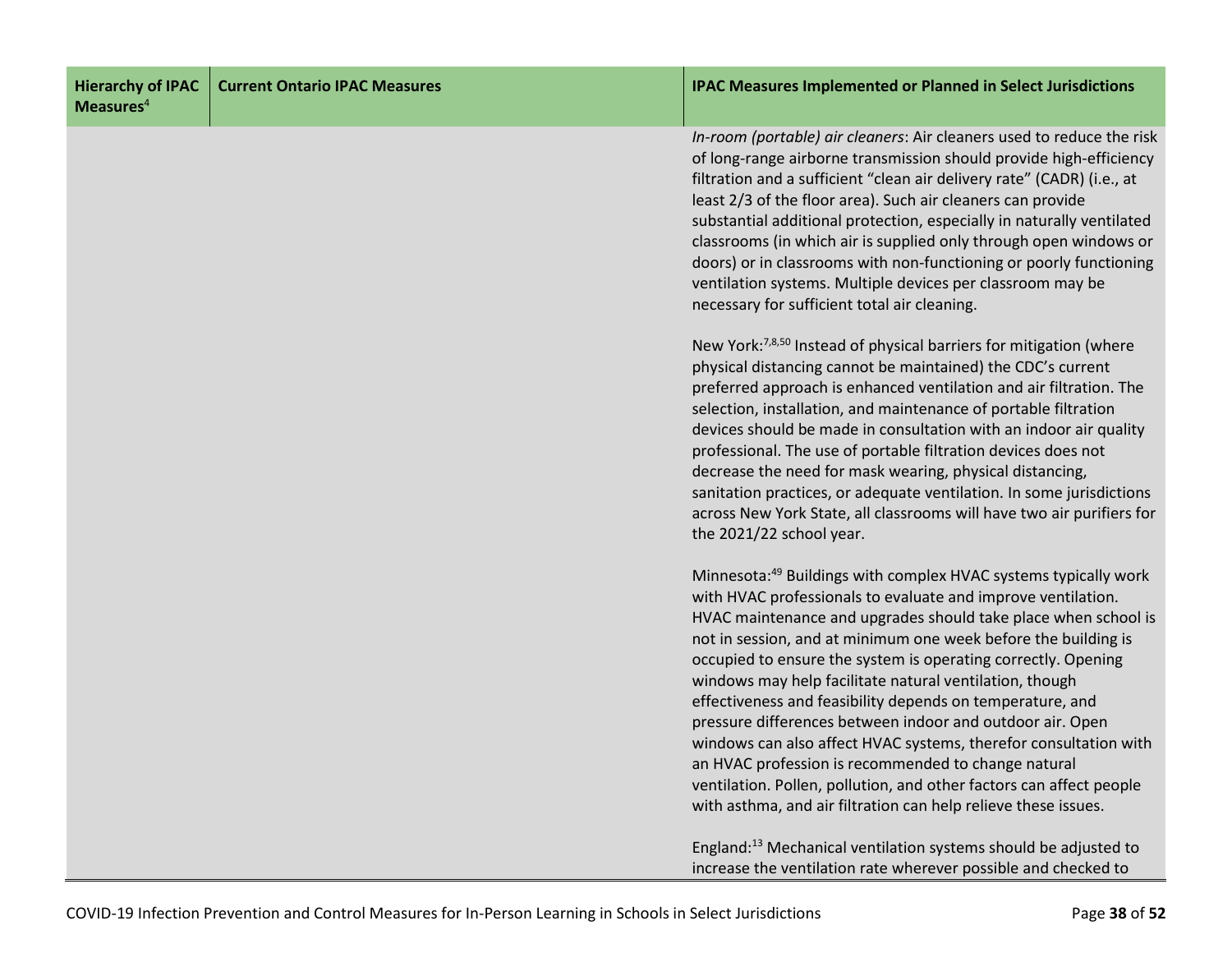| <b>Hierarchy of IPAC</b><br>Measures $4$         | <b>Current Ontario IPAC Measures</b>                                                                                                                                                                               | <b>IPAC Measures Implemented or Planned in Select Jurisdictions</b>                                                                                                                                                                                                                                                                                                                                                                                                                                              |
|--------------------------------------------------|--------------------------------------------------------------------------------------------------------------------------------------------------------------------------------------------------------------------|------------------------------------------------------------------------------------------------------------------------------------------------------------------------------------------------------------------------------------------------------------------------------------------------------------------------------------------------------------------------------------------------------------------------------------------------------------------------------------------------------------------|
|                                                  |                                                                                                                                                                                                                    | confirm that normal operation meets current guidance and that<br>only fresh outside air is circulated. Opening window and doors can<br>also assist with ventilation.                                                                                                                                                                                                                                                                                                                                             |
|                                                  |                                                                                                                                                                                                                    | Scotland: <sup>14</sup> Improved ventilation is being viewed as an increasingly<br>important IPAC measure in schools. Emphasis should be placed on<br>ventilation by keeping windows open as much as possible, and<br>doors open when feasible and safe to do so. The Scottish<br>Government have also published ventilation guidance <sup>73</sup> (intended<br>primarily for relevant local authority teams - it is not expected<br>that school staff should have the expertise to apply it<br>independently). |
|                                                  |                                                                                                                                                                                                                    | Wales: <sup>15</sup> Local authorities have a legal duty to provide adequate<br>ventilation to schools, updated advice is available to help<br>employers provide adequate ventilation during the pandemic.<br>Maximizing fresh air can be achieve through natural or mechanical<br>ventilation, or a combination.                                                                                                                                                                                                |
|                                                  |                                                                                                                                                                                                                    | Ireland: <sup>16,17</sup> Windows should be open as fully as possible when<br>classrooms are not in use (e.g. during break-times or lunch-times<br>and also at the end of each school day) and partially open when<br>classrooms are in use. The guidance provides that good ventilation<br>can be achieved in classrooms without causing discomfort,<br>particularly during cold weather.                                                                                                                       |
|                                                  |                                                                                                                                                                                                                    | Israel: Ventilation not reported in available school IPAC measures.                                                                                                                                                                                                                                                                                                                                                                                                                                              |
| Administrative<br><b>Measures:</b><br>Distancing | As much distancing as possible between students, between<br>students and staff and between staff members should always be<br>promoted. <sup>34</sup>                                                               | BC: <sup>6,51</sup> It is anticipated that physical distancing of two metres will<br>not be required for the 2021-22 school year. Recommendations<br>for the 2020-21 school year included staff maintaining two metres<br>distance from each other and from students, two metres distance                                                                                                                                                                                                                        |
|                                                  | Desks and/or chairs are spaced as far apart as possible and face<br>the same direction, if possible. <sup>44</sup> If individual desks are not used<br>(e.g., tables for younger students), maximize space between | between middle and secondary students, and two metres distance<br>for elementary students interacting outside of their learning<br>groups.                                                                                                                                                                                                                                                                                                                                                                       |
|                                                  | groups and use alternate seats, if possible. Visual cues, such as<br>markings on the floor or markings to indicate areas that should                                                                               |                                                                                                                                                                                                                                                                                                                                                                                                                                                                                                                  |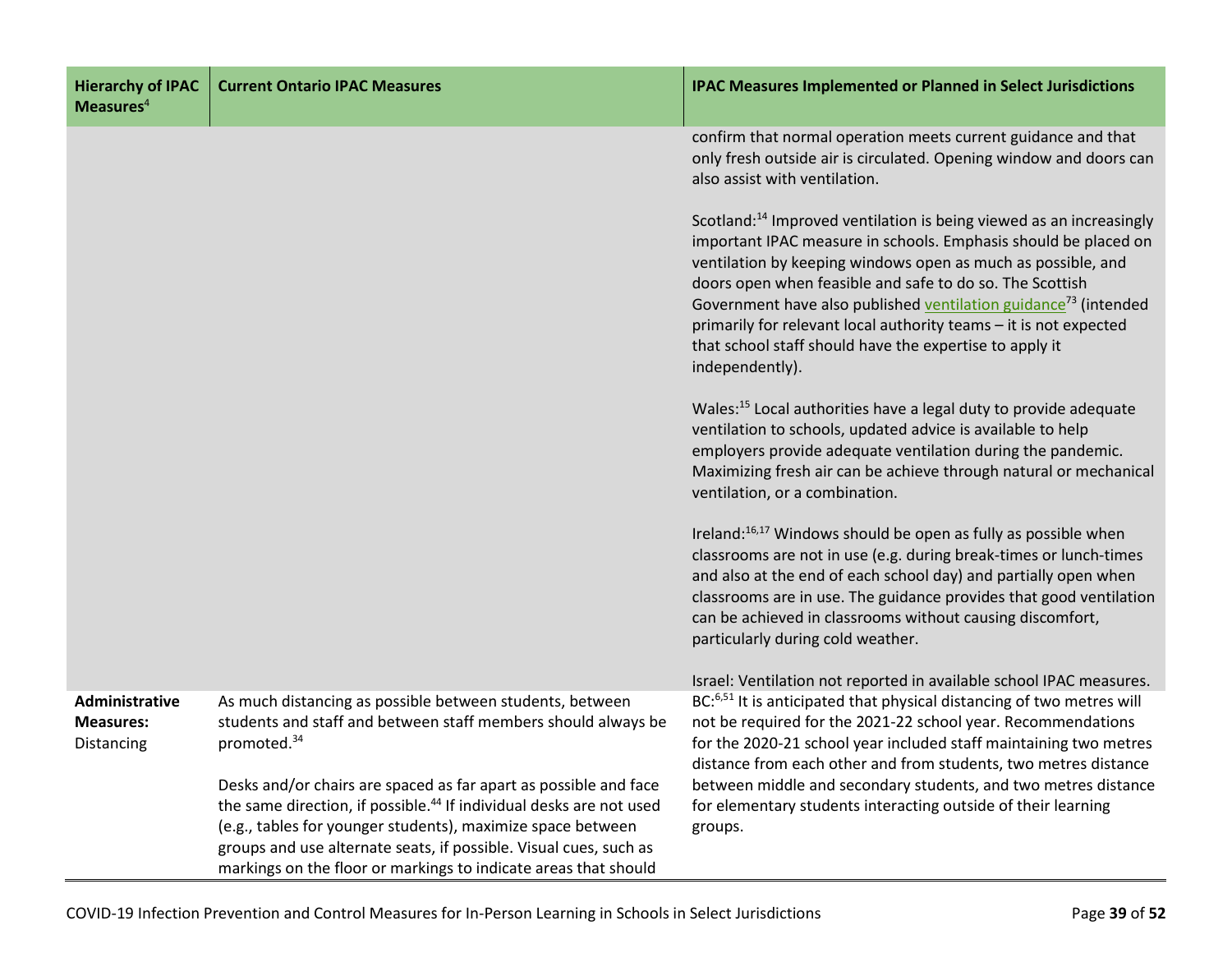| <b>Hierarchy of IPAC</b><br>Measures <sup>4</sup> | <b>Current Ontario IPAC Measures</b>                                                                                                                                                                                                                                                                                                                       | <b>IPAC Measures Implemented or Planned in Select Jurisdictions</b>                                                                                                                                                                                                                                                                                                                                                                                                                                                                                                                                                                                                                                                                                      |
|---------------------------------------------------|------------------------------------------------------------------------------------------------------------------------------------------------------------------------------------------------------------------------------------------------------------------------------------------------------------------------------------------------------------|----------------------------------------------------------------------------------------------------------------------------------------------------------------------------------------------------------------------------------------------------------------------------------------------------------------------------------------------------------------------------------------------------------------------------------------------------------------------------------------------------------------------------------------------------------------------------------------------------------------------------------------------------------------------------------------------------------------------------------------------------------|
|                                                   | not be used (e.g., seats), are placed where needed to promote<br>physical distancing. <sup>44</sup>                                                                                                                                                                                                                                                        | Quebec: <sup>5</sup> Planning for no distancing requirements in the 2021-22<br>school year. Physical distancing measures to be re-introduced if<br>required (i.e., in case of school outbreak).                                                                                                                                                                                                                                                                                                                                                                                                                                                                                                                                                          |
|                                                   | Nutrition breaks and lunch times are staggered to facilitate<br>physical distancing in staff break rooms and/or other commonly<br>shared spaces. <sup>44</sup> Limit the number of staff permitted entry at one<br>time as needed to enable physical distancing. Furniture is spaced<br>apart to maintain physical distancing of two metres. <sup>44</sup> | California: <sup>10</sup> Plans for the 2021-22 school year indicate in-person<br>instruction can occur safely without physical distancing<br>requirements when other mitigation strategies (e.g., masking) are<br>fully implemented. Physical distancing should be maximized when<br>eating and therefore masks cannot be worn, this may involve using<br>additional spaces outside of cafeterias and classrooms. Arrange for<br>eating outdoors as much as is feasible.                                                                                                                                                                                                                                                                                |
|                                                   |                                                                                                                                                                                                                                                                                                                                                            | New York: <sup>7,8</sup> Ensure that appropriate physical distancing is<br>maintained between individuals while in school facilities and on<br>school grounds, inclusive of students, faculty, and staff, unless<br>safety or the core activity (e.g., instruction, moving equipment,<br>using an elevator, traveling in common areas) requires a shorter<br>distance or individuals are of the same household. Physical<br>distancing requirements may be reduced to a minimum of three<br>feet between students in classroom settings, subject to adherence<br>to other mitigation measures.                                                                                                                                                           |
|                                                   |                                                                                                                                                                                                                                                                                                                                                            | Minnesota: <sup>17</sup> It is recommended schools evaluate classrooms and<br>create as much space as possible between students, aiming for a<br>minimum of three feet of distance, and up to six feet in areas of<br>high community transmission in settings where cohorting is not<br>possible. A distance of six feet should be maintained: between<br>staff and students; between staff and other staff or visitors; when<br>masks cannot be worn such as when eating; and during activities<br>with increased exhalation such as singing, or during physical<br>activity. Other distancing recommendations include staggering<br>arrival and dismissal times to minimize crowding, and maintaining<br>distanced seating assignments for meal times. |
|                                                   |                                                                                                                                                                                                                                                                                                                                                            | England, <sup>13</sup> Scotland, <sup>14</sup> Wales, <sup>15</sup> Ireland,: <sup>16,17</sup> Staff should maintain<br>two metre distance from each other and from students. Distancing                                                                                                                                                                                                                                                                                                                                                                                                                                                                                                                                                                 |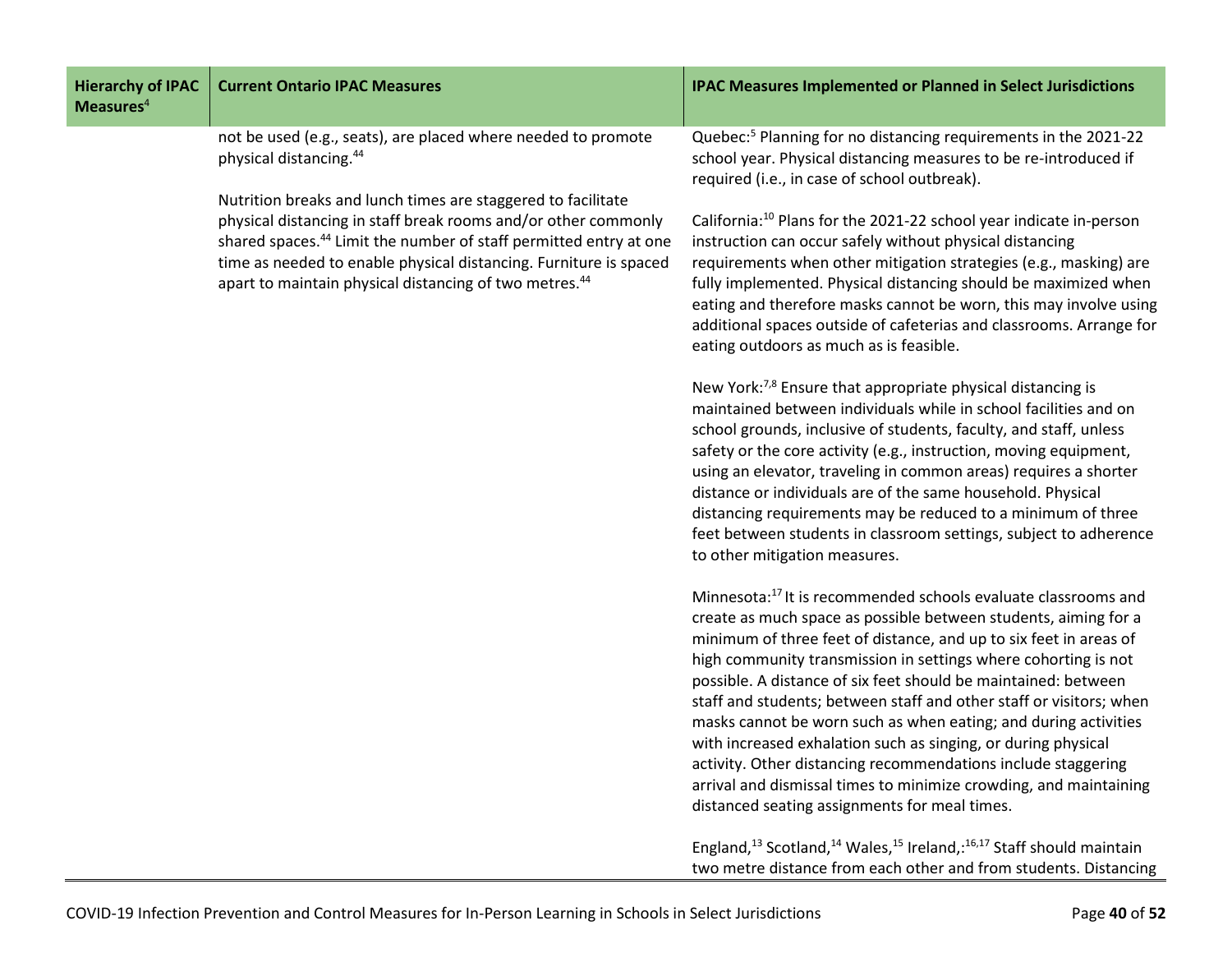| <b>Hierarchy of IPAC</b><br>Measures $4$        | <b>Current Ontario IPAC Measures</b>                                                                                                                                                                                                                                                   | <b>IPAC Measures Implemented or Planned in Select Jurisdictions</b>                                                                                                                                                                                                                                                                                                                                                                                                                                                    |
|-------------------------------------------------|----------------------------------------------------------------------------------------------------------------------------------------------------------------------------------------------------------------------------------------------------------------------------------------|------------------------------------------------------------------------------------------------------------------------------------------------------------------------------------------------------------------------------------------------------------------------------------------------------------------------------------------------------------------------------------------------------------------------------------------------------------------------------------------------------------------------|
|                                                 |                                                                                                                                                                                                                                                                                        | between students should be facilitated and encouraged where<br>possible, but not required (e.g., discourage any physical contact,<br>avoid congregation points, stagger breaks, drop-offs, and pick-<br>ups). Schools should make adaptations to the classroom to<br>support distancing where possible. That should include seating<br>pupils side by side and facing forwards, rather than face-to-face or<br>side-on. It might also include moving unnecessary furniture out of<br>the classroom to make more space. |
|                                                 |                                                                                                                                                                                                                                                                                        | Israel: Distancing not reported in available school IPAC measures.                                                                                                                                                                                                                                                                                                                                                                                                                                                     |
| Administrative<br><b>Measures:</b><br>Cohorting | All available strategies (including use of all available spaces in the<br>school and outdoor learning spaces) can be used to enable<br>physical distancing wherever feasible and limit the number of<br>potentially exposed individuals in a cohort as much as possible. <sup>44</sup> | BC: <sup>6</sup> Cohorts will not be recommended in the 2021-22 school year.<br>It is anticipated that physical distancing will not be recommended;<br>however, schools will continue to be encouraged to spread people<br>out within available space and to prevent crowding in indoor<br>common spaces (e.g. entrances, hallways, etc.) as practical.                                                                                                                                                                |
|                                                 | Elementary school students in K-8 remain in one cohort for the                                                                                                                                                                                                                         |                                                                                                                                                                                                                                                                                                                                                                                                                                                                                                                        |
|                                                 | full day, including recess and lunch. Cohorted classes will stay<br>together and with one teacher, where possible. <sup>34</sup>                                                                                                                                                       | Quebec: <sup>5</sup> Plan for normal school organization, without restrictions<br>requiring stable class groups in the 2021-22 school year. In case of<br>outbreak, cohorting and assigned bus seating may be re-                                                                                                                                                                                                                                                                                                      |
|                                                 | Secondary schools were encouraged to adopt timetabling<br>methods that emphasize cohorting of students as much as                                                                                                                                                                      | introduced.                                                                                                                                                                                                                                                                                                                                                                                                                                                                                                            |
|                                                 | possible, to limit the number of student-to-student contacts. <sup>34</sup><br>In order to reduce risk of transmission and to support contact<br>tracing, school boards developed timetables that over a one-to-                                                                       | California: <sup>10</sup> There are no cohorting requirements in California's<br>guidance for the 2021-22 school year.                                                                                                                                                                                                                                                                                                                                                                                                 |
|                                                 | two-week period:                                                                                                                                                                                                                                                                       | New York: <sup>8</sup> Enact measures to prevent intermingling across                                                                                                                                                                                                                                                                                                                                                                                                                                                  |
|                                                 | • limit indirect and direct student contacts to approximately<br>100 students in the school                                                                                                                                                                                            | cohorts, to the greatest extent possible (e.g., separation by<br>appropriate physical distancing, particular if there are multiple                                                                                                                                                                                                                                                                                                                                                                                     |
|                                                 | • encourage keeping secondary school students in a maximum of<br>two in-person class cohorts.                                                                                                                                                                                          | cohorts in one area). Staff should make reasonable efforts to<br>ensure that cohorts are fixed - meaning contain the same<br>students - for the duration of the school year. Faculty may instruct                                                                                                                                                                                                                                                                                                                      |
|                                                 | For subjects taught by a teacher other than the<br>regular/homeroom teacher, the student cohort remains in the<br>same classroom and the teacher(s) move from classroom to                                                                                                             | more than one cohort so long as appropriate physical distancing is<br>maintained.                                                                                                                                                                                                                                                                                                                                                                                                                                      |
|                                                 | classroom, where feasible/ practical. 34,44                                                                                                                                                                                                                                            | Minnesota: <sup>17</sup> Students and staff should be kept in small cohort<br>groups which stay together as much as possible through the day,<br>and from day to day, especially among younger students who are                                                                                                                                                                                                                                                                                                        |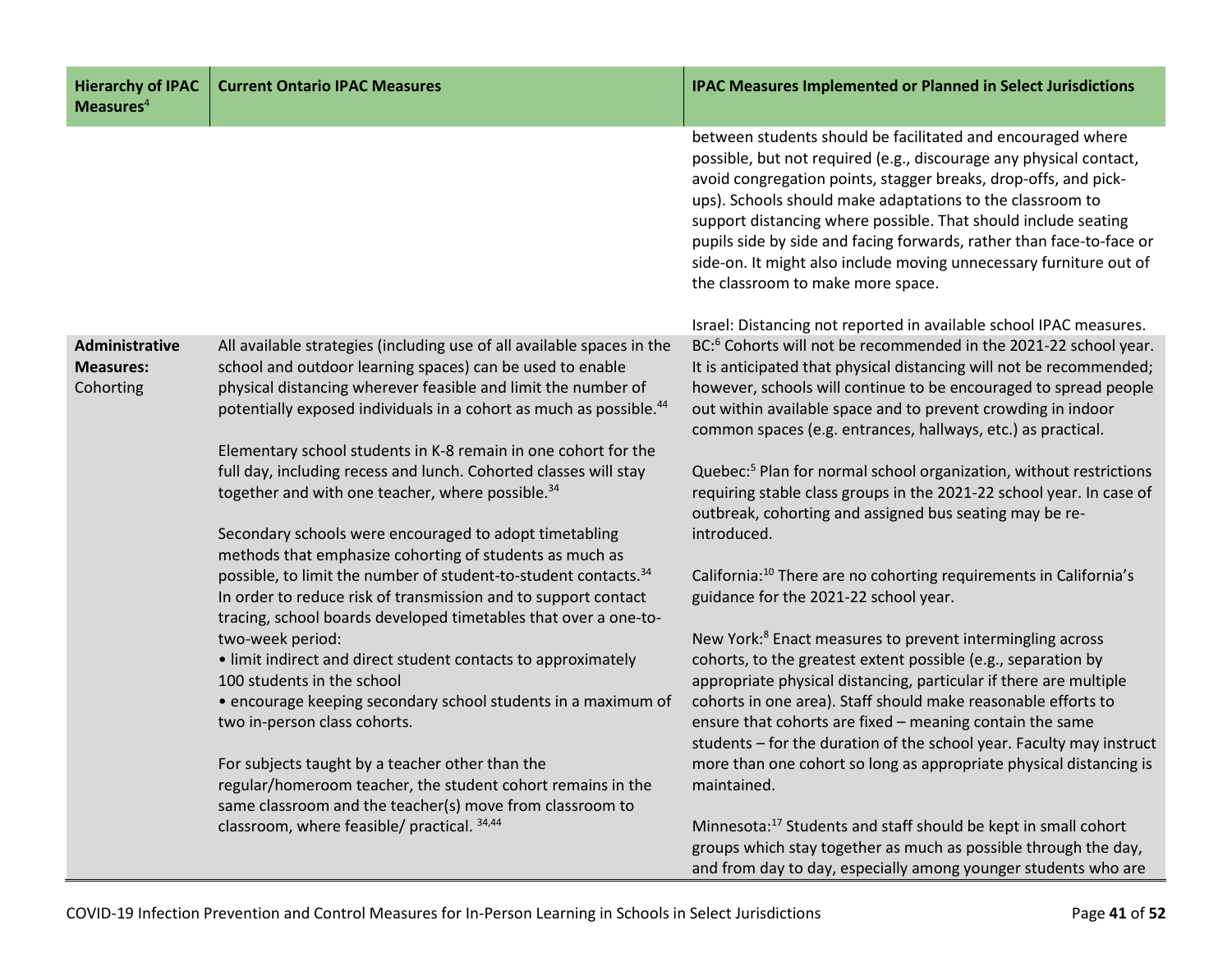| <b>Hierarchy of IPAC</b><br>Measures <sup>4</sup> | <b>Current Ontario IPAC Measures</b>                                                                                                                                                                                                                                                                                                                                        | <b>IPAC Measures Implemented or Planned in Select Jurisdictions</b>                                                                                                                                                                                                                                                                                                                                                                                                                                                                                                                                                                                                                                                                                                                                                       |
|---------------------------------------------------|-----------------------------------------------------------------------------------------------------------------------------------------------------------------------------------------------------------------------------------------------------------------------------------------------------------------------------------------------------------------------------|---------------------------------------------------------------------------------------------------------------------------------------------------------------------------------------------------------------------------------------------------------------------------------------------------------------------------------------------------------------------------------------------------------------------------------------------------------------------------------------------------------------------------------------------------------------------------------------------------------------------------------------------------------------------------------------------------------------------------------------------------------------------------------------------------------------------------|
|                                                   | The use of shared objects and storage (e.g., art supplies, sports<br>equipment, computers, lockers/cubbies, etc.) can be limited<br>where possible. <sup>44</sup> If shared, objects are kept within the same<br>cohort where possible, cleaned and disinfected between each<br>use and students are advised to perform hand hygiene before<br>and after use. <sup>44</sup> | not eligible for vaccination. Cohorts should maintain six feet of<br>distance between them, and mixing between cohorts should be<br>avoided, for example during meal breaks or recess.<br>England: <sup>13</sup> Try to implement 'bubbles' of an appropriate size to<br>achieve the greatest reduction in contact and mixing. Make sure<br>this will not affect the quality and breadth of teaching or access<br>for support and specialist staff and therapists. All teachers and<br>other staff can operate across different classes and year groups,<br>and where staff need to move between groups, they should try<br>and keep their distance from pupils and other staff as much as<br>they can, ideally two metres from other adults.<br>Scotland: <sup>14</sup> In both primary and secondary settings, wherever |
|                                                   |                                                                                                                                                                                                                                                                                                                                                                             | possible, efforts should be made to keep children and young<br>people within the same groups for the duration of the school day.<br>The practical and timetabling challenges of these approaches,<br>particularly in secondary schools, are recognised, as are the<br>variations in size, context and physical structure across schools. If<br>groups cannot reasonably be maintained, or if groups require to<br>be larger in size with some mixing permitted, the application of<br>other risk mitigation measures becomes even more important.                                                                                                                                                                                                                                                                         |
|                                                   |                                                                                                                                                                                                                                                                                                                                                                             | Wales: <sup>15</sup> Students should be grouped together in as small a group<br>as possible. Avoid mixing between separate contact groups,<br>including during arrival at school, break/lunch times and leaving<br>school. Staff responsible for younger learners should remain with<br>set contact groups. Only under exceptional circumstances should<br>they interchange between different groups.                                                                                                                                                                                                                                                                                                                                                                                                                     |
|                                                   |                                                                                                                                                                                                                                                                                                                                                                             | Ireland: 16,17 Primary school students and teaching staff should<br>consistently be in the same Class Bubbles although this will not be<br>possible at all times. Different Class Bubbles should where possible<br>have separate breaks and meal times or separate areas at break or<br>meal times. Secondary school students to be assigned to a main                                                                                                                                                                                                                                                                                                                                                                                                                                                                    |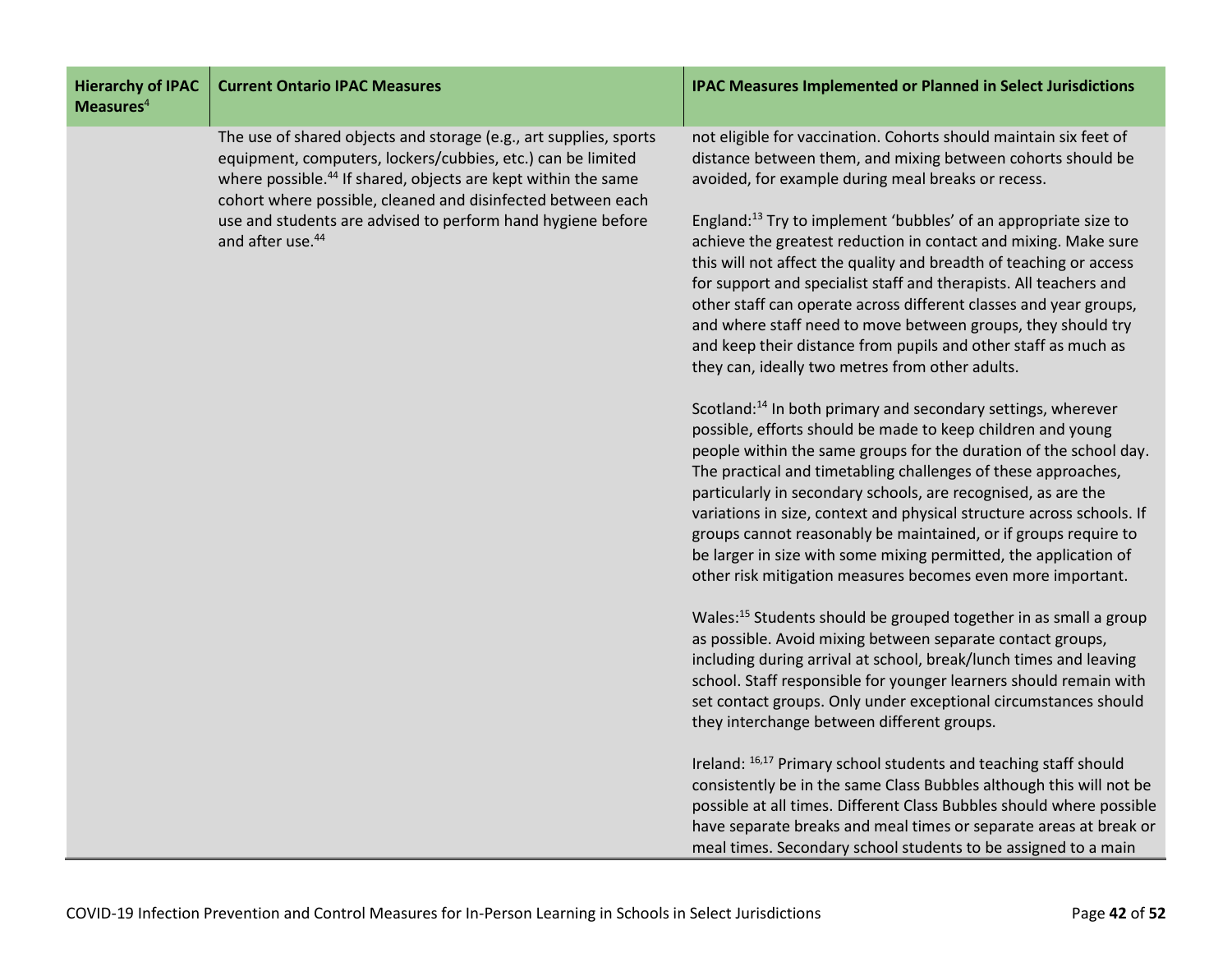| <b>Hierarchy of IPAC</b><br>Measures $4$            | <b>Current Ontario IPAC Measures</b>                                                                                                                                                                                                                                                                                                                                                                                                                                                                                                                                                                                                   | <b>IPAC Measures Implemented or Planned in Select Jurisdictions</b>                                                                                                                                                                                                                                                                                                                                                                                                                                                                                                                                                                                                                                                            |
|-----------------------------------------------------|----------------------------------------------------------------------------------------------------------------------------------------------------------------------------------------------------------------------------------------------------------------------------------------------------------------------------------------------------------------------------------------------------------------------------------------------------------------------------------------------------------------------------------------------------------------------------------------------------------------------------------------|--------------------------------------------------------------------------------------------------------------------------------------------------------------------------------------------------------------------------------------------------------------------------------------------------------------------------------------------------------------------------------------------------------------------------------------------------------------------------------------------------------------------------------------------------------------------------------------------------------------------------------------------------------------------------------------------------------------------------------|
|                                                     |                                                                                                                                                                                                                                                                                                                                                                                                                                                                                                                                                                                                                                        | class cohort which would remain in the classroom for most<br>subjects, with teachers moving between rooms.<br>Israel: <sup>43,52</sup> In Israel, as of April 18, 2021, there were no restrictions<br>on teachers or teacher assistants' ability to move between classes<br>and schools, and students were no longer required to study in<br>socially distanced cohorts.                                                                                                                                                                                                                                                                                                                                                       |
| Administrative<br><b>Measures:</b><br>Outdoor space | In Ontario, it is recommended that physical education takes place<br>outdoors as much as possible. <sup>34</sup> Lunch and nutrition breaks can<br>be taken outside, provided physical distancing is maintained<br>(weather permitting and where feasible). <sup>34,44</sup> Other options<br>include using school outdoor areas and/or nearby park space for<br>learning and recess/breaks. <sup>44</sup> Physical distancing should be<br>maintained between cohorts, and, where possible/practical,<br>within cohorts. Masks should be worn by students outdoors<br>when physical distancing cannot be maintained. <sup>34,44</sup> | Scotland, <sup>14</sup> Wales, <sup>15</sup> BC, <sup>54</sup> New York, <sup>7,8</sup> Minnesota: <sup>17</sup> IPAC measures<br>include recommendations to utilize outdoor space for instruction,<br>meals, physical activity, and for general student well-being<br>wherever possible, and considering safety (i.e., air quality,<br>allergies, temperature).<br>California: <sup>10</sup> Consider using outdoor space for meals is feasible, to<br>maximize physical distancing while eating and masks cannot be<br>worn.                                                                                                                                                                                                 |
|                                                     |                                                                                                                                                                                                                                                                                                                                                                                                                                                                                                                                                                                                                                        | England, Ireland, Israel, Quebec: General use of outdoor space not<br>reported in available school IPAC measures.                                                                                                                                                                                                                                                                                                                                                                                                                                                                                                                                                                                                              |
| Administrative<br><b>Measures:</b><br><b>Music</b>  | Current Ontario school guidance indicates music instruction has a<br>variety of delivery options, including fully distanced learning, in-<br>person teaching and instruction with lower-risk creative<br>performance opportunities (e.g., large space, restrictions on type<br>of instruments in a group setting), and in-person teaching<br>instruction with no live performance.22                                                                                                                                                                                                                                                   | California: 10,53 Outdoor singing and band practice are permitted,<br>provided that precautions such as physical distancing and mask<br>wearing are implemented to the maximum extent possible.<br>Playing of wind instruments (any instrument played by the mouth,<br>such as a trumpet or clarinet) is strongly discouraged. School<br>officials, staff, parents, and students should be aware of the<br>increased likelihood for transmission from exhaled aerosols during<br>singing and band practice, and physical distancing beyond six feet<br>is strongly recommended for any of these activities. Updated<br>guidance for the 2021-22 school year does not include IPAC<br>measures specific to music. <sup>10</sup> |
|                                                     |                                                                                                                                                                                                                                                                                                                                                                                                                                                                                                                                                                                                                                        | New York: <sup>7,8</sup> Individuals participating in activities that require<br>projecting the voice (e.g., singing) or playing a wind instrument<br>must be six feet apart and there must be six feet of distance<br>between the performers and the audience during performances<br>and concerts.                                                                                                                                                                                                                                                                                                                                                                                                                            |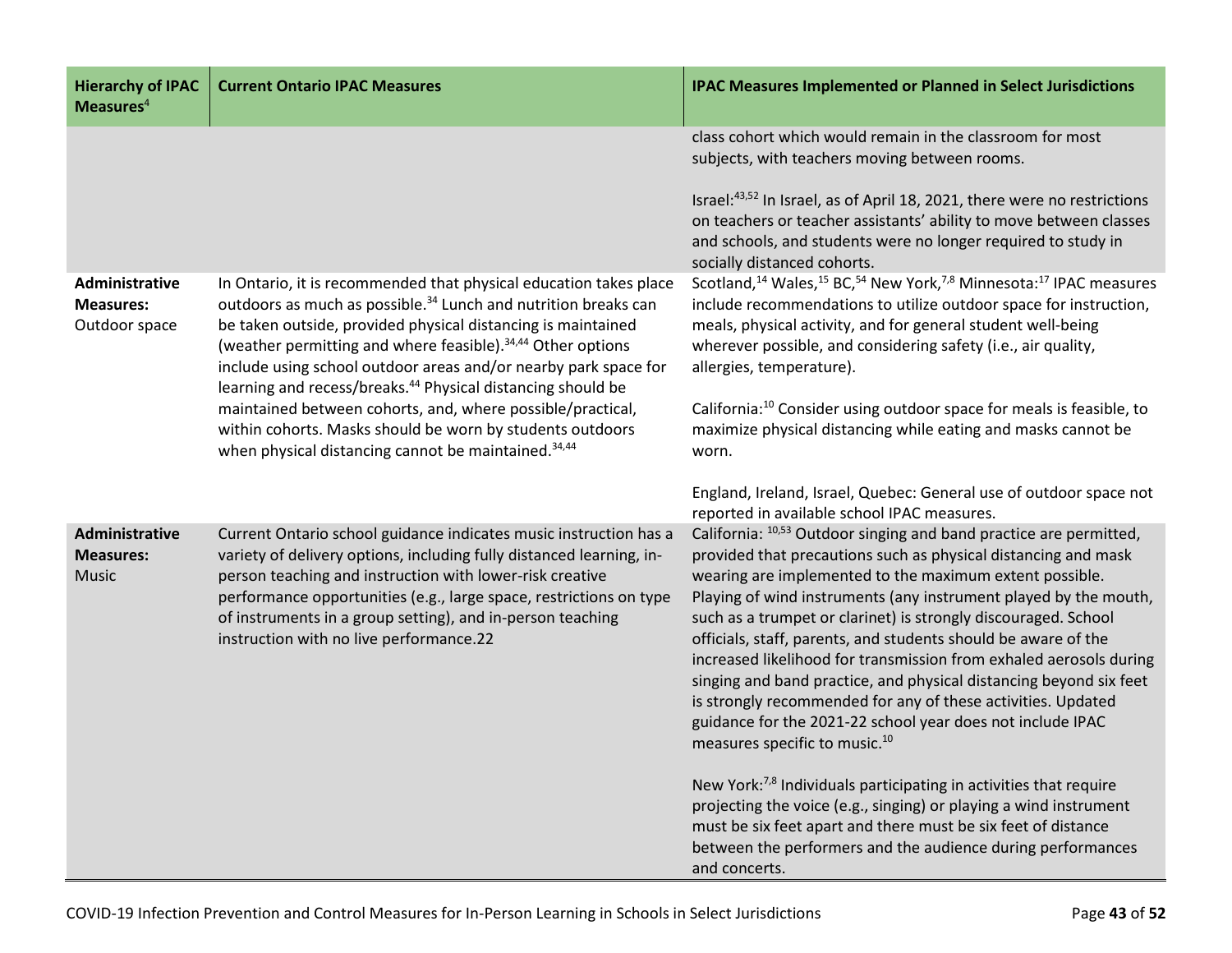Minnesota:56 General recommendations to reduce risk during musical activities include wearing masks, reviewing ventilation, and using outdoor spaces when possible. Guidance notes that music produced by singing, woodwind or brass instruments, and mixing of vaccinated and vaccinated individuals can lead be higher risk for COVID-19 spread, and recommend extra precautions are considered for these activities. Extra precautions include: avoiding shared equipment and/or ensuring thorough cleaning after each use; encourage physical distancing between all participants; reduce the number of musicians in ensembles; and utilize face and instrument coverings designed to reduce droplet spread while playing.

England:13 Continue teaching music, dance and drama as part of school curriculum. Singing, wind and brass instrument playing can be undertaken in line with this and other guidance, including guidance on [working safely during COVID-19 in the performing](https://www.gov.uk/guidance/working-safely-during-coronavirus-covid-19/performing-arts)  [arts.](https://www.gov.uk/guidance/working-safely-during-coronavirus-covid-19/performing-arts)<sup>74</sup> Resources that are shared between classes or bubbles, such as sports, arts, and science equipment should be cleaned frequently.

Scotland:<sup>14</sup> Education Scotland has produced specific guidelines<sup>75</sup> covering art and design and photography, music (including singing), dance, and drama. These documents set out the hierarchy of risk in terms of the different types of activities and the different kinds of mitigations which can be put in place, providing schools with guidance on how to facilitate these important learning elements as fully as they can while remaining safe within the confines of public health advice.

Wales:15 Activities run for the development and well-being of children and young people, such as sports clubs and drama classes, are allowed. This applies to children under 18 (or persons who were aged under 18 on 31 August 2020). There is no limit on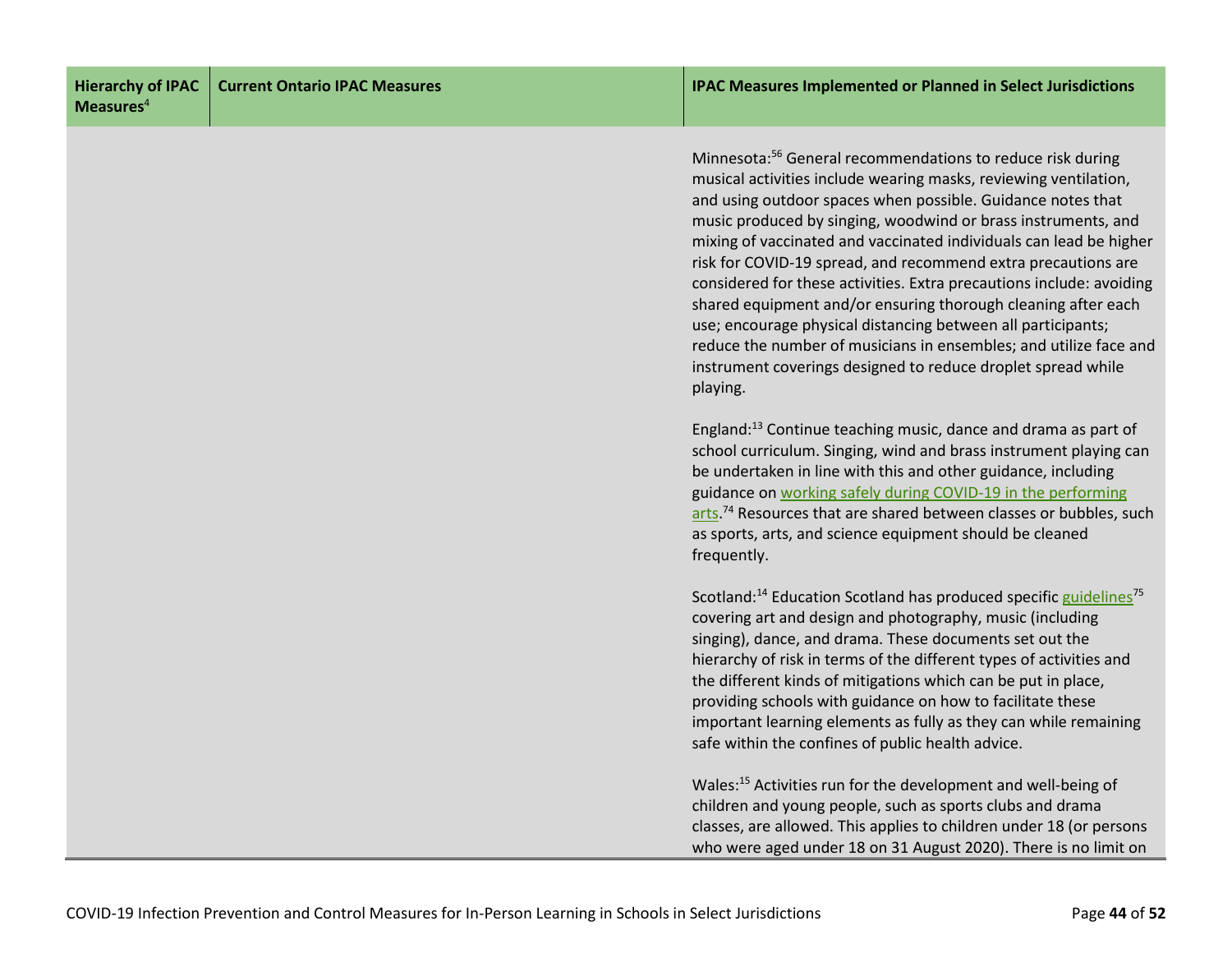| <b>Hierarchy of IPAC</b><br>Measures $4$                                  | <b>Current Ontario IPAC Measures</b>                                                                                                                                                                                                                                                                                                                                                    | <b>IPAC Measures Implemented or Planned in Select Jurisdictions</b>                                                                                                                                                                                                                                                                                                                                                                                                                                                                                                                                                                                                                                                                                                                                                                                                                                                    |
|---------------------------------------------------------------------------|-----------------------------------------------------------------------------------------------------------------------------------------------------------------------------------------------------------------------------------------------------------------------------------------------------------------------------------------------------------------------------------------|------------------------------------------------------------------------------------------------------------------------------------------------------------------------------------------------------------------------------------------------------------------------------------------------------------------------------------------------------------------------------------------------------------------------------------------------------------------------------------------------------------------------------------------------------------------------------------------------------------------------------------------------------------------------------------------------------------------------------------------------------------------------------------------------------------------------------------------------------------------------------------------------------------------------|
|                                                                           |                                                                                                                                                                                                                                                                                                                                                                                         | the number of children and young children that can attend these<br>activities, but organizers should be mindful of the space available.<br>Ireland: <sup>16,17</sup> Choir practices/performances and music<br>practices/performances involving wind instruments may pose a<br>higher level of risk and special consideration should be given to<br>how they are held ensuring that the room is well-ventilated and<br>the distance between performers is maintained.<br>Israel, BC, Quebec, New York: Specific recommendations related<br>to music not reported in available school IPAC measures.                                                                                                                                                                                                                                                                                                                    |
| Administrative<br><b>Measures:</b><br>Physical<br>education and<br>sports | Health and physical education classes are held outdoors when<br>feasible and adapted to support current public health<br>recommendations. 34,44<br>Health and physical education classes should be held indoors<br>only if physical distancing can be maintained and shared use of<br>equipment is limited with cleaning and disinfecting after use by<br>each cohort. <sup>34,44</sup> | California: <sup>53</sup> School athletic activities and sports should follow the<br>CDPH Outdoor and Indoor Youth and Adult Recreational Guidance.<br>Note that risk of infection transmission increases for indoor<br>activities; indoor sports are higher risk than outdoor sports due to<br>reduced ventilation. And transmission risk increases with greater<br>exertion levels. Updated guidance for the 2021-22 school year<br>does not include IPAC measures specific to physical activity or<br>sports. <sup>10</sup>                                                                                                                                                                                                                                                                                                                                                                                         |
|                                                                           |                                                                                                                                                                                                                                                                                                                                                                                         | Minnesota: 9,57,58 Guidance recommends schools review the CDC<br>resources Considerations for Youth Sports, and Sports Program<br><b>FAQs.</b> Currently, these CDC resources emphasize that close<br>contact or indoor sports should be avoided due to increased risk of<br>COVID-19 spread, and if participating in these activities risk can be<br>reduced by being vaccinated, wearing a mask, playing outside,<br>maintaining six feet of distance from others, and avoiding crowds.<br>Overall, assessing the risk of COVID-19 during sports should<br>consider current community levels of COVID-19, the physical<br>closeness of players and whether this can be modified, the level of<br>intensity of the activity, the setting (i.e., indoors, outdoors), the<br>amount of necessary shared equipment, the size of the team,<br>whether nonessential visitors or spectators are permitted, among<br>others. |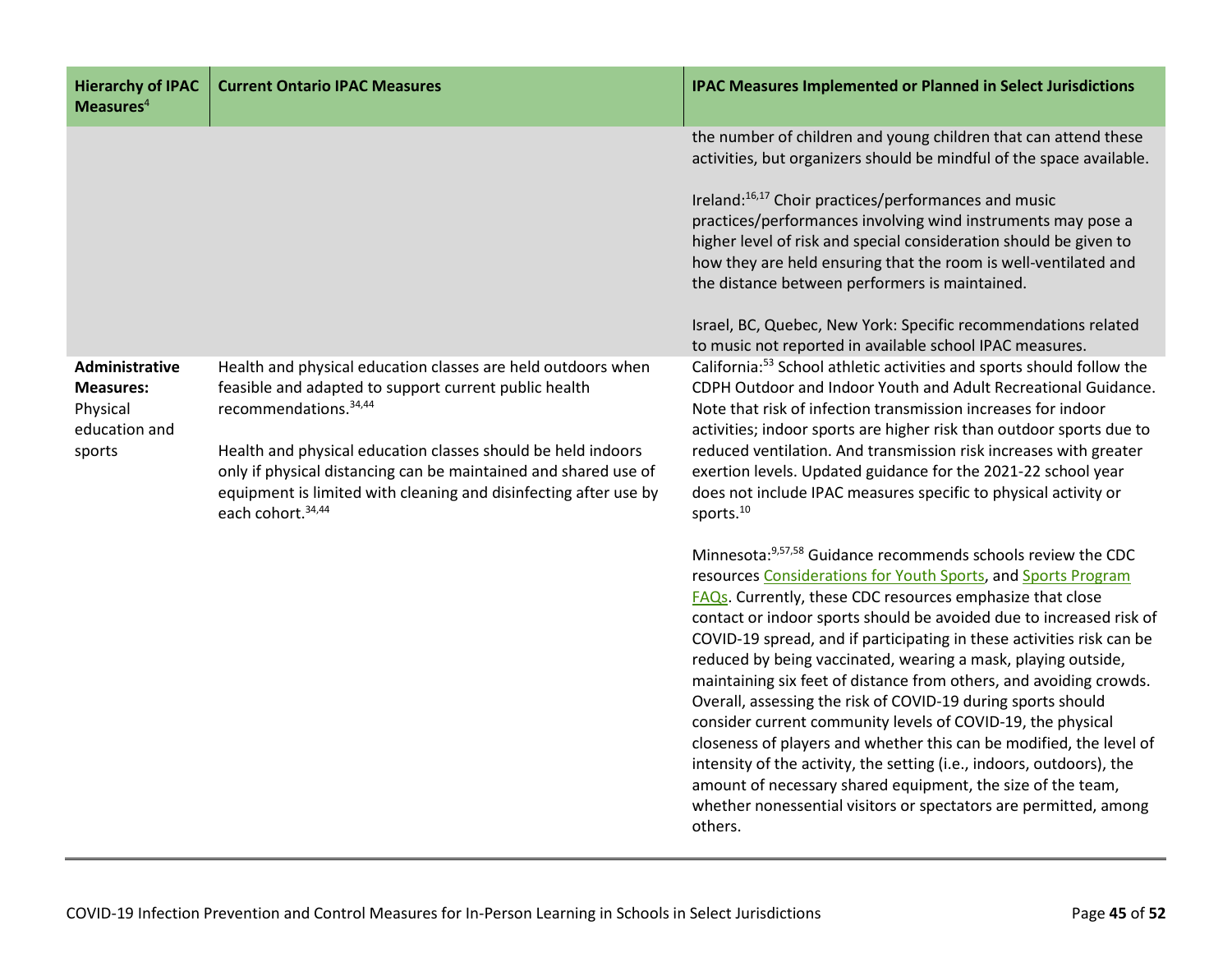| <b>Hierarchy of IPAC</b><br>Measures $4$                                             | <b>Current Ontario IPAC Measures</b>                                                                                                                                                         | <b>IPAC Measures Implemented or Planned in Select Jurisdictions</b>                                                                                                                                                                                                                                                                                                                                                                                     |
|--------------------------------------------------------------------------------------|----------------------------------------------------------------------------------------------------------------------------------------------------------------------------------------------|---------------------------------------------------------------------------------------------------------------------------------------------------------------------------------------------------------------------------------------------------------------------------------------------------------------------------------------------------------------------------------------------------------------------------------------------------------|
|                                                                                      |                                                                                                                                                                                              | England, <sup>13</sup> Wales: <sup>15</sup> Outdoor sports should be prioritised where<br>possible, and large indoor spaces used where it is not, maximising<br>natural ventilation flows (through opening windows and doors or<br>using air conditioning systems wherever possible), distancing<br>between pupils, and paying scrupulous attention to cleaning and<br>hygiene. Sports equipment shared between groups should be<br>cleaned frequently. |
|                                                                                      |                                                                                                                                                                                              | Scotland: <sup>14</sup> Class sports days are allowed, whole school events are<br>not. As it should not be necessary for any parental supervision,<br>parents as spectators are not allowed.                                                                                                                                                                                                                                                            |
|                                                                                      |                                                                                                                                                                                              | Ireland: <sup>16,17</sup> Minimize equipment sharing and clean shared<br>equipment between uses by different people.                                                                                                                                                                                                                                                                                                                                    |
|                                                                                      |                                                                                                                                                                                              | Israel, BC, Quebec, New York: Specific recommendations related<br>to physical education and sports not reported in available school<br>IPAC measures.                                                                                                                                                                                                                                                                                                   |
| Administrative<br><b>Measures:</b><br>Gatherings/<br>events                          | In-person large gatherings such as assemblies, concerts, dances<br>or large in-person staff meetings are not planned and instead are<br>offered virtually. 34,44                             | BC, <sup>6</sup> Quebec: <sup>5</sup> In the 2021-22 school year it is anticipated that<br>most gatherings, events, and usual full education services will be<br>able to take place by school start. Types and sizes of gatherings<br>and events should align with those permitted as per related public<br>health recommendations and Orders.                                                                                                          |
|                                                                                      |                                                                                                                                                                                              | England, $^{13}$ Wales, $^{15}$ , Scotland: $^{14}$ Avoid large gatherings such as<br>assemblies or collective worship with more than one group (2020-<br>21 school guidance).                                                                                                                                                                                                                                                                          |
|                                                                                      |                                                                                                                                                                                              | Ireland, Israel, California, New York, Minnesota:<br>Recommendations related to gatherings and events not reported<br>in available school IPAC measures.                                                                                                                                                                                                                                                                                                |
| Administrative<br><b>Measures:</b><br>School-based<br>extra-curricular<br>activities | Field trips and/or activities requiring group transportation are not<br>planned (excludes use of walkable local parks, subject to local<br>school or board of education requirements). 34,44 | BC: <sup>6</sup> In the 2021-22 school year it is anticipated all extracurricular<br>activities and schools trips, including inter-school sports, arts<br>events and special-interest activities (e.g. overnight trips) will be<br>able to take place by school start.                                                                                                                                                                                  |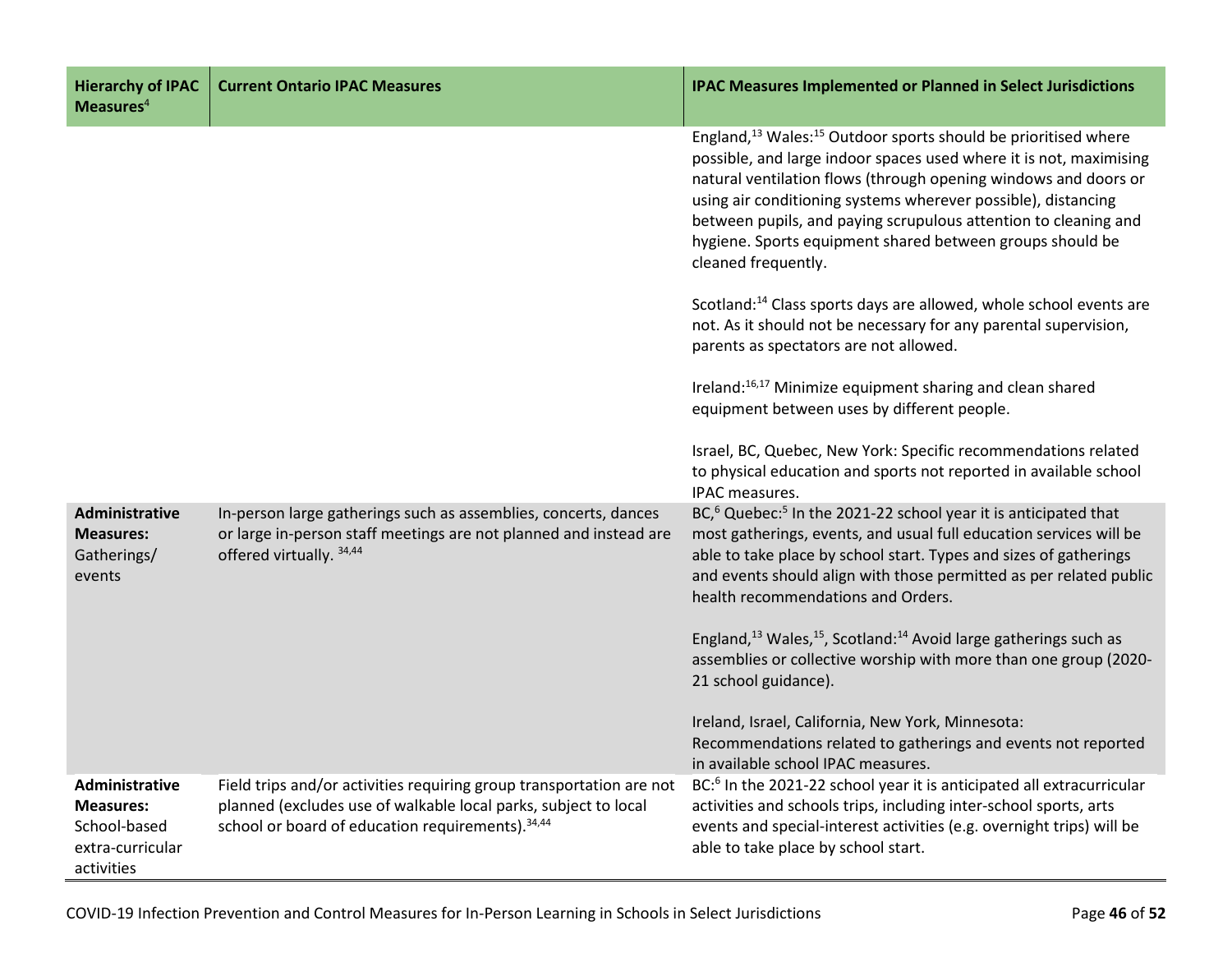| <b>Hierarchy of IPAC</b><br>Measures <sup>4</sup> | <b>Current Ontario IPAC Measures</b>                                                                                                                                                                                                                                                                                                                                                             | <b>IPAC Measures Implemented or Planned in Select Jurisdictions</b>                                                                                                                                                                                                                                                                                                                                                                                                                                                                                                                     |
|---------------------------------------------------|--------------------------------------------------------------------------------------------------------------------------------------------------------------------------------------------------------------------------------------------------------------------------------------------------------------------------------------------------------------------------------------------------|-----------------------------------------------------------------------------------------------------------------------------------------------------------------------------------------------------------------------------------------------------------------------------------------------------------------------------------------------------------------------------------------------------------------------------------------------------------------------------------------------------------------------------------------------------------------------------------------|
|                                                   | Clubs and/or organized sports are only offered in accordance<br>with current provincial and local public health recommendations,<br>as well as local board of education decisions. If offered, physical<br>distancing should be maintained and use of shared equipment<br>and/or spaces is limited. Such equipment and/or spaces are<br>cleaned and disinfected after each use. <sup>34,44</sup> | Quebec: <sup>5</sup> Plan to resume all extracurricular activities.<br>California: <sup>10</sup> Updated guidance for the 2021-22 school year does<br>not include IPAC measures or restrictions related to school-based<br>extracurricular activities. <sup>10</sup>                                                                                                                                                                                                                                                                                                                    |
|                                                   |                                                                                                                                                                                                                                                                                                                                                                                                  | New York: <sup>7,8</sup> Policies regarding extracurricular programs and which<br>activities will be allowed need to consider physical distancing, PPE,<br>and cleaning and disinfection, as well as risk of COVID-19<br>transmission. Policies should consider how to maintain cohorts<br>during these programs/activities, if applicable, or members of the<br>same household.                                                                                                                                                                                                        |
|                                                   |                                                                                                                                                                                                                                                                                                                                                                                                  | Minnesota: <sup>17</sup> No extracurricular guidance beyond that for music<br>and physical activity.                                                                                                                                                                                                                                                                                                                                                                                                                                                                                    |
|                                                   |                                                                                                                                                                                                                                                                                                                                                                                                  | England: <sup>13</sup> From May 17, 2021 (in line with the commencement of<br>Step 3 of the roadmap for reopening), where wraparound and<br>other extra-curricular activities for children are taking place<br>indoors, they will be able to take place in groups of any number.<br>However, it remains important to continue to minimize mixing<br>between children, where possible. Indoor and outdoor<br>competition between different schools can now take place. You<br>can work with external coaches, clubs and organizations for<br>curricular and extra-curricular activities. |
|                                                   |                                                                                                                                                                                                                                                                                                                                                                                                  | Scotland: <sup>14</sup> As of May 17, 2021, additional restrictions around<br>physical education and expressive arts are determined by the local<br>restriction level.                                                                                                                                                                                                                                                                                                                                                                                                                  |
|                                                   |                                                                                                                                                                                                                                                                                                                                                                                                  | Wales: <sup>15</sup> Schools should only consider team sports where the<br>relevant national governing body has developed guidance for their<br>safe operation in respect of coronavirus, and schools and settings<br>should consider this guidance in delivering lessons containing such<br>sports. Activities run for the development and well-being of<br>children and young people, such as sports clubs and drama                                                                                                                                                                  |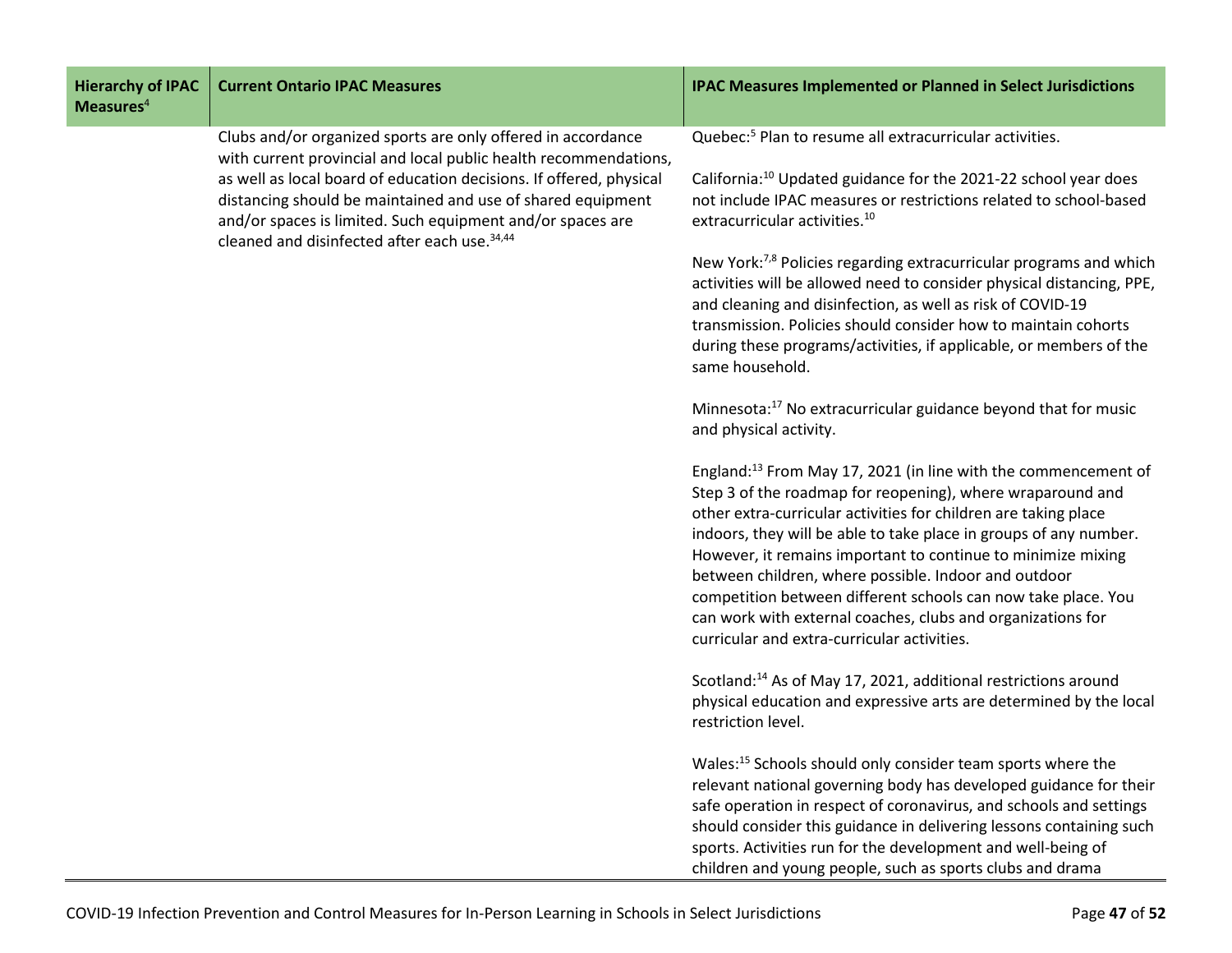| <b>Hierarchy of IPAC</b><br>Measures $4$                                  | <b>Current Ontario IPAC Measures</b>                                                                                                                                                                                                                                                                                                                                                                                                                                                 | <b>IPAC Measures Implemented or Planned in Select Jurisdictions</b>                                                                                                                                                                                                                                                                                                                                                                 |
|---------------------------------------------------------------------------|--------------------------------------------------------------------------------------------------------------------------------------------------------------------------------------------------------------------------------------------------------------------------------------------------------------------------------------------------------------------------------------------------------------------------------------------------------------------------------------|-------------------------------------------------------------------------------------------------------------------------------------------------------------------------------------------------------------------------------------------------------------------------------------------------------------------------------------------------------------------------------------------------------------------------------------|
|                                                                           |                                                                                                                                                                                                                                                                                                                                                                                                                                                                                      | classes, are allowed. This applies to children under 18. There is no<br>limit on the number of children and young children that can<br>attend these activities, but organizers should be mindful of the<br>space available.                                                                                                                                                                                                         |
|                                                                           |                                                                                                                                                                                                                                                                                                                                                                                                                                                                                      | Ireland: <sup>16,17</sup> Music and physical education detailed listed above.                                                                                                                                                                                                                                                                                                                                                       |
|                                                                           |                                                                                                                                                                                                                                                                                                                                                                                                                                                                                      | Israel: Recommendations related to extracurricular activities not<br>reported in available school IPAC measures.                                                                                                                                                                                                                                                                                                                    |
| Personal<br><b>Measures:</b><br>Personal<br>Protective<br>Equipment (PPE) | School staff and any visitors are required to wear a medical mask<br>indoors at all times (except when eating or if alone in a private<br>space), and when outdoors if physical distancing cannot be<br>consistently maintained, unless exempt. <sup>34,44</sup> Staff are strongly<br>recommended to wear eye protection (e.g., face shield, goggles),<br>in addition to a medical mask, in situations where physical<br>distancing of at least two metres cannot be adequately and | England, <sup>13</sup> Scotland, <sup>14</sup> Wales, <sup>15</sup> Ireland: <sup>16,17</sup> For the majority of staff<br>in schools, PPE is not required or necessary. If a student becomes<br>unwell with symptoms of COVID-19, needs assistance, and a 2m<br>distance cannot be maintained, then staff are to don appropriate<br>PPE. Appropriate PPE should also be worn if assisting any student<br>with close personal care. |
|                                                                           | consistently maintained. <sup>34,44</sup><br>Teachers and other school-based staff who have been designated<br>to act as a lead for COVID-19 related activities in the school,<br>which may include caring for an ill student or staff member, have                                                                                                                                                                                                                                  | Minnesota: <sup>17</sup> PPE is strongly recommended for staff providing<br>direct student support services to reduce the risk of COVID-19<br>transmission in situations that involve close, physical, or prolonged<br>contact.                                                                                                                                                                                                     |
|                                                                           | received education and training on the selection and use of<br>appropriate personal protective equipment. <sup>44</sup>                                                                                                                                                                                                                                                                                                                                                              | Israel, BC, Quebec, California, New York: PPE not reported in<br>available school IPAC measures.                                                                                                                                                                                                                                                                                                                                    |
| Personal<br><b>Measures:</b><br>Masks (medical or<br>non-medical)         | Students in kindergarten are strongly encouraged, and students<br>in grades 1 to 12 are required to wear a mask (medical or<br>nonmedical) or mask in indoor spaces (including in hallways and<br>during classes) and on school buses, unless exempt. A mask or<br>mask should also be worn outdoors if physical distancing of two                                                                                                                                                   | BC: <sup>54</sup> During the 2020-21 school year, masks are required for all<br>staff and student in grades 4 to 12 in indoor settings. Masks are<br>encouraged but not required for students in grades K to 3. No<br>update for the 2021-22 school year.                                                                                                                                                                           |
|                                                                           | metres cannot be maintained. Some schools and boards of<br>education may require masking for kindergarten students. <sup>44</sup>                                                                                                                                                                                                                                                                                                                                                    | Quebec: <sup>5</sup> Plan for the 2021-22 school years is to not require masks<br>for any students or staff. Mask requirements may be re-<br>introduced in the event of an outbreak.                                                                                                                                                                                                                                                |
|                                                                           |                                                                                                                                                                                                                                                                                                                                                                                                                                                                                      | California: <sup>10</sup> All staff and K-12 students are required to wear masks<br>while at school. School must develop protocols to provide masks<br>to anyone who inadvertently fails to bring one to school. A strong<br>emphasis on universal masking in schools allows the removal of                                                                                                                                         |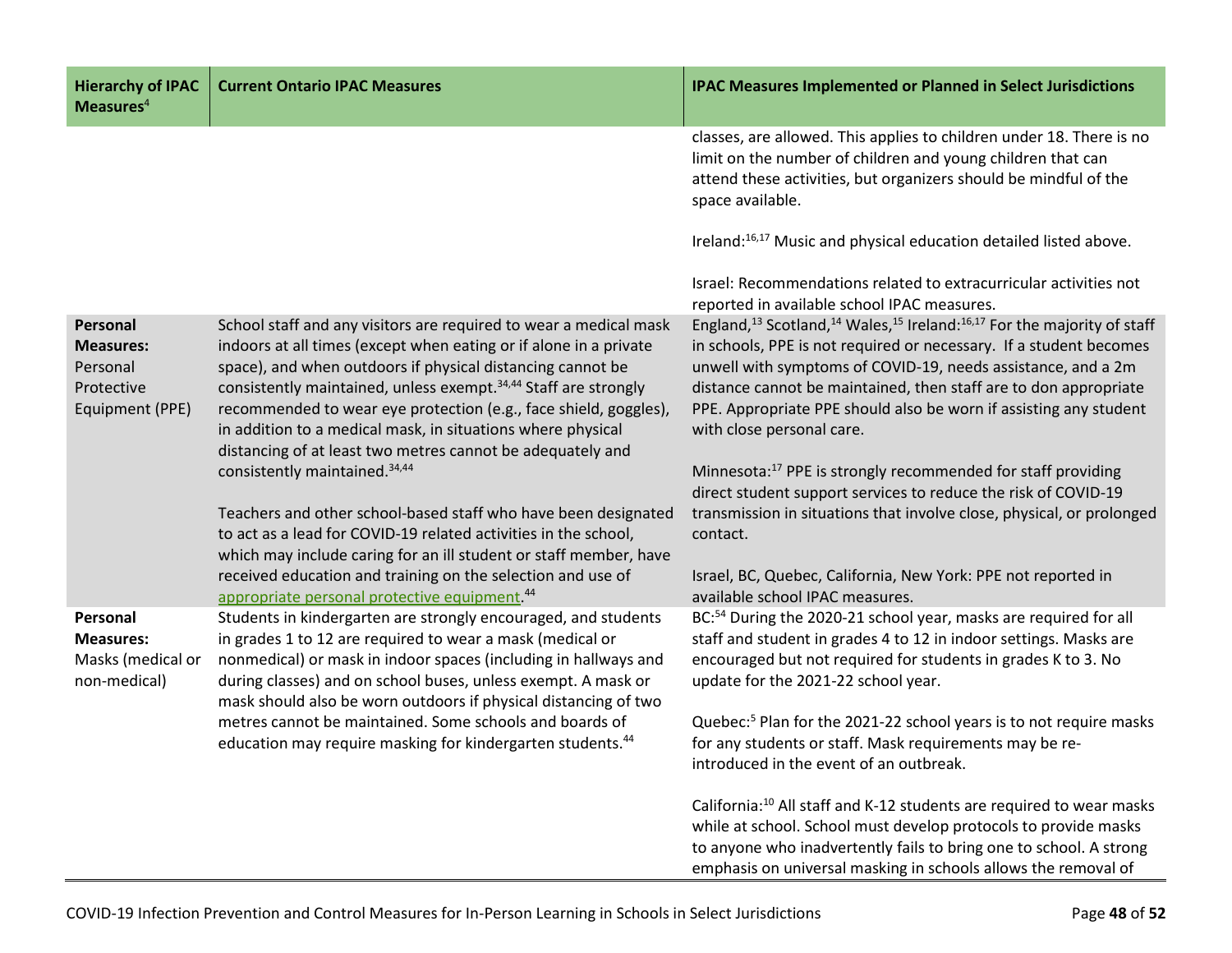|                          | Hierarchy of IPAC   Current Ontario IPAC Measures |
|--------------------------|---------------------------------------------------|
| $M$ easures <sup>4</sup> |                                                   |

#### **Current Ontario IPAC Measures IPAC Measures Implemented or Planned in Select Jurisdictions**

physical distancing requirements. It also helps to avoid potential negative impacts of masking requirements based on vaccination status, such as potential stigma, bullying, or isolation, depending on the culture, attitudes, and beliefs in the school and the surrounding community. Masks are optional when outdoors. Those exempted from wearing a mask due to a medical condition must wear a non-restrictive alternative, such as a face shield with a drape on the bottom edge, as long as their condition permits it.

New York: 7,8 Masks are required at all times in indoor school facilities, except for meals. Effective June 7, 2021, face masks are not required to be worn outdoors on school grounds, including during outdoor school sports.

Minnesota:<sup>17</sup> It is strongly recommended all people entering school buildings (students, staff, visitors, parents) wear a mask. Those who are unable to tolerate wearing a face covering because of a medical condition, mental health condition, or disability, and children under age 2, are not required to wear masks. Schools are encouraged to maintain a supply of masks for students and staff who forget them.

England:13 Masks no longer recommended for pupils in classrooms or communal areas in all schools, and no longer recommended for staff in classrooms. Masks should be worn by staff and visitors in situations outside of classrooms where social distancing is not possible.

Scotland:14,20 Masks should be worn by adults, staff and secondary school students at all times in classrooms, in communal areas and when moving about the school. Primary school students are not expected to wear masks.

Wales:15 Masks should be worn by staff at all times. Masks should be worn by secondary school students when physical distancing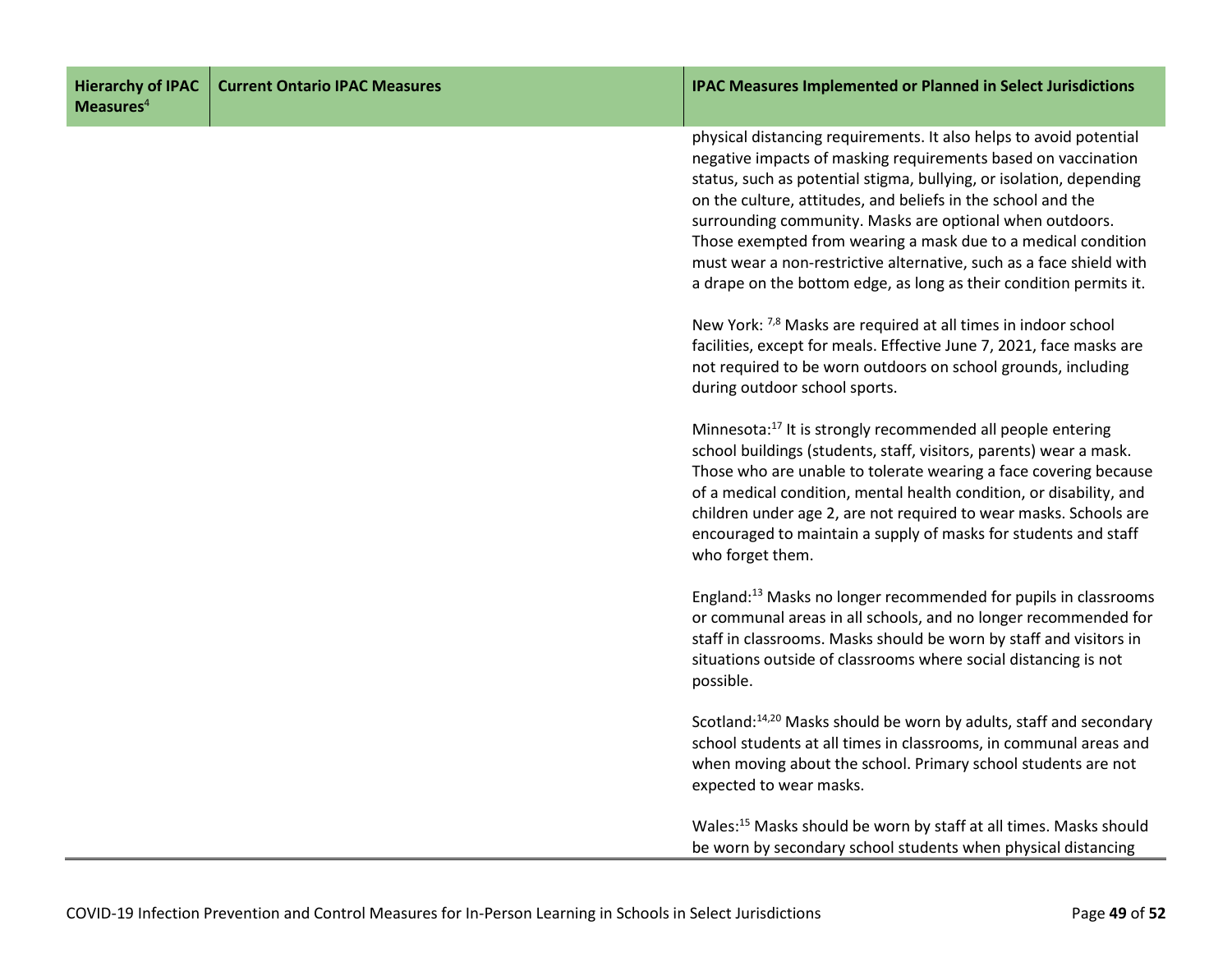| <b>Hierarchy of IPAC</b><br>Measures $4$     | <b>Current Ontario IPAC Measures</b>                                                                                                                                                   | <b>IPAC Measures Implemented or Planned in Select Jurisdictions</b>                                                                                                                                                       |
|----------------------------------------------|----------------------------------------------------------------------------------------------------------------------------------------------------------------------------------------|---------------------------------------------------------------------------------------------------------------------------------------------------------------------------------------------------------------------------|
|                                              |                                                                                                                                                                                        | cannot be maintained. Masks should not be worn during physical<br>activity.                                                                                                                                               |
|                                              |                                                                                                                                                                                        | Ireland: <sup>16,17</sup> Requirement for masks to be worn by staff members<br>and secondary school students when physical distancing cannot be<br>maintained. Primary school students are not required to wear<br>masks. |
|                                              |                                                                                                                                                                                        | Israel: <sup>59,60</sup> Effective June 25, 2021 masking is required anywhere<br>except the outdoors, which includes schools. This comes after<br>reports of outbreaks in schools across Israel.                          |
| Personal<br><b>Measures:</b><br>Hand hygiene | Staff and students should be provided with targeted, age-<br>appropriate education in proper hand hygiene and respiratory<br>etiquette, and have easily accessible supplies to conduct | BC, <sup>6</sup> Quebec: <sup>5</sup> Continue to practice regular hand hygiene in the<br>2021-22 schools year.                                                                                                           |
|                                              | appropriate hand hygiene and respiratory etiquette. <sup>34</sup>                                                                                                                      | California, <sup>10</sup> New York: <sup>7,8</sup> Hand-washing stations and hand sanitizer<br>are available, and their safe and appropriate use are promoted                                                             |
|                                              | Resources:<br>. How to Wash Your Hands <sup>76</sup>                                                                                                                                   | and incorporated into routines for staff and students. Respiratory<br>etiquette is taught and reinforced. Ensure adequate supplies to                                                                                     |
|                                              | . How to Hand Wash <sup>77</sup><br>• How to Hand Rub <sup>78</sup>                                                                                                                    | support healthy hygiene behaviors, including soap, tissues, no-<br>touch trashcans, masks, and hand sanitizers with at least 60<br>percent ethyl alcohol for staff and children who can safely use                        |
|                                              | Alcohol-based hand rub (ABHR) with a concentration of 60%-90%<br>is should be available: 34,44                                                                                         | hand sanitizer.                                                                                                                                                                                                           |
|                                              | • At all school entrances/exits<br>• In each classroom                                                                                                                                 | Minnesota: <sup>17</sup> Schools must ensure the availability of appropriate<br>hygiene supplies and strategically place in areas where they can be                                                                       |
|                                              | • In other commonly shared spaces (e.g., gym, library, etc.)                                                                                                                           | frequently used. Regular hand hygiene should be incorporated and                                                                                                                                                          |
|                                              | • Near high-touch surfaces (e.g., water fountains/dispensers,<br>outside of washrooms)                                                                                                 | reinforced in the daily schedule for all students and staff, including<br>but not limited to arrival and dismissal; before during, and after                                                                              |
|                                              | . In staff break rooms and other spaces commonly shared by<br>staff                                                                                                                    | preparing or eating food; after using the bathroom; after coughing<br>or sneezing or using a tissue; and after touching shared objects.                                                                                   |
|                                              | • In the space designated for isolating symptomatic students,<br>teacher, staff, or visitors                                                                                           | England, <sup>13</sup> Scotland, <sup>14</sup> Wales, <sup>15</sup> Ireland: <sup>16,17</sup> Schools must ensure<br>that staff and students clean their hands regularly: upon arrival at                                 |
|                                              | Resource: Hard-surface disinfectants and hand sanitizers (COVID-<br>19): List of hand sanitizers authorized by Health Canada. <sup>79</sup>                                            | school, returning from breaks, when changing rooms, before and<br>after eating, and before and after using the toilet. Respiratory                                                                                        |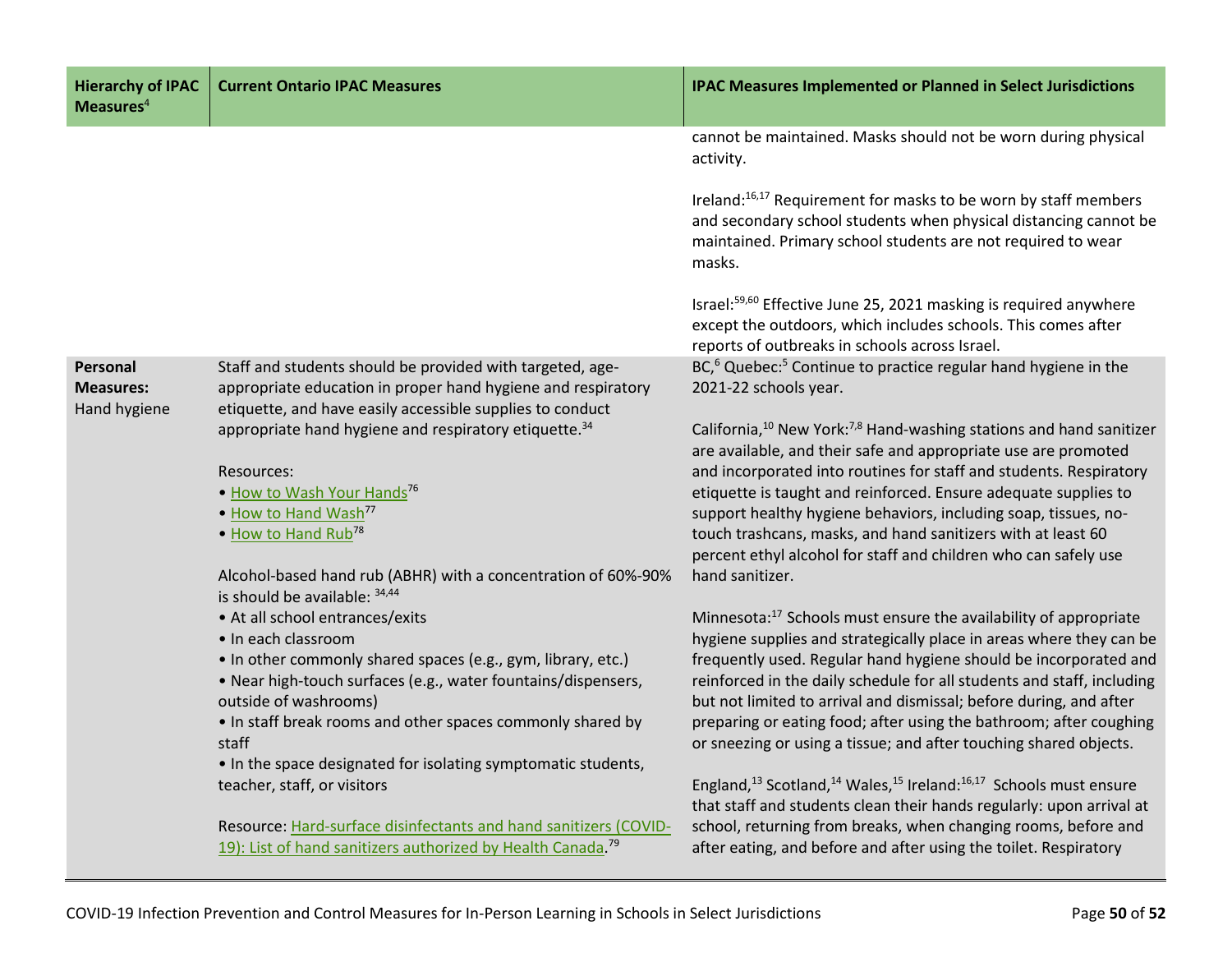| <b>Hierarchy of IPAC</b><br>Measures $4$ | <b>Current Ontario IPAC Measures</b>                                                                                               | <b>IPAC Measures Implemented or Planned in Select Jurisdictions</b>                   |
|------------------------------------------|------------------------------------------------------------------------------------------------------------------------------------|---------------------------------------------------------------------------------------|
|                                          | Signage may be posted throughout the school reinforcing the<br>importance of hand hygiene and respiratory etiquette. <sup>44</sup> | etiquette is encouraged. Adequate facilities should be available for<br>hand hygiene. |
|                                          |                                                                                                                                    | Israel: Hand hygiene not reported in available school IPAC<br>measures.               |